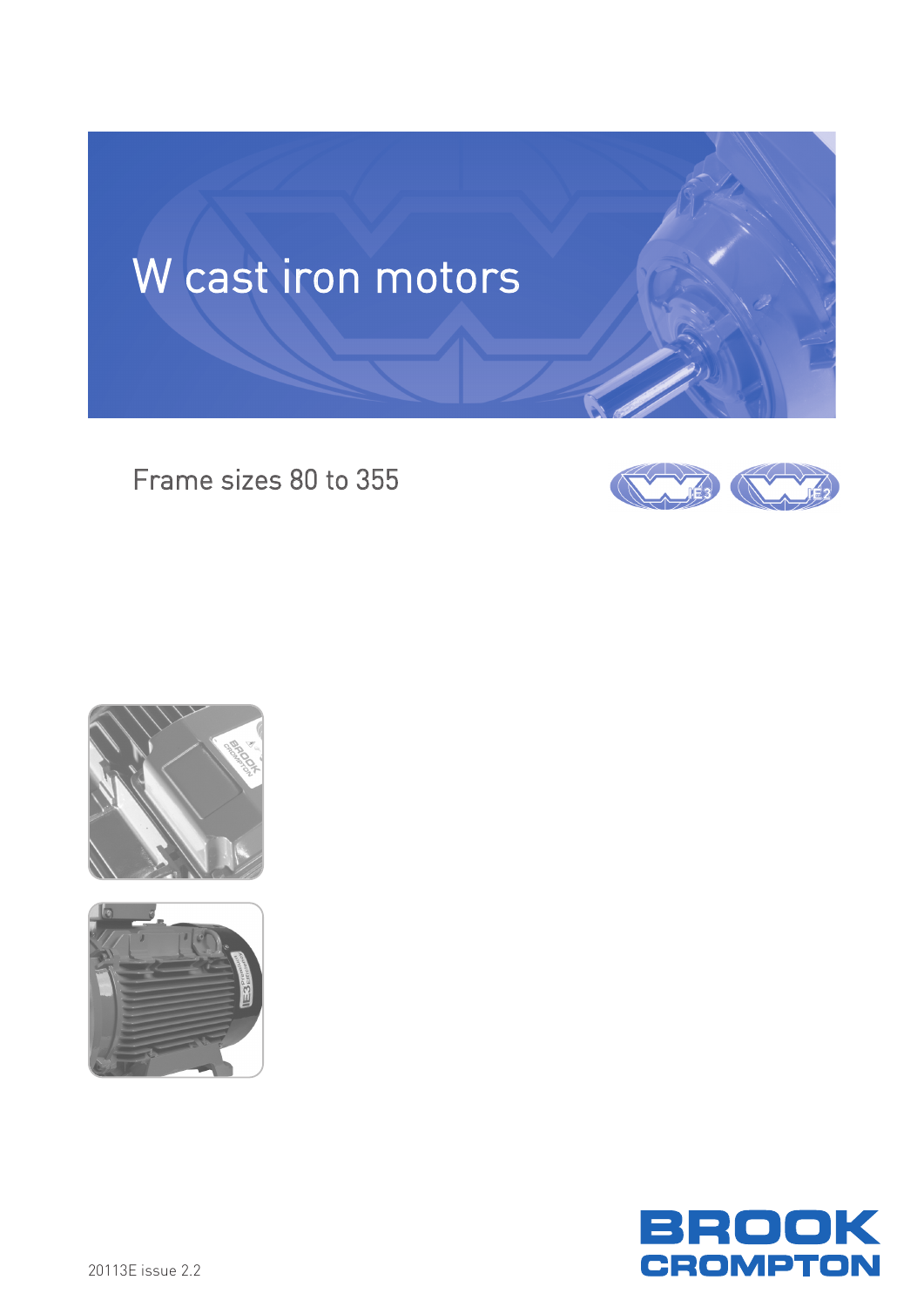### Specification and Introduction



 $\overline{\mathcal{C}}$ 

#### Cast Iron Specification

| Specification                      |                                                 |      |                                        |
|------------------------------------|-------------------------------------------------|------|----------------------------------------|
|                                    | Standard product                                |      | Option                                 |
| Frame sizes                        | $80 - 355$                                      |      |                                        |
| <b>Enclosure</b>                   | <b>IP55</b>                                     |      | IP56, IP65, IP66                       |
| <b>Mounting option</b>             | Foot (B3), Flange (B5), Face (B14) or Pad (B30) |      | Foot & Flange (B35), Foot & Face (B34) |
| <b>Terminal box position</b>       | Top, [80 frame right hand side]                 |      | Right hand side, left hand side        |
| Voltage                            | 3 kW and below: 230 / 400                       |      |                                        |
|                                    | 4 kW and above: 400 / 690                       |      |                                        |
| Frequency                          | $50$ Hz                                         |      | $60$ Hz                                |
| Cooling                            | <b>IC411</b>                                    |      | IC410, IC416 & IC418                   |
| <b>Bearing location</b>            | Drive end                                       |      | Non drive end                          |
| Lubrication                        | 80 - 180 double-shielded bearings               |      | Regreasing facility                    |
|                                    | 200 - 355 regreasing facility                   |      |                                        |
| Insulation                         | class F                                         |      | class H                                |
| Temperature rise                   | class B                                         |      | class F                                |
| Paint colour                       | water blue (RAL 5021)                           |      | on request                             |
| Fan cover                          | Steel                                           |      | Plastic (80 - 180)                     |
| <b>Thermal protection</b>          | 200 - 355 (by thermistors)                      |      | $80 - 180$                             |
| Anti condensation heaters          |                                                 |      | $80 - 355$                             |
| <b>Drain holes</b>                 | $160 - 355$                                     |      | $80 - 132$                             |
| <b>Inverter Duty</b> (with derate) | Variable Torque:                                | 10:1 |                                        |
|                                    | <b>Constant Torque:</b>                         | 2:1  | Alternative speed range                |
| <b>Ambient temperature</b>         | $-20^{\circ}$ C to + 40 $^{\circ}$ C            |      | $-50^{\circ}$ C to $+100^{\circ}$ C    |
| AC & DC brake option               |                                                 |      | $80 - 355$                             |

The above specification and options give a brief summary of features available for the W cast iron range. For a full listing of optional features, please contact Brook Crompton sales.

#### Brook Crompton

Brook Crompton is a leading supplier of electric motors for the global industrial market, with motor solutions which benefit a wide range of customers.

Our products are used in almost every industrial activity including water treatment, building services, chemical/petrochemicals, general processing and manufacturing where they drive fans, pumps, compressors and conveyors, amongst other things.

Brook Crompton incorporates many well known names including Brook Motors, Crompton Parkinson, Electrodrives, Newman, Bull Electric and Hawker Siddeley Electric Motors.

We have extensive stocks of motors, backed-up by a network of distributors, ensuring excellent local support wherever needed.

#### Quality assurance

Stringent quality procedures are observed from first design to finished product in accordance with the ISO9001 quality systems.

All of our factories have been assessed to meet these requirements, a further assurance that only the highest standards of quality are accepted.

#### W cast iron range

The Brook Crompton W motor range covers products with outputs from as little as 0.18kW to 400kW in frame sizes 80 to 355L. They are suitable for use within a diverse range of applications from food and drink to china clay production. From roller table drives to refrigeration. Many applications often have adverse operating conditions including repeated starting and occasional overloading; the 'W' range is well suited to these situations. A virtual 'go anywhere' motor, this cast iron range has a full 3-year guarantee.

#### Benefits include:

- high efficiency for low running costs
- high reliability for long life
- low noise levels
- cool running for long insulation life
- Eurovoltage: 400V ±10%
- high torque with smooth acceleration and low current
- ease of maintenance
- IP55 protection
- 4-position cable entry
- multi-mount for adaptability
- also available for Zone 2, Zone 21 & 21 see catalogue 2204E for further details

#### **Efficiency**

Brook Crompton are an approved manufacturer of ac electric motors within the UK Governments Enhanced Capital Allowance scheme. A wide range of single speed motors are included on the technology list.

Please check the ECA scheme website: www.eca.gov.uk at time of purchase for current listing.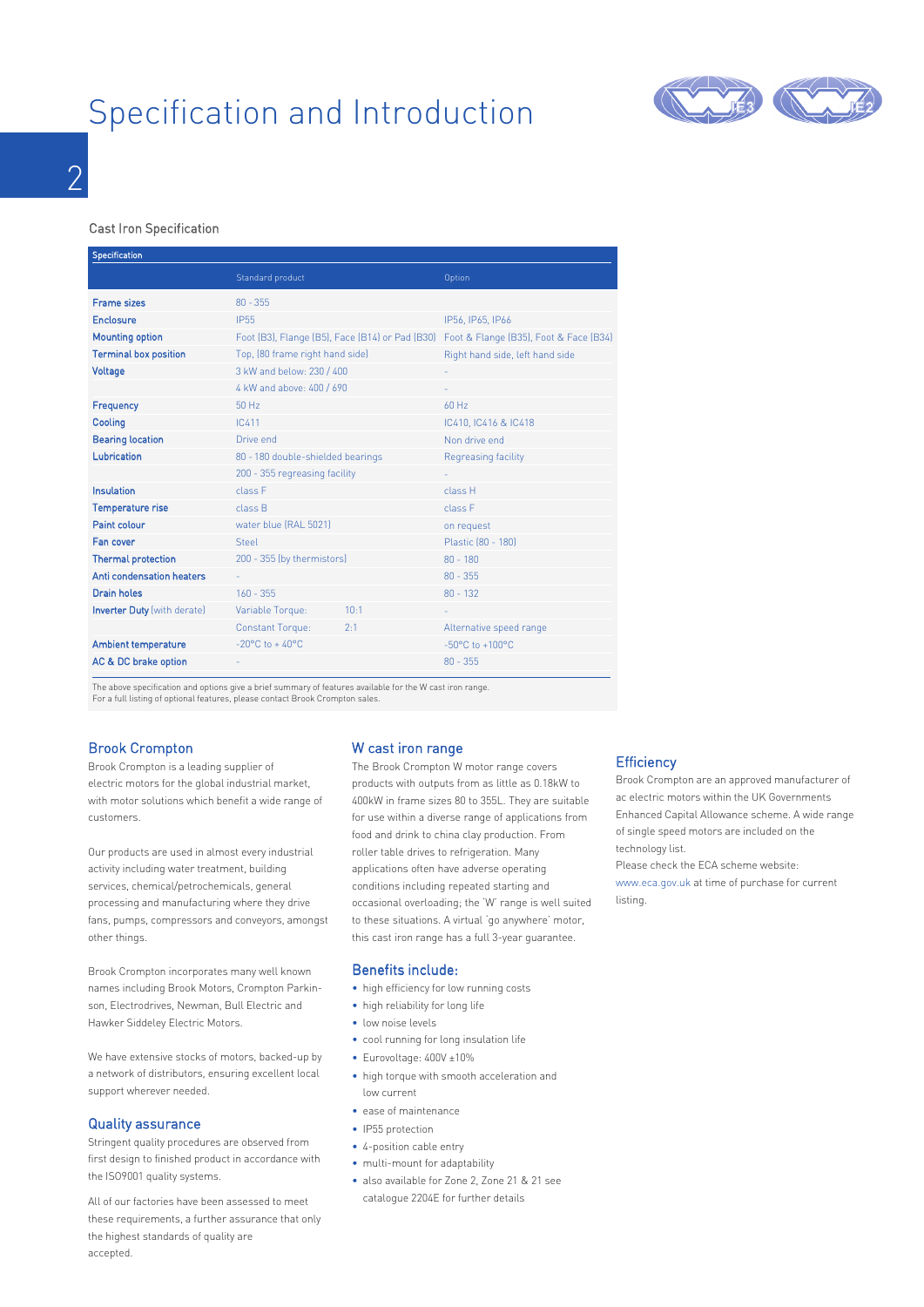### Standards and environment

#### Standards

| <b>Standards</b>         |               |                                                                                                   |               |
|--------------------------|---------------|---------------------------------------------------------------------------------------------------|---------------|
|                          |               | Motors of cast iron construction can be manufactured to the international standards listed below: |               |
| Range                    | International | <b>UK</b>                                                                                         | <b>Europe</b> |
| Standard                 | <b>IFC</b>    | <b>BS. EN &amp; IEC</b>                                                                           | FN & IFC      |
| Outputs                  | IEC 60034-1   | BS EN 50347:2001                                                                                  | EN 50347      |
| Performance              | IEC 60034-1   | BS EN 50347:2001<br>BS EN 60034-30                                                                | EN 60034-1    |
| Dimensions               | IEC 60072-1   | <b>BS EN 50347</b><br>BS 4999 part 141                                                            | EN 50347      |
| Mounting                 | IEC 60034-7   | BS EN 60034-7                                                                                     | EN 60034-7    |
| Degrees of<br>protection | IEC 60034-5   | BS EN 60034-5                                                                                     | EN 60034-5    |

Motors complying with IEC 60034-1 also comply with many of the national standards of other European countries, eg CEI 203 (Italy), NBN7 (Belgium), NEN 3173 (Netherlands), SEN 2601 01 (Sweden)

#### European directives

The following European directives apply:

#### **Directives**

| Compliance with European directives applying to AC induction motors |                                                                              |                              |                                        |                                                                                |
|---------------------------------------------------------------------|------------------------------------------------------------------------------|------------------------------|----------------------------------------|--------------------------------------------------------------------------------|
| <b>Directives</b>                                                   | Low voltage<br>[LV]                                                          | Machinery<br>[MD]            | Electromagnetic compatibility<br>[EMC] | Energy using products<br>[EuP]                                                 |
| Reference numbers                                                   | 73/23/EEC                                                                    | 89/392/EEC                   | 89/336/EEC                             | 92/42/EEC                                                                      |
|                                                                     | 93/68/EEC                                                                    | 93/44/EEC                    | 92/31/EEC                              | 96/57/EC                                                                       |
|                                                                     | 2006/95/EC                                                                   | 98/37/EC                     | 93/68/EEC                              | 2000/55/EC                                                                     |
|                                                                     |                                                                              | 98/79/EC                     | 2004/108/EC                            | 2005/32/EC                                                                     |
|                                                                     |                                                                              | 2006/42/EC                   |                                        |                                                                                |
| Motor CE marked                                                     | <b>Yes</b>                                                                   | <b>No</b>                    | No                                     | <b>Yes</b>                                                                     |
| <b>Standards</b>                                                    | FN 60034                                                                     | Not applicable               | EN 60034-1                             | EN 60034-30                                                                    |
| Documentation for customers' technical file                         | Declaration of conformity                                                    | Certificate of incorporation | Statement <sup>[1]</sup>               | Declaration of conformity                                                      |
| Safety instructions with every motor                                | Yes                                                                          | Yes.                         | Yes.                                   |                                                                                |
| <b>Comment</b>                                                      | Relevant electrical<br>equipment operating<br>hetween<br>50 to 1000 volts AC | Statement <sup>[2]</sup>     | Component                              | Minimum efficiency levels<br>for motor outputs<br>$0.75 - 375kW$<br>$2-6$ pole |

(1) Motors operating from a correctly applied, sinusoidal (AC) supply meet the requirements of the EMC directive and are within the limits specified in standard EN 60034-1 <sup>[2]</sup> When installed in accordance with our customer safety and installation and maintenance instructions, they can be put into service only when the machinery into which they

are being incorporated, has been declared to be in conformity with the machinery directive in accordance with Article 4(2) and Annex IIB of that Directive (98/37/EEC)

#### Minimum Energy Performance Standard

#### The new standard

The EU MEPS scheme sets new **mandatory** minimum efficiency levels for most single speed 3ph induction motors up to 375kW rated up to 1000V, unlike the narrow definition of the CEMEP voluntary scheme which only covered a small number of standard motors.

The Voluntary Agreement, since 1998, of CEMEP for motor manufactures has expired (classes EFF3 /EFF2/EFF1).

The new standard for motors is now mandatory regulation in Europe.

The scope of EU MEPS covers 2, 4 & 6 pole single speed 3ph induction motors from 0.75 to 375kW, rated up to 1000V based on continuous duty operation.

Aiming to reduce energy consumption throughout Europe and the rest of the world, it comes into effect in 3 stages . The effect of this is to maximise potential savings in electric motor driven systems. Base of the regulation is a new international IEC 60034-30 standard. It defines the following efficiency classes :

IE1 - Standard Efficiency (comparable to EFF2)

- IE2 High Efficiency (comparable to EFF1 and USA EPACT 60 Hz)
- IE3 Premium Efficiency (comparable to USA "NEMA Premium" 60 Hz)

#### Environment Enclosure

All motors have degrees of IP protection as defined in IEC EN 60034-5. The normal arrangement is IP55. See Specification (page 2) for alternatives.

#### Motor cooling

Motors are cooled in accordance with IEC 60034-6. The normal arrangement is IC411 (Totally Enclosed Fan Ventilated) via a fan mounted at the non-drive end.

See Specification (page 2) for alternatives.

| New Efficiency levels in Europe (Time Line) |  |
|---------------------------------------------|--|
| Mandatory from:                             |  |
| Since 16 June 2011:                         |  |

Minimum efficiency requirement at IE2 for all motors covered 0.75 - 375kW From 1 January 2015:

Minimum efficiency requirement at IE3 level for 7.5 - 375kW motors or IE2 level for motors equipped with an appropriate variable speed drive. From 1 January 2017:

Minimum efficiency requirement at IE3 level for 0.75 - 375kW motors or IE2 level for motors equipped with an appropriate variable speed drive.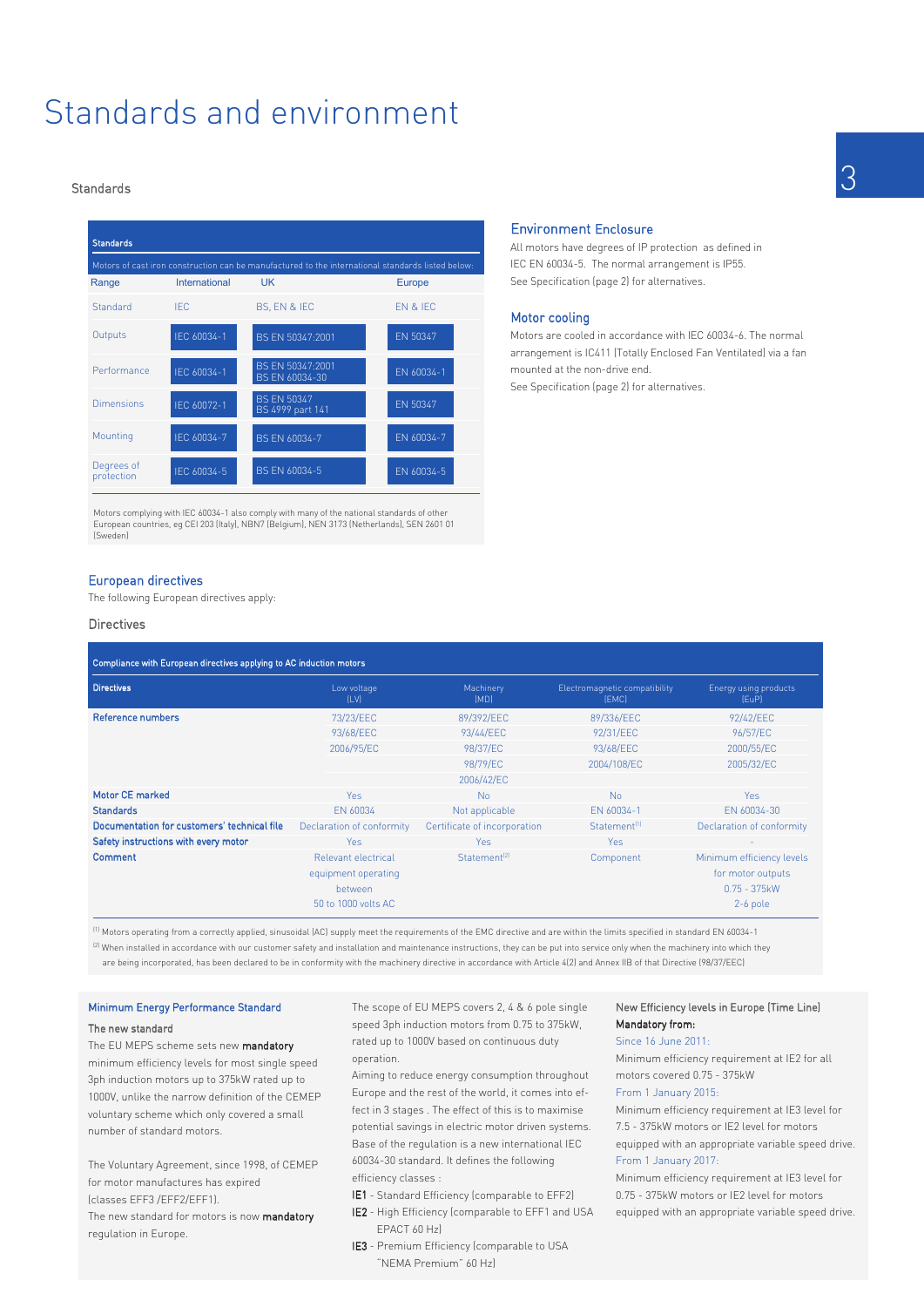

4

3000 min-1 (2 pole)

| Randoner                      | Full load speeding | revolutions permitting<br>Frame released<br>and sixe           |                 |                 |                                    | Full load Currence<br>Teled Monday | Efficiency                                                | Pour factor                                                        | Full load for gue                | Direct on line    | starting to que ratio<br>Direct on line | starting current ratio<br>Direct on line | pull out to appear of the<br>Direct on line<br>pull up to pull | Stan oeu-         | , starting to out a dition<br>Slanderda | Starting Current atto<br>Slan devila | Roningstria William<br>pull up to gue | Mean sound processing<br>level a 1 m on'n sin sin |
|-------------------------------|--------------------|----------------------------------------------------------------|-----------------|-----------------|------------------------------------|------------------------------------|-----------------------------------------------------------|--------------------------------------------------------------------|----------------------------------|-------------------|-----------------------------------------|------------------------------------------|----------------------------------------------------------------|-------------------|-----------------------------------------|--------------------------------------|---------------------------------------|---------------------------------------------------|
| $\frac{P_N}{P}$<br>kW<br>[hp] | n<br>$min-1$       | Type                                                           |                 | 230 V<br>A      | <sup>I</sup> N<br>400 V 690 V<br>A | $\mathsf{A}$                       | $\eta$<br>$1.0 P_{N}$<br>0.75 P <sub>N</sub><br>$0.5 P_N$ | $Cos \varnothing$<br>1.0 P <sub>N</sub><br>$0.75 P_N$<br>$0.5 P_N$ | $M_{\hbox{\scriptsize N}}$<br>Nm | $\frac{M_A}{M_N}$ | $\frac{I_A}{I_N}$                       | $\frac{M_K}{M_N}$                        | $\frac{M_S}{M_N}$                                              | $\frac{M_A}{M_N}$ | $\frac{1_A}{N}$                         | $\frac{M_S}{M_N}$                    | J<br>kgm <sup>2</sup>                 | L <sub>PA</sub><br>dB(A)                          |
| 0.75<br>(1.0)                 | 2890               | WP-DF80MM (1)                                                  | IE <sub>3</sub> | 2.7             | 1.55                               |                                    | 80.7<br>81.0<br>77.0                                      | 0.86<br>0.80<br>$0.68 -$                                           | 2.5                              | 3.3               | 7.7                                     | 3.1                                      | 2.5                                                            |                   |                                         |                                      | 0.0013                                | 64                                                |
| 1.1<br>(1.5)                  | 2885               | <b>WP-DF80MS (1)</b>                                           |                 | <b>IE3</b> 3.95 | 2.30                               |                                    | 83.5<br>84.8<br>83.5                                      | 0.84<br>0.78<br>$0.66 -$                                           | 3.6                              | 3.5               | 7.7                                     | 3.1                                      | 2.8                                                            |                   |                                         |                                      | 0.0012                                | 64                                                |
| 1.5<br>(2.0)                  | 2880               | WP-DF90LMX <sup>(1)</sup>                                      |                 | $IE3 \t 5.25$   | 3.00                               |                                    | 84.2<br>84.5<br>82.0                                      | 0.86<br>0.81<br>0.70.                                              | 5.0                              | 3.4               | 8.2                                     | 3.6                                      | 2.8                                                            |                   |                                         |                                      | 0.0014                                | 64                                                |
| 2.2<br>(3.0)                  | 2895               | WP-DF90LSX <sup>(1)</sup>                                      | IE <sub>3</sub> | 7.9             | 4.6                                |                                    | 85.9<br>85.9<br>84.2                                      | 0.81<br>0.73<br>0.59                                               | 7.3                              | 3.8               | 8.5                                     | 4.1                                      | 3.6                                                            |                   |                                         |                                      | 0.0016                                | 64                                                |
| 3.0<br>(4.0)                  | 2880               | <b>WP-DF100LMF<sup>(1)</sup></b>                               | IE <sub>3</sub> | 9.7             | 5.6                                |                                    | 87.1<br>88.7<br>88.7                                      | 0.93<br>0.90<br>0.84                                               | 10                               | 3.0               | 8.2                                     | 3.3                                      | 2.8                                                            |                   |                                         |                                      | 0.0058                                | 60                                                |
| 4.0<br>(5.5)                  | 2895               | <b>WP-DF112MR<sup>(1)</sup></b>                                | IE <sub>3</sub> |                 | 7.3                                | 4.2                                | 88.5<br>89.2<br>88.5                                      | 0.90<br>0.85<br>0.74                                               | 13.2                             | 3.9               | 10                                      | 4.8                                      | 3.8                                                            | 1.2               | 3.1                                     | 1.2                                  | 0.0064                                | 60                                                |
| 5.5<br>(7.5)                  | 2930               | <b>WP-DF132SGX [1]</b>                                         | IE <sub>3</sub> |                 | 10.6                               | 6.1                                | 90.5<br>90.5<br>88.8                                      | 0.83<br>0.76<br>0.63                                               | 17.9                             | 3.9               | 10                                      | 4.8                                      | 3.6                                                            | 1.2               | 3.1                                     | 1.1                                  | 0.015                                 | 66                                                |
| 7.5<br>(10)                   | 2930               | <b>WP-DF132SMX [1]</b>                                         | IE <sub>3</sub> |                 | 13.7                               | 7.9                                | 91.0<br>91.2<br>90.3                                      | 0.87<br>0.81<br>0.70                                               | 24.5                             | 3.6               | 9.6                                     | 4.3                                      | 3.3                                                            | 1.1               | 3.0                                     | 1.0                                  | 0.018                                 | 66                                                |
| 11<br>(15)                    | 2945               | WP-DF160MJ <sup>(1)</sup>                                      | IE <sub>3</sub> |                 | 19.6                               | 11.3                               | 92.2<br>92.5<br>91.5                                      | 0.88<br>0.85<br>0.77.                                              | 35.7                             | 3.6               | 7.6                                     | 3.6                                      | 1.8                                                            | 1.1               | 2.4                                     | 0.6                                  | 0.045                                 | 68                                                |
| 15<br>(20)                    | 2940               | <b>WP-DF160MR (1)</b>                                          | IE <sub>3</sub> |                 | 26.0 15.0                          |                                    | 93.0<br>93.3<br>93.1                                      | 0.90<br>0.87<br>0.79                                               | 48.7                             | 2.2               | 8.6                                     | 3.7                                      | 1.9                                                            | 0.7               | 2.7                                     | 0.6                                  | 0.056                                 | 68                                                |
| 18.5<br>(25)                  | 2955               | <b>WP-DF160LT<sup>(1)</sup></b>                                | IE <sub>3</sub> |                 | 32.5                               | 18.8                               | 93.3<br>93.4<br>92.5                                      | 0.88<br>0.84<br>0.75                                               | 59.8                             | 2.7               | 9.0                                     | 4.0                                      | 2.2                                                            | 0.84              | 2.8                                     | 0.7                                  | 0.063                                 | 68                                                |
| 22<br>(30)                    | 2950               | <b>WP-DF180MF<sup>(1)</sup></b>                                | IE <sub>3</sub> |                 | 38.1                               | 22.1                               | 93.6<br>93.6<br>93.1                                      | 0.89<br>0.85<br>0.77.                                              | 71.3                             | 2.4               | 9.5                                     | 4.0                                      | 2.1                                                            | 0.75              | 3.0                                     | 0.66                                 | 0.089                                 | 68                                                |
| 30<br>(40)                    | 2950               | <b>WU-DF200LNX<sup>(2)</sup></b><br>WP-DF200LNX <sup>(3)</sup> | IE <sub>3</sub> |                 | 53.0                               | 30.5                               | 93.3<br>93.3<br>93.0                                      | 0.88<br>0.85<br>0.78                                               | 97.2                             | 2.8               | 9.0                                     | 3.0                                      | 2.4                                                            | 0.88              | 2.8                                     | 0.75                                 | 0.15                                  | 73                                                |
| 37<br>(50)                    | 2945               | WU-DF200LNX <sup>(2)</sup><br><b>WP-DF200LNX<sup>(3)</sup></b> | IE <sub>3</sub> |                 | 65.0 37.5                          |                                    | 93.7<br>93.7<br>93.3                                      | 0.88<br>0.85<br>0.78                                               | 120                              | 2.7               | 7.8                                     | 2.9                                      | 2.3                                                            | 0.75              | 2.5                                     | 0.60                                 | 0.18                                  | 73                                                |
| 45<br>(60)                    | 2960               | <b>WU-DF225MP (2)</b><br><b>WP-DF225MP [3]</b>                 | IE <sub>3</sub> | $\sim$          | 77.0 44.5                          |                                    | 94.3<br>94.3<br>93.3                                      | 0.90<br>0.88<br>0.83                                               | 145                              | 2.3               | 7.8                                     | 2.8                                      | 1.9                                                            | 0.65              | 2.5                                     | 0.50                                 | 0.38                                  | 75                                                |
| 55<br>(75)                    | 2955               | WP-UDF250MNE <sup>[2]</sup><br><b>WP-DF250SN (3)</b>           | IE <sub>3</sub> |                 | 92                                 | 53                                 | 94.6<br>94.6<br>94.5                                      | 0.92<br>0.91<br>0.86                                               | 178                              | 2.2               | 7.8                                     | 2.8                                      | 1.9                                                            | 0.7               | 2.5                                     | 0.50                                 | 0.56                                  | 75                                                |

(1) European and BS frame reference

<sup>(2)</sup> European frame reference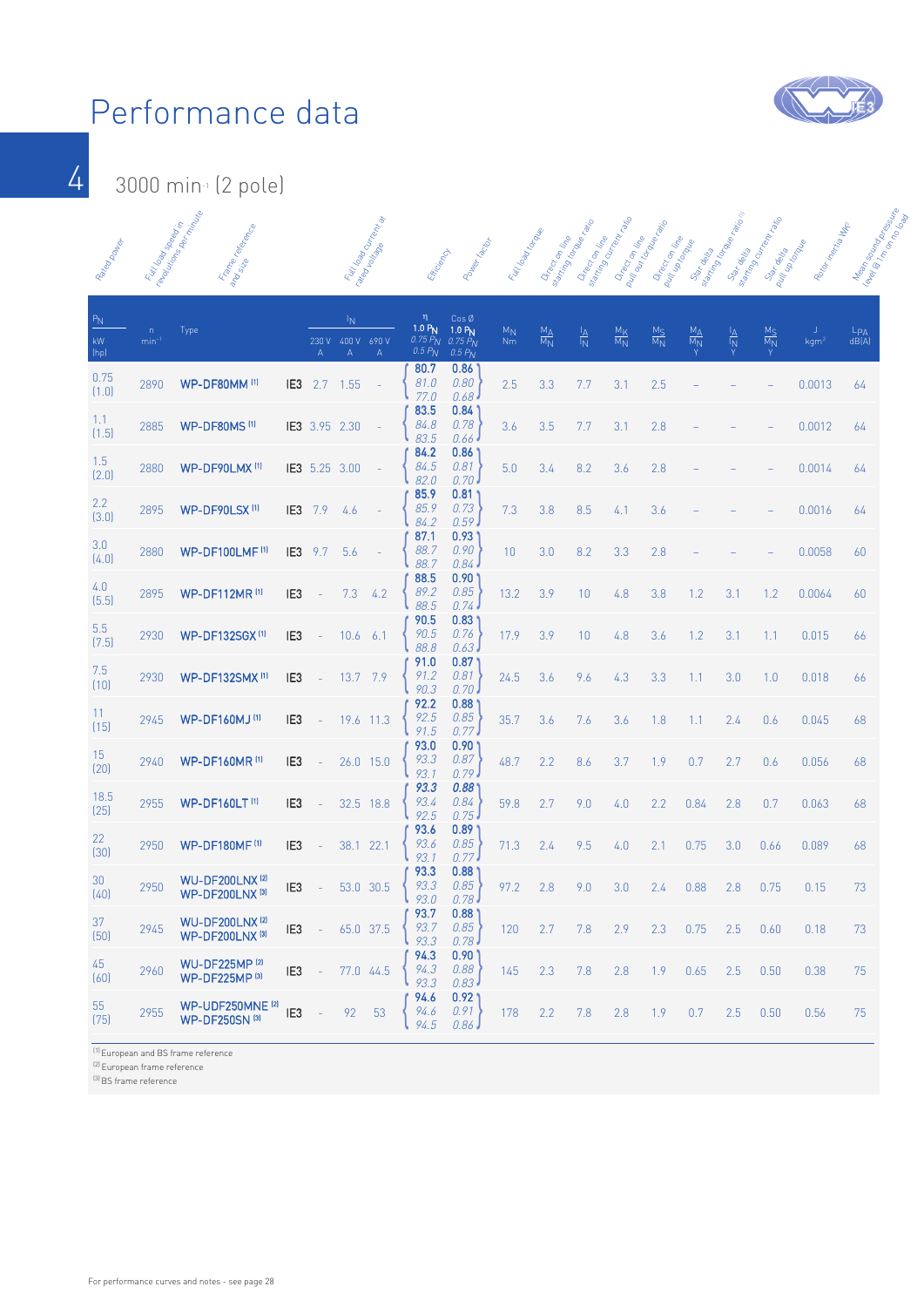3000 min-1 (2 pole)



5

(1) European and BS frame reference

For performance curves and notes - see page 28

<sup>(2)</sup> European frame reference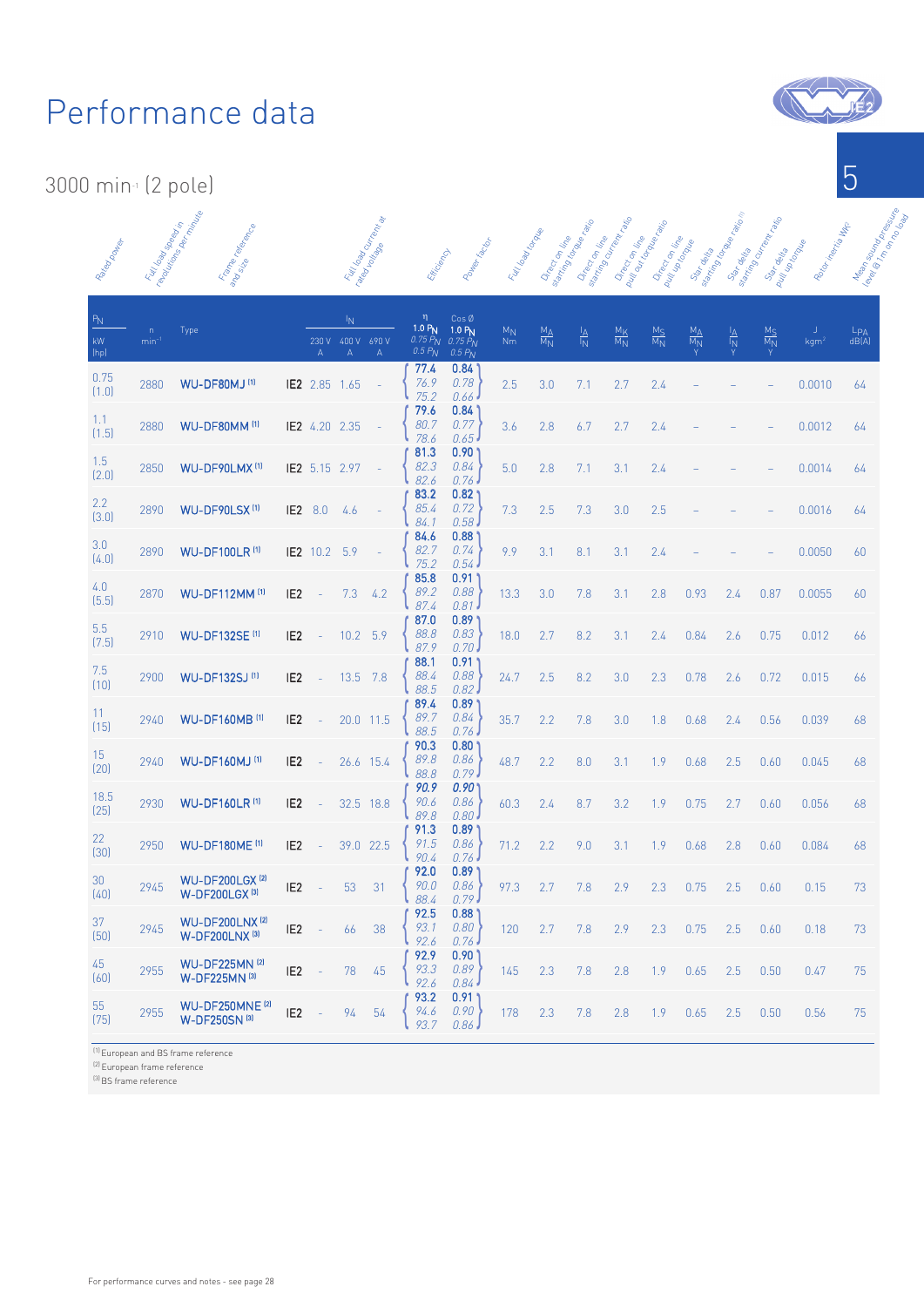

6 3000 min-1 (2 pole)

| Rategraties                   | Full loads speed in | revolutions permittue<br>Frame release.<br>and sixe          |                 | Full load Current at                                     | rated to the | Efficiency                                                | Porter factor                                          | Full load to go |                   | Direct on the Tailor<br>Oirect on trine | Starting Current atto<br>Oriect on tripe | pull out to appear after<br>Oirect on trine | Starting border<br>pull up to pue |                   | Serraula<br>Istring Curence<br>pullus to gue | Rooringstria Wire      | Mean sound processing<br>level a 1 m on normal |
|-------------------------------|---------------------|--------------------------------------------------------------|-----------------|----------------------------------------------------------|--------------|-----------------------------------------------------------|--------------------------------------------------------|-----------------|-------------------|-----------------------------------------|------------------------------------------|---------------------------------------------|-----------------------------------|-------------------|----------------------------------------------|------------------------|------------------------------------------------|
| $\frac{P_N}{P}$<br>kW<br>[hp] | n<br>$min-1$        | Type                                                         |                 | $\mathsf{I}_{\mathsf{N}}$<br>400 V 690 V<br>$\mathsf{A}$ | $\mathsf{A}$ | $\eta$<br>$1.0 P_{N}$<br>$0.75 P_N$<br>0.5 P <sub>N</sub> | Cos Ø<br>1.0 P <sub>N</sub><br>$0.75 P_N$<br>$0.5 P_N$ | $M_N$<br>Nm     | $\frac{M_A}{M_N}$ | $\frac{I_A}{I_N}$                       | $\frac{M_K}{M_N}$                        | $\frac{M_S}{M_N}$                           | $\frac{M_A}{M_N}$                 | $\frac{1_A}{1_N}$ | $\frac{M_S}{M_N}$                            | J.<br>kgm <sup>2</sup> | $L_{\text{PA}}$<br>dB(A)                       |
| 75<br>(100)                   | 2960                | WP-UDF280SNE <sup>(2)</sup><br>WP-DF250MN <sup>(3)</sup>     | IE <sub>3</sub> | 127                                                      | 73           | 95.0<br>95.1<br>95.0                                      | 0.90<br>0.87<br>$0.83 -$                               | 242             | 2.2               | 7.8                                     | 3.0                                      | 2.0                                         | 0.65                              | 2.5               | 0.50                                         | 0.7                    | 77                                             |
| 90<br>(125)                   | 2960                | WP-UDF280MNE <sup>(2)</sup><br>WP-DF280SN(3)                 | IE <sub>3</sub> | 150                                                      | 87           | 95.5<br>95.5<br>95.3                                      | 0.91<br>0.88<br>0.82                                   | 291             | 2.2               | 7.8                                     | 3.0                                      | 2.0                                         | 0.65                              | 2.5               | 0.50                                         | 0.8                    | 77                                             |
| 110<br>(150)                  | 2980                | WP-UDF315SNE <sup>[2]</sup><br>WP-DF280MN(3)                 | IE <sub>3</sub> | 183                                                      | 106          | 95.2<br>95.2<br>95.2                                      | $0.91$ 1<br>0.89<br>$0.84 -$                           | 353             | 2.2               | 7.8                                     | 2.9                                      | 1.8                                         | 0.65                              | 2.5               | 0.45                                         | 1.4                    | 78                                             |
| 132<br>[175]                  | 2975                | WP-UDF315MNE <sup>[2]</sup><br><b>WP-DF315SN (3)</b>         | IE <sub>3</sub> | 222                                                      | 129          | 95.4<br>95.5<br>94.8                                      | 0.90<br>0.89<br>0.85                                   | 424             | 2.2               | 7.8                                     | 2.9                                      | 1.8                                         | 0.65                              | 2.5               | 0.45                                         | 1.7                    | 78                                             |
| 150<br>(200)                  | 2980                | <b>WP-UDF315MN (2)</b><br><b>WP-DF315MN (3)</b>              | IE <sub>3</sub> | 249                                                      | 144          | 95.5<br>95.3<br>94.1                                      | 0.91<br>0.89<br>0.84                                   | 481             | 2.0               | 7.8                                     | 2.8                                      | 1.7                                         | 0.60                              | 2.5               | 0.45                                         | 2.4                    | 80                                             |
| 160<br>[215]                  | 2980                | WP-UDF315MP <sup>(2)</sup><br>WP-DF315MP <sup>(3)</sup>      | IE <sub>3</sub> | 265                                                      | 154          | 95.6<br>95.5<br>94.5                                      | 0.91<br>0.89<br>$0.83 -$                               | 513             | 2.0               | 7.8                                     | 2.8                                      | 1.7                                         | 0.60                              | 2.5               | 0.45                                         | 2.6                    | 80                                             |
| 185<br>(250)                  | 2975                | <b>WP-UDF315LN (2)</b><br>WP-DF315LN (3)                     | IE <sub>3</sub> | 304                                                      | 176          | 95.7<br>95.7<br>95.0                                      | 0.92 <sub>1</sub><br>0.89<br>0.85                      | 594             | 2.0               | 7.8                                     | 2.8                                      | 1.7                                         | 0.60                              | 2.5               | 0.45                                         | 2.8                    | 80                                             |
| 200<br>[270]                  | 2980                | WP-UDF315LP <sup>(2)</sup><br><b>WP-DF315LP [3]</b>          | IE <sub>3</sub> | 328                                                      | 190          | 95.8<br>95.8<br>95.3                                      | 0.92 <sub>1</sub><br>0.90<br>0.86                      | 641             | 2.1               | 7.9                                     | 2.9                                      | 1.6                                         | 0.66                              | 2.5               | 0.9                                          | 2.23                   | 80                                             |
| 225<br>(300)                  | 2985                | WP-UDF355SG <sup>(2)</sup><br><b>WP-DF355SG<sup>BI</sup></b> | IE <sub>3</sub> | 381                                                      | 221          | 95.8<br>95.4<br>95.4                                      | 0.89<br>0.86<br>0.82.                                  | 720             | 2.0               | 7.5                                     | 2.7                                      | 1.6                                         | 0.63                              | 2.4               | 0.9                                          | 5.0                    | 80                                             |
| 250<br>[335]                  | 2980                | WP-UDF355SJ <sup>2</sup><br>WP-DF355SJ <sup>(3)</sup>        | IE <sub>3</sub> | 419                                                      | 243          | 95.8<br>95.2<br>93.8                                      | 0.90<br>0.86<br>0.81                                   | 802             | 2.0               | 7.5                                     | 2.7                                      | 1.6                                         | 0.63                              | 2.4               | 0.9                                          | 5.3                    | 80                                             |
| 280<br>(375)                  | 2980                | <b>WP-UDF355SN (1)</b><br><b>WP-DF355SN (3)</b>              | IE <sub>3</sub> | 474                                                      | 275          | 95.8<br>95.3<br>94.2                                      | 0.89<br>0.88<br>0.84                                   | 898             | 2.0               | 7.5                                     | 2.7                                      | 1.6                                         | 0.63                              | 2.4               | 0.9                                          | 5.9                    | 80                                             |
| 315<br>(420)                  | 2985                | WP-UDF355MJ <sup>(2)</sup><br>WP-DF355MJ <sup>(3)</sup>      | IE <sub>3</sub> | 533                                                      | 309          | 95.8<br>95.8<br>95.0                                      | 0.89<br>0.88<br>$0.85 -$                               | 1008            | 2.0               | 7.5                                     | 2.7                                      | 1.6                                         | 0.65                              | 2.3               | 0.45                                         | 6.3                    | 80                                             |
| 355<br>(475)                  | 2985                | WP-UDF355MN <sup>[2]</sup><br><b>WP-DF355MN [3]</b>          | IE <sub>3</sub> | 600                                                      | 348          | 95.8<br>95.8<br>95.0                                      | 0.89<br>0.88<br>$0.85 -$                               | 1136            | 2.0               | 7.5                                     | 2.7                                      | 1.6                                         | 0.65                              | 2.3               | 0.45                                         | 7.0                    | 80                                             |
| 375<br>[535]                  | 2985                | <b>WP-UDF355LN (2)</b><br><b>WP-DF355LN (3)</b>              | IE <sub>3</sub> | 621                                                      | 360          | 95.8<br>95.8<br>95.3                                      | 0.91<br>0.90<br>0.85                                   | 1120            | 2.6               | 7.3                                     | 3.2                                      | 2.0                                         | 0.8                               | 2.28              | 0.63                                         | 8.0                    | 80                                             |

(1) European and BS frame reference

(2) European frame reference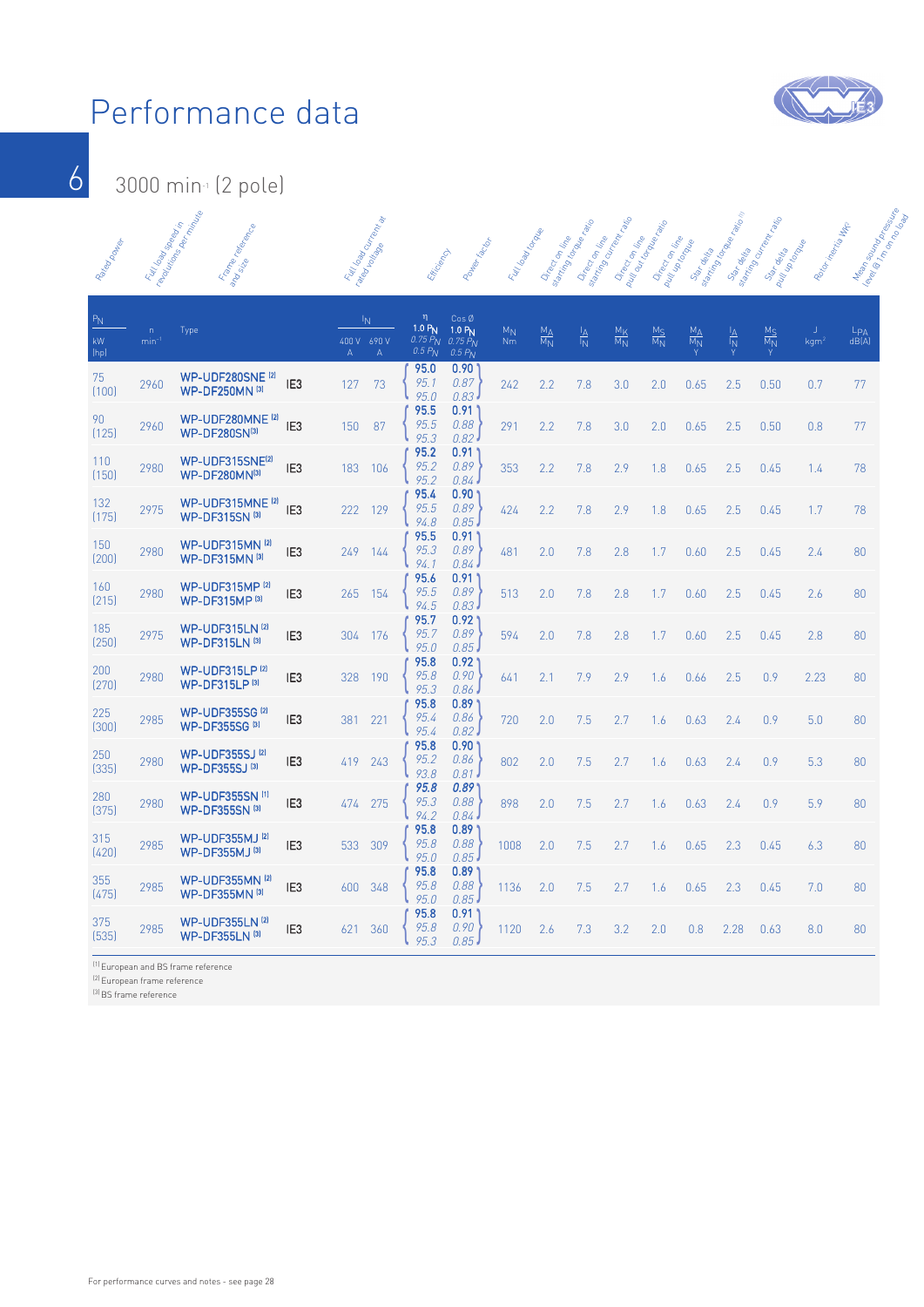3000 min-1 (2 pole)

| Rategrowth                    | Full loads speed in     | revolutions per minute<br>Frame release.<br>and sixe         |                 | Full load Currence<br>rated to the                            | Efficiency                                                     | Porter Techno                                                      | Full laad to go   | Direct on line    | starting to que ratio<br>Oirect on tripe | Starting Current ratio<br>Oriect on trine | pull out to appear ato<br>Direct on line | Serrental<br>Laring <sup>Co</sup> rpus<br>Serrental<br>pull yp to go |                   | Starting Current attack<br>pullus to gue<br>Star oeux | Rotoriaeria William    | Mean sound processing<br>level a 1 m on notice |
|-------------------------------|-------------------------|--------------------------------------------------------------|-----------------|---------------------------------------------------------------|----------------------------------------------------------------|--------------------------------------------------------------------|-------------------|-------------------|------------------------------------------|-------------------------------------------|------------------------------------------|----------------------------------------------------------------------|-------------------|-------------------------------------------------------|------------------------|------------------------------------------------|
| $\frac{P_N}{P}$<br>kW<br>[hp] | $\mathsf{n}$<br>$min-1$ | Type                                                         |                 | $\mathsf{I}_{\mathsf{N}}$<br>400 V 690 V<br>$\mathsf{A}$<br>А | $\eta$<br>$1.0\ P_{\rm N}$<br>0.75 P <sub>N</sub><br>$0.5 P_N$ | $Cos \varnothing$<br>1.0 R <sub>N</sub><br>$0.75 P_N$<br>$0.5 P_N$ | $\frac{M_N}{N_m}$ | $\frac{M_A}{M_N}$ | $\frac{I_A}{I_N}$                        | $\frac{M_K}{M_N}$                         | $\frac{M_S}{M_N}$                        | $\frac{M_A}{M_N}$                                                    | $\frac{1_A}{1_N}$ | $\frac{M_S}{M_N}$                                     | J.<br>kgm <sup>2</sup> | $L_{\text{PA}}$<br>dB(A)                       |
| 75<br>(100)                   | 2960                    | <b>WU-DF280SNE<sup>(2)</sup></b><br>W-DF250MN <sup>(3)</sup> | IE <sub>2</sub> | 74<br>128                                                     | 93.8<br>95.1<br>94.3                                           | 0.90<br>0.91<br>0.90.                                              | 242               | 2.2               | 7.8                                      | 3.0                                       | 2.0                                      | 0.65                                                                 | 2.5               | 0.50                                                  | 0.7                    | 77                                             |
| 90<br>(125)                   | 2960                    | WU-DF280MNE <sup>(2)</sup><br><b>W-DF280SN(3)</b>            | IE <sub>2</sub> | 88<br>152                                                     | 94.1<br>95.2<br>94.7                                           | 0.91<br>0.89<br>0.83                                               | 290               | 2.2               | 7.8                                      | 3.0                                       | 2.0                                      | 0.65                                                                 | 2.5               | 0.50                                                  | 0.8                    | 77                                             |
| 110<br>(150)                  | 2980                    | WU-DF315SNE <sup>[2]</sup><br>W-DF280MN(3)                   | IE <sub>2</sub> | 107<br>185                                                    | 94.3<br>94.8<br>93.7                                           | 0.91<br>0.90<br>0.85                                               | 353               | 2.2               | 7.8                                      | 2.9                                       | 1.8                                      | 0.65                                                                 | 2.5               | 0.45                                                  | 1.4                    | 78                                             |
| 132<br>(175)                  | 2975                    | WU-DF315MNE <sup>(2)</sup><br>W-DF315SN (3)                  | IE <sub>2</sub> | 224<br>130                                                    | 94.6<br>96.3<br>95.9                                           | 0.90 <sub>1</sub><br>0.91<br>0.88                                  | 423               | 2.2               | 7.8                                      | 2.9                                       | 1.8                                      | 0.65                                                                 | 2.5               | 0.45                                                  | 1.7                    | 78                                             |
| 150<br>(200)                  | 2980                    | <b>WU-DF315MN (2)</b><br>W-DF315MN <sup>(3)</sup>            | IE <sub>2</sub> | 251<br>146                                                    | 94.7<br>95.4<br>94.5                                           | 0.91<br>0.88<br>0.83                                               | 481               | 2.0               | 7.8                                      | 2.8                                       | 1.7                                      | 0.60                                                                 | 2.5               | 0.45                                                  | 2.4                    | 80                                             |
| 160<br>[215]                  | 2980                    | <b>WU-DF315MP<sup>(2)</sup></b><br>W-DF315MP <sup>(3)</sup>  | IE <sub>2</sub> | 155<br>268                                                    | 94.8<br>96.0<br>95.1                                           | $0.91$ )<br>0.88<br>$0.83 -$                                       | 513               | 2.0               | 7.8                                      | 2.8                                       | 1.7                                      | 0.60                                                                 | 2.5               | 0.45                                                  | 2.6                    | 80                                             |
| 185<br>(250)                  | 2980                    | <b>WU-DF315LN (2)</b><br>W-DF315LN [3]                       | IE <sub>2</sub> | 309<br>179                                                    | 95.0<br>95.5<br>94.6                                           | 0.91<br>0.90<br>0.86                                               | 593               | 2.0               | 7.8                                      | 2.8                                       | 1.7                                      | 0.60                                                                 | 2.5               | 0.45                                                  | 2.8                    | 80                                             |
| 200<br>(270)                  | 2980                    | <b>WU-DF315LN (2)</b><br>W-DF315LN [3]                       | IE <sub>2</sub> | 191<br>334                                                    | 95.0<br>96.0<br>95.0                                           | 0.91<br>0.91<br>0.87                                               | 641               | 1.9               | 7.1                                      | 2.5                                       | 1.6                                      | 0.55                                                                 | 2.3               | 0.42                                                  | 2.8                    | 80                                             |
| 225<br>(300)                  | 2985                    | <b>WU-DF355SG<sup>(2)</sup></b><br>W-DF355SG <sup>(3)</sup>  | IE <sub>2</sub> | 227<br>384                                                    | 95.0<br>95.5<br>94.4                                           | 0.89<br>0.86<br>0.81                                               | 720               | 2.0               | 7.5                                      | 2.7                                       | 1.6                                      | 0.65                                                                 | 2.3               | 0.45                                                  | 5.0                    | 80                                             |
| 250<br>(335)                  | 2980                    | <b>WU-DF355SJ<sup>121</sup></b><br>W-DF355SJ <sup>(3)</sup>  | IE <sub>2</sub> | 247<br>427                                                    | 95.0<br>95.6<br>94.6                                           | 0.89<br>0.87<br>0.81.                                              | 801               | 2.0               | 7.5                                      | 2.7                                       | 1.6                                      | 0.65                                                                 | 2.3               | 0.45                                                  | 5.3                    | 80                                             |
| 280<br>(375)                  | 2980                    | <b>WU-DF355SN (1)</b><br>W-DF355SN (3)                       | IE <sub>2</sub> | 478<br>276                                                    | 95.0<br>95.8<br>64.8                                           | 0.89<br>0.87<br>0.82                                               | 897               | 2.0               | 7.5                                      | 2.7                                       | 1.6                                      | 0.65                                                                 | 2.3               | 0.45                                                  | 5.9                    | 80                                             |
| 315<br>(420)                  | 2980                    | <b>WU-DF355MJ</b> <sup>(2)</sup><br>W-DF355MJ <sup>(3)</sup> | IE <sub>2</sub> | 307<br>532                                                    | 95.0<br>96.2<br>95.4                                           | 0.90<br>0.93<br>0.84                                               | 1009              | 2.0               | 7.5                                      | 2.7                                       | 1.6                                      | 0.65                                                                 | 2.3               | 0.45                                                  | 6.3                    | 80                                             |
| 355<br>(475)                  | 2980                    | <b>WU-DF355MN (2)</b><br>W-DF355MN (3)                       | IE <sub>2</sub> | 599<br>346                                                    | 95.0<br>96.0<br>95.5                                           | 0.90<br>0.88<br>$0.83 -$                                           | 1137              | 2.0               | 7.5                                      | 2.7                                       | 1.6                                      | 0.65                                                                 | 2.3               | 0.45                                                  | 7.0                    | 80                                             |
| 400<br>(535)                  | 2980                    | <b>WU-DF355LN [2]</b><br>W-DF355LN (3)                       |                 | 381<br>660                                                    | 95.7<br>95.4<br>95.1                                           | 0.91'<br>0.90<br>$0.86 -$                                          | 1282              | 2.0               | 7.5                                      | 2.7                                       | 1.6                                      | 0.65                                                                 | 2.3               | 0.45                                                  | 8.0                    | 80                                             |

7

(1) European and BS frame reference

(2) European frame reference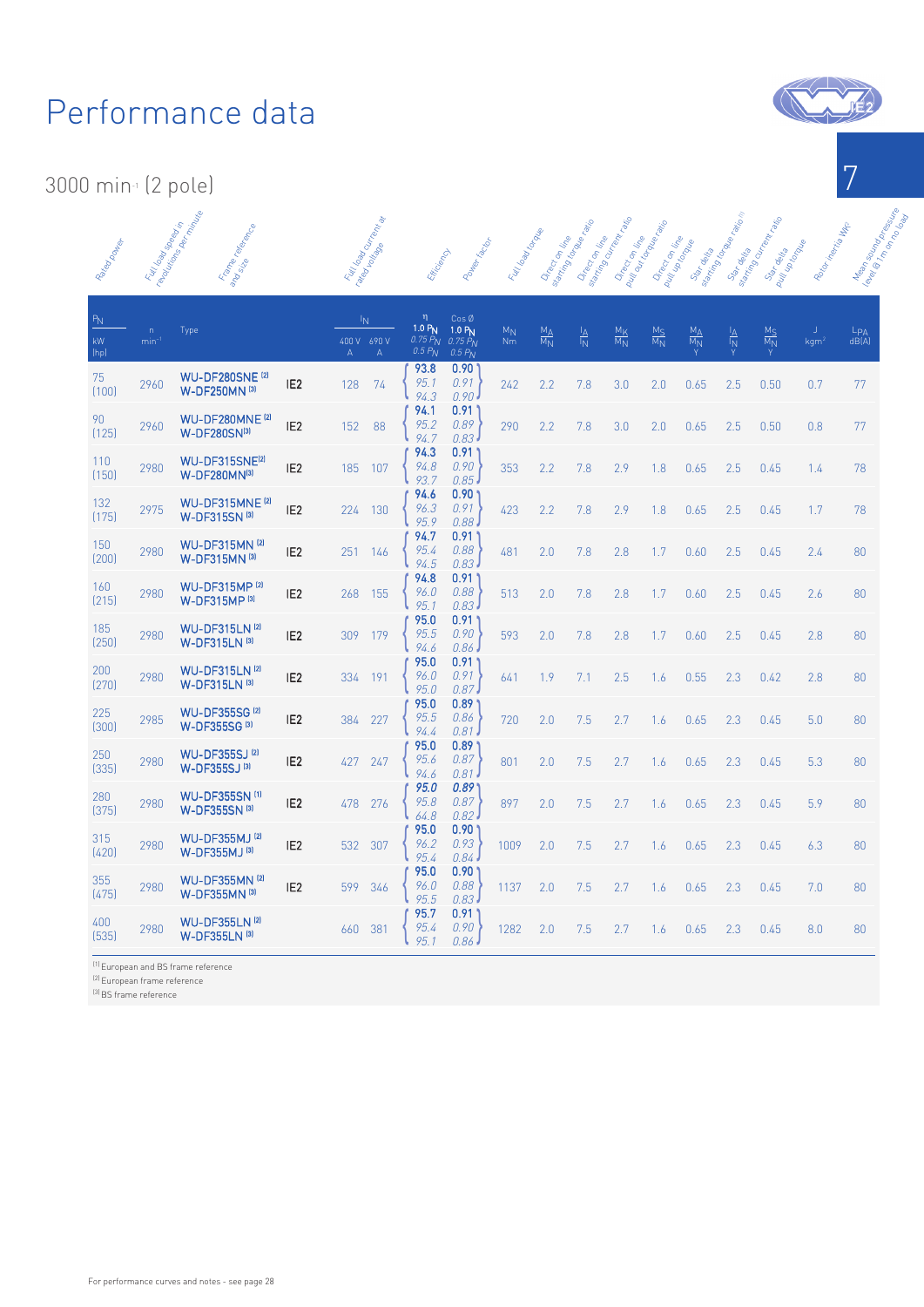

8

1500 min-1 (4 pole)

| Ranco poucher                 | Full load speeding      | revolutions per minute<br>Frame release.<br>and sixe      |                 |                 |                                         | Full load Currence<br>Taleo Lough | Efficiency                                               | Pour factor                                         | Full laad to go | Direct on line    | starting to que ratio<br>Direct on line | staring current ratio<br>Direct on line | pull out to appear of the<br>Direct on line | pull yp done<br>Star oeux | , starting to out a dition<br>Slanderda | Starting Current atto<br>Stan oeu- | Roningstria William<br>pull up to gue | Mean sound processing<br>. letel 81m on'n render |
|-------------------------------|-------------------------|-----------------------------------------------------------|-----------------|-----------------|-----------------------------------------|-----------------------------------|----------------------------------------------------------|-----------------------------------------------------|-----------------|-------------------|-----------------------------------------|-----------------------------------------|---------------------------------------------|---------------------------|-----------------------------------------|------------------------------------|---------------------------------------|--------------------------------------------------|
| $\frac{P_N}{P}$<br>kW<br>[hp] | $\mathsf{n}$<br>$min-1$ | Type                                                      |                 | 230 V<br>A      | <sup>I</sup> N<br>400 V<br>$\mathsf{A}$ | 690V<br>$\mathsf A$               | η<br>$1.0 P_{\rm N}$<br>$0.75 P_N$<br>0.5 P <sub>N</sub> | $Cos \emptyset$<br>1.0 $\frac{1}{P_N}$<br>$0.5 P_N$ | $M_N$<br>Nm     | $\frac{M_A}{M_N}$ | $\frac{I_A}{I_N}$                       | $\frac{M_K}{M_N}$                       | $\frac{M_S}{M_N}$                           | $\frac{M_A}{M_N}$         | $\frac{I_A}{I_N}$                       | $\frac{M_S}{M_N}$                  | J<br>kgm <sup>2</sup>                 | L <sub>PA</sub><br>dB(A)                         |
| 0.75<br>(1.0)                 |                         | tbc                                                       | IE <sub>3</sub> |                 |                                         |                                   |                                                          | ۰                                                   |                 |                   |                                         |                                         |                                             |                           |                                         |                                    |                                       |                                                  |
| 1.1<br>(1.5)                  | 1430                    | WP-DF90LTX <sup>(1)</sup>                                 | IE3             | 4.2             | 2.5                                     |                                   | 84.1<br>84.4<br>84.0                                     | 0.77<br>0.70<br>0.57                                | 7.3             | 3.0               | 7.0                                     | 3.5                                     | 2.7                                         |                           |                                         |                                    | 0.0037                                | 48                                               |
| 1.5<br>(2.0)                  | 1440                    | WP-DF90LWX <sup>(1)</sup>                                 | IE3             | 6.3             | 3.6                                     |                                   | 85.3<br>85.3<br>83.2                                     | 0.70<br>0.58<br>$0.46 \cdot$                        | 10.0            | 4.2               | 7.4                                     | 4.7                                     | 4.1                                         |                           |                                         |                                    | 0.0042                                | 48                                               |
| 2.2<br>(3.0)                  | 1450                    | WP-DF100LRF <sup>(1)</sup>                                | IE3             | 8.1             | 4.6                                     |                                   | 86.7<br>87.0<br>86.0                                     | 0.79<br>0.70<br>0.57.                               | 14.5            | 3.3               | 7.3                                     | 3.3                                     | 3.0                                         |                           |                                         |                                    | 0.0107                                | 54                                               |
| 3.0<br>(4.0)                  | 1460                    | WP-DF100LTF <sup>(1)</sup>                                |                 | <b>IE3</b> 11.6 | 6.7                                     |                                   | 87.7<br>87.7<br>85.8                                     | 0.74'<br>0.63<br>0.50                               | 19.6            | 3.7               | 8.1                                     | 4.0                                     | 3.2                                         |                           |                                         |                                    | 0.0118                                | 54                                               |
| 4.0<br>(5.5)                  | 1450                    | WP-DF112MWX <sup>(1)</sup>                                | IE <sub>3</sub> |                 | 8.4                                     | 4.8                               | 88.6<br>88.6<br>88.0                                     | 0.78<br>0.70<br>0.56                                | 26.4            | 3.5               | 8.0                                     | 3.5                                     | 2.9                                         | 1.1                       | 2.5                                     | 0.9                                | 0.0151                                | 54                                               |
| $5.5\,$<br>(7.5)              | 1460                    | <b>WP-DF132STX(1)</b>                                     | IE <sub>3</sub> |                 | 10.9                                    | 6.3                               | 89.6<br>90.0<br>88.7                                     | 0.81<br>0.73<br>0.60.                               | 36.0            | 3.3               | 8.7                                     | 3.9                                     | 2.7                                         | 1.0                       | 2.7                                     | 0.84                               | 0.03                                  | 59                                               |
| 7.5<br>(10)                   | 1450                    | <b>WP-DF132MVX(1)</b>                                     | IE <sub>3</sub> |                 | 14.6                                    | 8.5                               | 90.4<br>91.3<br>90.4                                     | 0.82<br>0.73<br>0.60                                | 49.4            | 3.2               | 7.6                                     | 3.4                                     | 2.6                                         | 1.0                       | 2.4                                     | 0.8                                | 0.033                                 | 59                                               |
| 11<br>(15)                    | 1475                    | WP-DF160MR <sup>1)</sup>                                  | IE <sub>3</sub> |                 | 20.9                                    | 12.1                              | 92.5<br>92.8<br>92.0                                     | 0.82<br>0.75<br>0.62                                | 71.3            | 3.0               | 9.0                                     | 3.7                                     | 2.4                                         | 0.94                      | 2.8                                     | 0.75                               | 0.084                                 | 63                                               |
| 15<br>(20)                    | 1475                    | <b>WP-DF160LU(1)</b>                                      | IE <sub>3</sub> |                 |                                         | 28.1 16.3                         | 92.8<br>93.0<br>92.3                                     | 0.83<br>0.76<br>0.62                                | 97.2            | 3.2               | 9.1                                     | 3.5                                     | 2.4                                         | 1.0                       | 2.84                                    | 0.75                               | 0.098                                 | 63                                               |
| 18.5<br>(25)                  | 1475                    | WP-DF180ME <sup>(1)</sup>                                 | IE <sub>3</sub> |                 | 34.7                                    | 20.1                              | 92.6<br>92.8<br>92.0                                     | 0.83<br>0.74<br>0.60                                | 120             | 2.8               | 8.4                                     | 3.0                                     | 2.0                                         | 0.88                      | 2.6                                     | 0.63                               | 0.16                                  | 62                                               |
| 22<br>(30)                    | 1470                    | <b>WP-DF180LM(1)</b>                                      | IE <sub>3</sub> |                 | 41.1                                    | 23.8                              | 93.0<br>93.0<br>93.0                                     | 0.83<br>0.75<br>0.62                                | 143             | 3.1               | 8.8                                     | 3.0                                     | 2.0                                         | 0.95                      | 2.75                                    | 0.63                               | 0.17                                  | 62                                               |
| 30<br>$[40]$                  | 1470                    | WP-UDF200LNX <sup>(2)</sup><br>WP-DF200LNX <sup>(3)</sup> | IE <sub>3</sub> |                 |                                         | 54.0 31.0                         | 93.6<br>93.6<br>93.0                                     | 0.86<br>0.83<br>0.75                                | 195             | 2.3               | 7.5                                     | 3.2                                     | 1.9                                         | 0.7                       | 2.4                                     | 0.55                               | 0.31                                  | 65                                               |
| 37<br>(50)                    | 1475                    | WP-UDF225SR <sup>(2)</sup><br>WP-DF225SR(3)               | IE3             | $\equiv$        |                                         | 64.5 37.5                         | 93.9<br>93.9<br>93.0                                     | 0.88<br>0.82<br>0.74                                | 240             | 2.7               | 8.4                                     | 2.9                                     | 2.1                                         | 0.84                      | 2.6                                     | 0.66                               | 0.42                                  | 66                                               |
| 45<br>(60)                    | 1480                    | WP-UDF225MN <sup>(2)</sup><br>WP-DF225MN(3)               | IE <sub>3</sub> | $\equiv$        | 80.0 46                                 |                                   | 94.2<br>94.3<br>93.5                                     | 0.86<br>0.84<br>0.75                                | 291             | 2.7               | 7.7                                     | 3.2                                     | 1.9                                         | 0.75                      | 2.5                                     | 0.55                               | 0.50                                  | 67                                               |
| 55<br>(75)                    | 1480                    | WP-UDF250MPE <sup>(2)</sup><br><b>WP-DF250SP(3)</b>       | IE <sub>3</sub> | $\equiv$        | 95.5 56                                 |                                   | 94.6<br>94.8<br>94.2                                     | 0.88'<br>0.84<br>0.76                               | 355             | 2.7               | 8.3                                     | 2.9                                     | 2.2                                         | 0.84                      | 2.6                                     | 0.7                                | 0.66                                  | 67                                               |

(1) European and BS frame reference

<sup>(2)</sup> European frame reference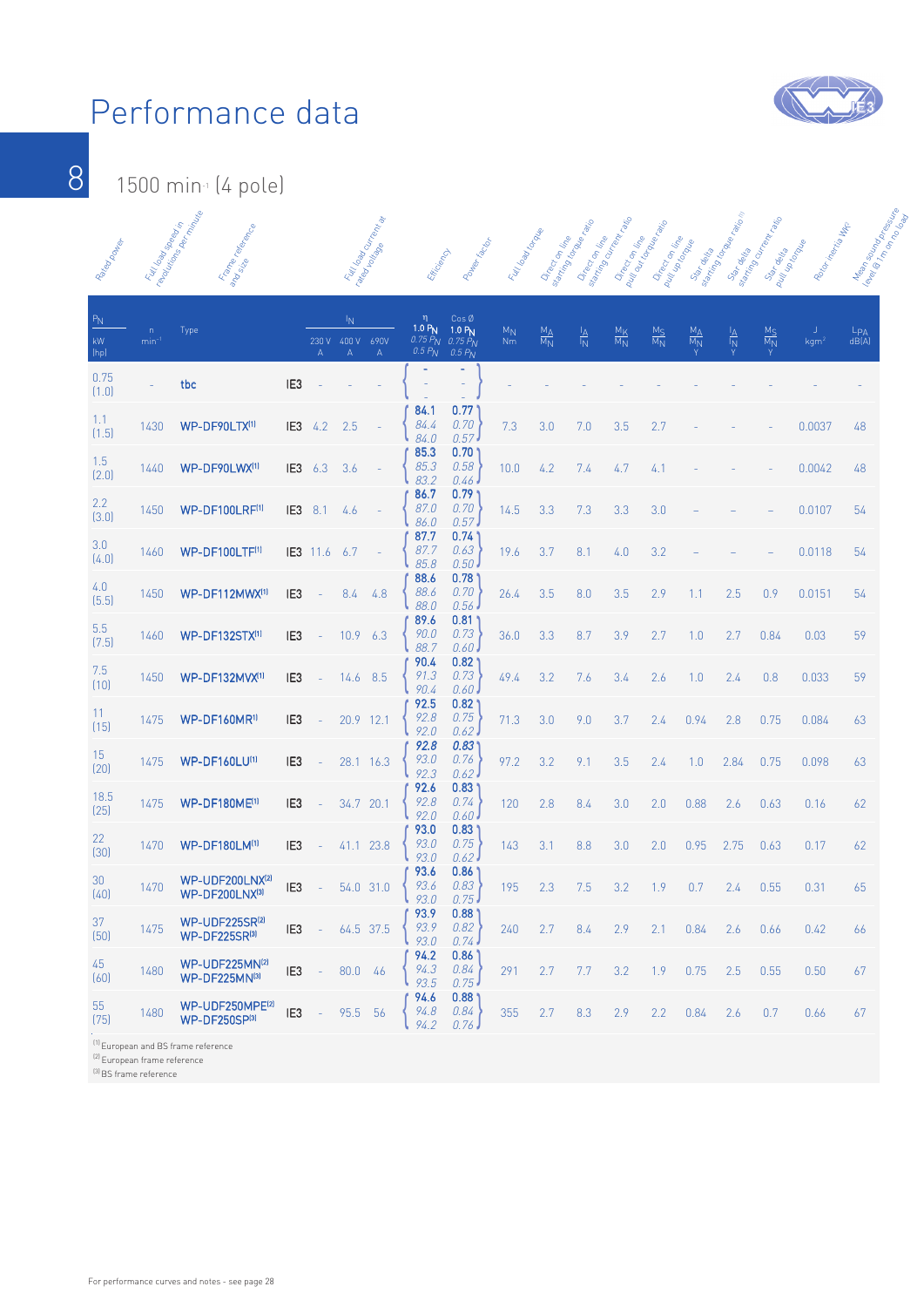1500 min-1 (4 pole)

| Ranco portes                            | Full load speeding      | revolutions per minute<br>Frame release<br>and sixe     |                 |                 |                                         | Full load Currence<br>Taleo Lough | Efficiency                                         | Pour factor                                                         | Full load to pue | Direct on line    | starting to que ratio<br>Direct on line | staring current ratio<br>Direct on line | pull out torpie ratio<br>Direct on line | pull up done<br>Star oeux | Liarting to gue ation<br>Slanderda  | Starting Current atto<br>Star oeux | Rotoringministry<br>pull yp to gue | Mean solution of<br>level a 1 m on normal |
|-----------------------------------------|-------------------------|---------------------------------------------------------|-----------------|-----------------|-----------------------------------------|-----------------------------------|----------------------------------------------------|---------------------------------------------------------------------|------------------|-------------------|-----------------------------------------|-----------------------------------------|-----------------------------------------|---------------------------|-------------------------------------|------------------------------------|------------------------------------|-------------------------------------------|
| $\mathsf{P}_{\mathsf{N}}$<br>kW<br>[hp] | $\mathsf{n}$<br>$min-1$ | Type                                                    |                 | 230 V<br>A      | <sup>I</sup> N<br>400 V<br>$\mathsf{A}$ | 690V<br>$\mathsf A$               | η<br>1.0 $P_N$<br>0.75 $P_N$<br>0.5 P <sub>N</sub> | $Cos \varnothing$<br>1.0 $\frac{1}{P_N}$<br>0.75 $P_N$<br>$0.5 P_N$ | $M_N$<br>Nm      | $\frac{M_A}{M_N}$ | $\frac{I_A}{I_N}$                       | $\frac{M_K}{M_N}$                       | $\frac{M_S}{M_N}$                       | $\frac{M_A}{M_N}$         | $\frac{ \mathbf{A} }{ \mathbf{A} }$ | $\frac{M_S}{M_N}$                  | J<br>kgm <sup>2</sup>              | $L_{PA}$<br>dB(A)                         |
| 0.55<br>(0.75)                          | 1410                    | WU-DF80ME <sup>(1)</sup>                                |                 |                 | 1.69                                    |                                   | 77.0<br>77.0<br>73.0                               | 0.84<br>0.77<br>0.65                                                | 2.5              | 2.2               | 5.5                                     | 2.5                                     | 2.0                                     |                           |                                     |                                    | 0.0014                             | 47                                        |
| 0.75<br>(1.0)                           | 1440                    | WU-DF80MS <sup>(1)</sup>                                | IE <sub>2</sub> | 3.3             | 1.9                                     |                                   | 79.6<br>78.8<br>77.4                               | 0.72<br>0.62<br>0.49                                                | 5.0              | 3.8               | 6.8                                     | 3.8                                     | 1.8                                     |                           |                                     |                                    | 0.0019                             | 47                                        |
| 1.1<br>(1.5)                            | 1425                    | WU-DF90LRX <sup>(1)</sup>                               | IE <sub>2</sub> | 4.4             | 2.5                                     |                                   | 81.4<br>81.5<br>82.0                               | 0.77<br>0.78<br>0.58                                                | 7.4              | 2.3               | 5.2                                     | 2.9                                     | 2.3                                     |                           |                                     |                                    | 0.0034                             | 48                                        |
| 1.5<br>(2.0)                            | 1440                    | WU-DF90LWX <sup>(1)</sup>                               | IE <sub>2</sub> | 6.5             | 3.7                                     |                                   | 82.8<br>83.0<br>81.0                               | 0.70<br>0.58<br>0.46                                                | 9.9              | 4.2               | 7.4                                     | 4.7                                     | 3.6                                     |                           |                                     |                                    | 0.0042                             | 48                                        |
| 2.2<br>(3.0)                            | 1435                    | <b>WU-DF100LS[1]</b>                                    | IE <sub>2</sub> | 8.9             | 5.1                                     |                                   | 84.3<br>83.6<br>81.4                               | 0.74<br>0.66<br>0.53                                                | 14.6             | 3.1               | 6.6                                     | 3.1                                     | 2.6                                     |                           |                                     |                                    | 0.0103                             | 54                                        |
| 3.0<br>(4.0)                            | 1455                    | <b>WU-DF100LTF(1)</b>                                   |                 | <b>IE2</b> 11.9 | 6.8                                     |                                   | 85.5<br>83.5<br>82.6                               | 0.74<br>0.63<br>0.50                                                | 19.7             | 3.9               | 8.5                                     | 4.0                                     | 2.8                                     |                           |                                     |                                    | 0.0118                             | 54                                        |
| 4.0<br>(5.5)                            | 1440                    | WU-DF112MT <sup>(1)</sup>                               | IE <sub>2</sub> |                 | 8.7                                     | 5.0                               | 86.6<br>86.6<br>85.9                               | 0.77<br>0.69<br>0.55                                                | 26.5             | 3.0               | 7.4                                     | 3.1                                     | 2.6                                     |                           |                                     |                                    | 0.012                              | 56                                        |
| 5.5<br>(7.5)                            | 1455                    | <b>WU-DF132STX(1)</b>                                   | IE <sub>2</sub> |                 | 11.1                                    | 6.4                               | 87.7<br>88.0<br>87.2                               | 0.82<br>0.74<br>0.63                                                | 36.1             | 2.4               | 7.1                                     | 3.0                                     | 2.3                                     |                           |                                     |                                    | 0.03                               | 59                                        |
| 7.5<br>(10)                             | 1460                    | <b>WU-DF132MVX(1)</b>                                   | IE <sub>2</sub> |                 | 14.7                                    | 8.5                               | 88.7<br>89.4<br>88.6                               | 0.83<br>0.76<br>0.67                                                | 49.1             | 2.9               | 8.1                                     | 3.2                                     | 2.5                                     |                           |                                     |                                    | 0.033                              | 59                                        |
| 11<br>(15)                              | 1465                    | <b>WU-DF160MJ(1)</b>                                    | IE <sub>2</sub> |                 |                                         | 21.0 12.1                         | 89.8<br>91.0<br>90.4                               | 0.83<br>0.78<br>0.67                                                | 71.7             | 2.5               | 7.7                                     | 2.9                                     | 2.0                                     | 0.65                      | 2.3                                 | 0.50                               | 0.068                              | 63                                        |
| 15<br>(20)                              | 1460                    | WU-DF160LR <sup>[1]</sup>                               | IE <sub>2</sub> |                 | 28.0                                    | 16.2                              | 90.6<br>91.8<br>91.6                               | 0.85<br>0.81<br>0.71                                                | 98.1             | 2.5               | 7.7                                     | 2.9                                     | 2.0                                     | 0.65                      | 2.3                                 | 0.50                               | 0.084                              | 63                                        |
| 18.5<br>(25)                            | 1470                    | <b>WU-DF180ME<sup>(1)</sup></b>                         | IE <sub>2</sub> |                 |                                         | 35.0 20.2                         | 91.2<br>91.8<br>90.7                               | 0.84<br>0.77<br>0.66                                                | 120              | 2.8               | 8.4                                     | 3.2                                     | 2.2                                     | 0.80                      | 2.6                                 | 0.65                               | 0.16                               | 62                                        |
| 22<br>(30)                              | 1470                    | <b>WU-DF180LJ(1)</b>                                    | IE <sub>2</sub> |                 |                                         | 41.0 23.7                         | 91.6<br>92.1<br>91.6                               | 0.86<br>0.83<br>0.71                                                | 143              | 2.6               | 7.6                                     | 2.9                                     | 2.0                                     | 0.75                      | 2.2                                 | 0.60                               | 0.19                               | 62                                        |
| 30<br>(40)                              | 1470                    | WU-DF200LNX <sup>[2]</sup><br>W-DF200LNX <sup>[3]</sup> | IE <sub>2</sub> |                 | 66                                      | 32                                | 92.3<br>93.1<br>92.6                               | 0.86<br>0.83<br>0.74                                                | 195              | 2.3               | 7.5                                     | 3.2                                     | 1.9                                     | 0.7                       | 2.4                                 | 0.55                               | 0.31                               | 65                                        |
| 37<br>(50)                              | 1475                    | <b>WU-DF225SN(2)</b><br><b>W-DF225SN(3)</b>             | IE <sub>2</sub> | $\sim$          | 66                                      | 38                                | 92.7<br>93.2<br>92.5                               | 0.87<br>0.83<br>0.74                                                | 240              | 2.3               | 7.3                                     | 3.2                                     | 1.9                                     | 0.7                       | 2.3                                 | 0.55                               | 0.45                               | 66                                        |
| 45<br>(60)                              | 1480                    | WU-DF225MN <sup>[2]</sup><br>W-DF225MN(3)               | IE <sub>2</sub> | $\sim$          | 81                                      | 47                                | 93.1<br>93.1<br>93.1                               | 0.86<br>0.86<br>0.79                                                | 291              | 2.7               | 7.7                                     | 3.2                                     | 1.9                                     | 0.75                      | 2.5                                 | 0.55                               | 0.65                               | 67                                        |
| 55<br>(75)                              | 1475                    | WU-DF250MNE <sup>[2]</sup><br><b>W-DF250SN(3)</b>       | IE <sub>2</sub> | $\sim$          | 98                                      | 57                                | 93.5<br>92.8<br>92.2                               | 0.87<br>0.81<br>0.76                                                | 356              | 2.7               | 7.7                                     | 3.2                                     | 1.9                                     | 0.75                      | 2.5                                 | 0.55                               | 0.75                               | 67                                        |

(1) European and BS frame reference

<sup>(2)</sup> European frame reference

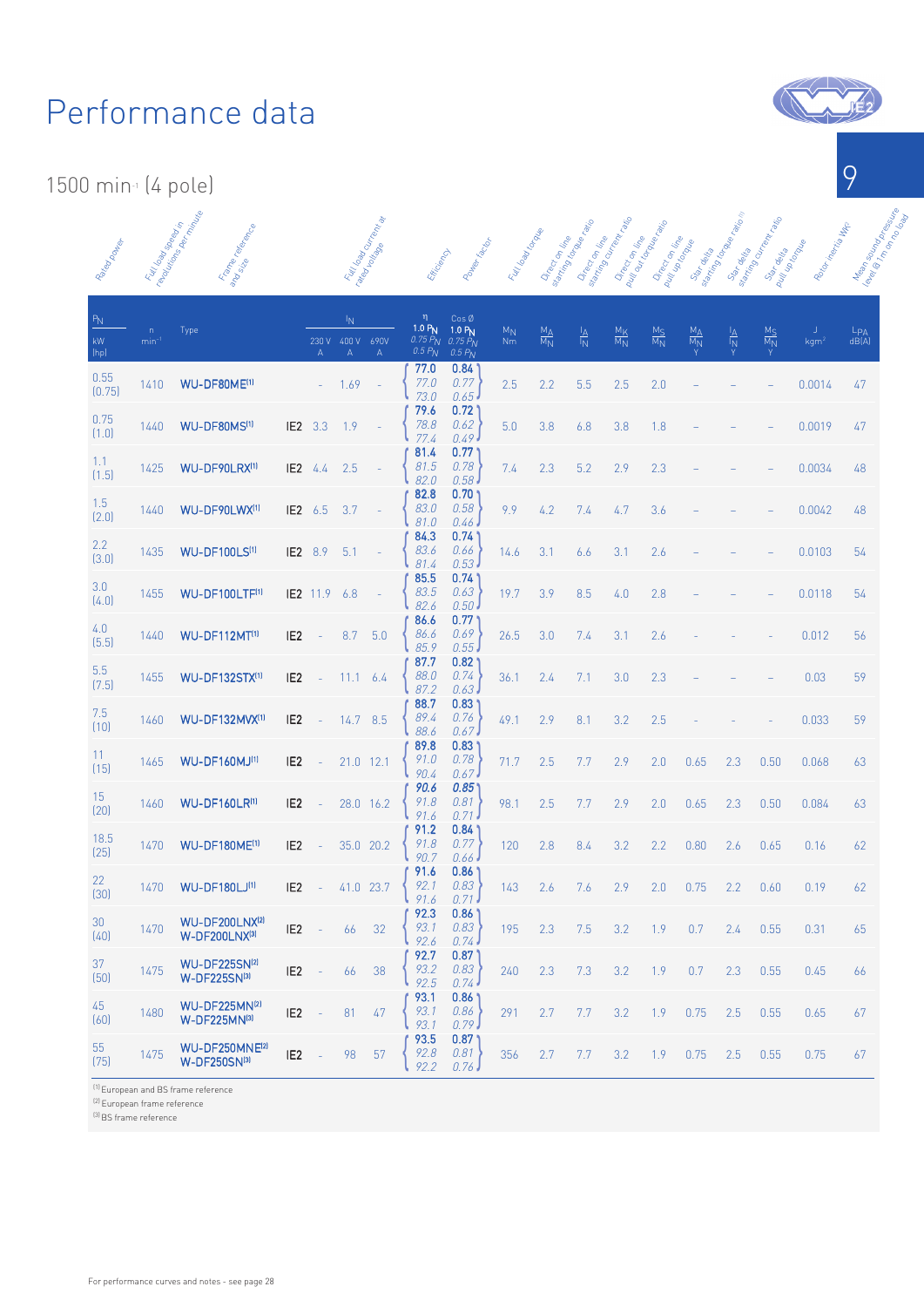

10 1500 min-1 (4 pole)

| Rategrowth                              | Full load speed in        | revolutions permitting<br>Frame release.<br>and street   |                 | Full load Current ex<br>rated Mage                            | Efficiency                                                                | Pour Technico                                          | Full laad to go | Oirecton line     | starting to que ratio<br>Oirect on tripe | Starting Current ratio<br>Oirect on tripe | pull out to appear ato<br>Oirecton Une | pull up done<br>Star oeus | Starting to Pute Phic II.<br>Star delta | Starting Current Pata<br>pullus bonde<br>Star oeux | Rooringstria William   | Mean sound processing<br>level a 1 m on notice |
|-----------------------------------------|---------------------------|----------------------------------------------------------|-----------------|---------------------------------------------------------------|---------------------------------------------------------------------------|--------------------------------------------------------|-----------------|-------------------|------------------------------------------|-------------------------------------------|----------------------------------------|---------------------------|-----------------------------------------|----------------------------------------------------|------------------------|------------------------------------------------|
| $\mathsf{P}_{\mathsf{N}}$<br>kW<br>[hp] | $\overline{D}$<br>$min-1$ | Type                                                     |                 | $\mathsf{I}_{\mathsf{N}}$<br>400 V 690 V<br>A<br>$\mathsf{A}$ | $\eta$<br>1.0 P <sub>N</sub><br>0.75 P <sub>N</sub><br>0.5 P <sub>N</sub> | Cos Ø<br>1.0 P <sub>N</sub><br>$0.75 P_N$<br>$0.5 P_N$ | $M_N$<br>Nm     | $\frac{M_A}{M_N}$ | $\frac{1_A}{N}$                          | $\frac{M_K}{M_N}$                         | $\frac{M_S}{M_N}$                      | $\frac{M_A}{M_N}$         | $\frac{1_A}{N}$                         | $\frac{M_S}{M_N}$                                  | J.<br>kgm <sup>2</sup> | $L_{\text{PA}}$<br>dB(A)                       |
| 75<br>(100)                             | 1480                      | WP-UDF280SNE <sup>[2]</sup><br>WP-DF250MN <sup>(3)</sup> | IE <sub>3</sub> | 78<br>134                                                     | 95.0<br>95.1<br>95.0                                                      | 0.85<br>0.83<br>0.76                                   | 484             | 2.4               | 7.4                                      | 2.7                                       | 1.9                                    | 0.72                      | 2.3                                     | 0.54                                               | 0.66                   | 69                                             |
| 90<br>(125)                             | 1480                      | WP-UF280MNE <sup>(2)</sup><br>WP-DF280SN <sup>(3)</sup>  | IE <sub>3</sub> | 158<br>92                                                     | 95.2<br>95.2<br>95.0                                                      | 0.86<br>0.82<br>$0.76 \cdot$                           | 581             | 2.5               | 7.4                                      | 2.8                                       | 2.0                                    | 0.75                      | 2.4                                     | 0.55                                               | 1.6                    | 69                                             |
| 110<br>(150)                            | 1485                      | WP-UDF315SNE <sup>[2]</sup><br><b>WP-DF280MN(3)</b>      | IE <sub>3</sub> | 191<br>111                                                    | 95.8<br>95.8<br>95.3                                                      | 0.87<br>0.85<br>0.77.                                  | 708             | 2.4               | 7.7                                      | 2.6                                       | 2.0                                    | 0.70                      | 2.5                                     | 0.5                                                | 3.2                    | 71                                             |
| 132<br>(175)                            | 1485                      | WP-UF315MNE <sup>(2)</sup><br>WP-DF315SN(3)              | IE <sub>3</sub> | 133<br>229                                                    | 95.6<br>95.6<br>95.5                                                      | 0.87<br>0.85<br>0.77.                                  | 849             | 2.4               | 7.7                                      | 2.6                                       | 2.0                                    | 0.70                      | 2.5                                     | 0.5                                                | 3.7                    | 71                                             |
| 150<br>[200]                            | 1490                      | WP-UDF315MN <sup>(2)</sup><br>WP-DF315MN <sup>(3)</sup>  | IE <sub>3</sub> | 254<br>147                                                    | 96.0<br>96.1<br>95.5                                                      | 0.89<br>0.85<br>0.77.                                  | 962             | 2.4               | 7.8                                      | 2.7                                       | 2.0                                    | 0.70                      | 2.5                                     | 0.5                                                | 4.4                    | 73                                             |
| 160<br>[215]                            | 1490                      | WP-UDF315MP <sup>(2)</sup><br>WP-DF315MP®                | IE <sub>3</sub> | 268<br>155                                                    | 96.0<br>96.0<br>95.9                                                      | 0.90<br>0.88<br>0.80                                   | 1026            | 2.4               | 7.8                                      | 2.7                                       | 2.0                                    | 0.70                      | 2.5                                     | 0.5                                                | 4.7                    | 73                                             |
| 185<br>(250)                            | 1490                      | WP-UDF315LN <sup>[2]</sup><br>WP-DF315LN <sup>[3]</sup>  | IE <sub>3</sub> | 179<br>309                                                    | 96.0<br>96.0<br>95.9                                                      | 0.90<br>0.86<br>0.79                                   | 1186            | 2.4               | 7.8                                      | 2.7                                       | 2.2                                    | 0.70                      | 2.5                                     | 0.5                                                | 5.5                    | 73                                             |
| 200<br>[270]                            | 1490                      | WP-UDF315LN <sup>[2]</sup><br>WP-DF315LN <sup>[3]</sup>  | IE <sub>3</sub> | 194<br>334                                                    | 96.0<br>96.0<br>95.9                                                      | 0.90<br>0.86<br>0.79                                   | 1282            | 2.3               | 7.6                                      | 2.6                                       | 1.9                                    | 0.65                      | 2.4                                     | 0.45                                               | 5.5                    | 73                                             |
| 225<br>(300)                            | 1490                      | WP-UDF355SG <sup>(2)</sup><br>WP-DF355SG <sup>(3)</sup>  | IE <sub>3</sub> | 222<br>383                                                    | 96.4<br>96.4<br>96.0                                                      | 0.88<br>0.86<br>0.80                                   | 1443            | 2.0               | 6.6                                      | 2.3                                       | 1.6                                    | 0.62                      | 2.2                                     | 0.5                                                | 8.2                    | 76                                             |
| 250<br>[335]                            | 1485                      | WP-UDF355SJ <sup>(2)</sup><br><b>WP-DF355SJ®</b>         | IE <sub>3</sub> | 248<br>427                                                    | 96.0<br>96.0<br>95.4                                                      | 0.88<br>0.86<br>0.80                                   | 1608            | 2.0               | 5.7                                      | 2.5                                       | 1.6                                    | 0.62                      | 1.8                                     | 0.5                                                | 9.5                    | 76                                             |
| 280<br>(375)                            | 1490                      | WP-UDF355SN <sup>(2)</sup><br>WP-DF355SN <sup>(3)</sup>  | IE <sub>3</sub> | 478<br>277                                                    | 96.0<br>96.0<br>95.5                                                      | 0.88<br>0.86<br>0.80                                   | 1795            | 2.1               | 7.2                                      | 2.5                                       | 1.7                                    | 0.65                      | 2.2                                     | 0.5                                                | 10.6                   | 76                                             |
| 315<br>(420)                            | 1490                      | WP-UDF355MJ <sup>[2]</sup><br><b>WP-DF355MJ3</b>         | IE <sub>3</sub> | 312<br>538                                                    | 96.0<br>96.1<br>95.7                                                      | 0.88<br>0.87<br>0.83.                                  | 2020            | 2.1               | 7.2                                      | 2.5                                       | 1.7                                    | 0.65                      | 2.2                                     | 0.5                                                | 11.9                   | 79                                             |
| 355<br>(475)                            | 1490                      | WP-UDF355MN <sup>(2)</sup><br>WP-DF355MN <sup>(3)</sup>  | IE <sub>3</sub> | 348<br>600                                                    | 96.0<br>96.3<br>96.2                                                      | 0.89<br>0.88<br>0.83.                                  | 2276            | 2.2               | 6.8                                      | 2.5                                       | 1.7                                    | 0.68                      | 2.1                                     | 0.5                                                | 13.2                   | 79                                             |
| 375<br>(430)                            | 1490                      | WP-UDF355LN <sup>[2]</sup><br>WP-DF355LN <sup>(3)</sup>  | IE <sub>3</sub> | 367<br>635                                                    | 96.2<br>96.5<br>96.4                                                      | 0.89<br>0.88<br>0.83.                                  | 2405            | 2.4               | 7.4                                      | 2.6                                       | 1.8                                    | 0.75                      | 2.3                                     | 0.6                                                | 14.6                   | 79                                             |

(1) European and BS frame reference

(2) European frame reference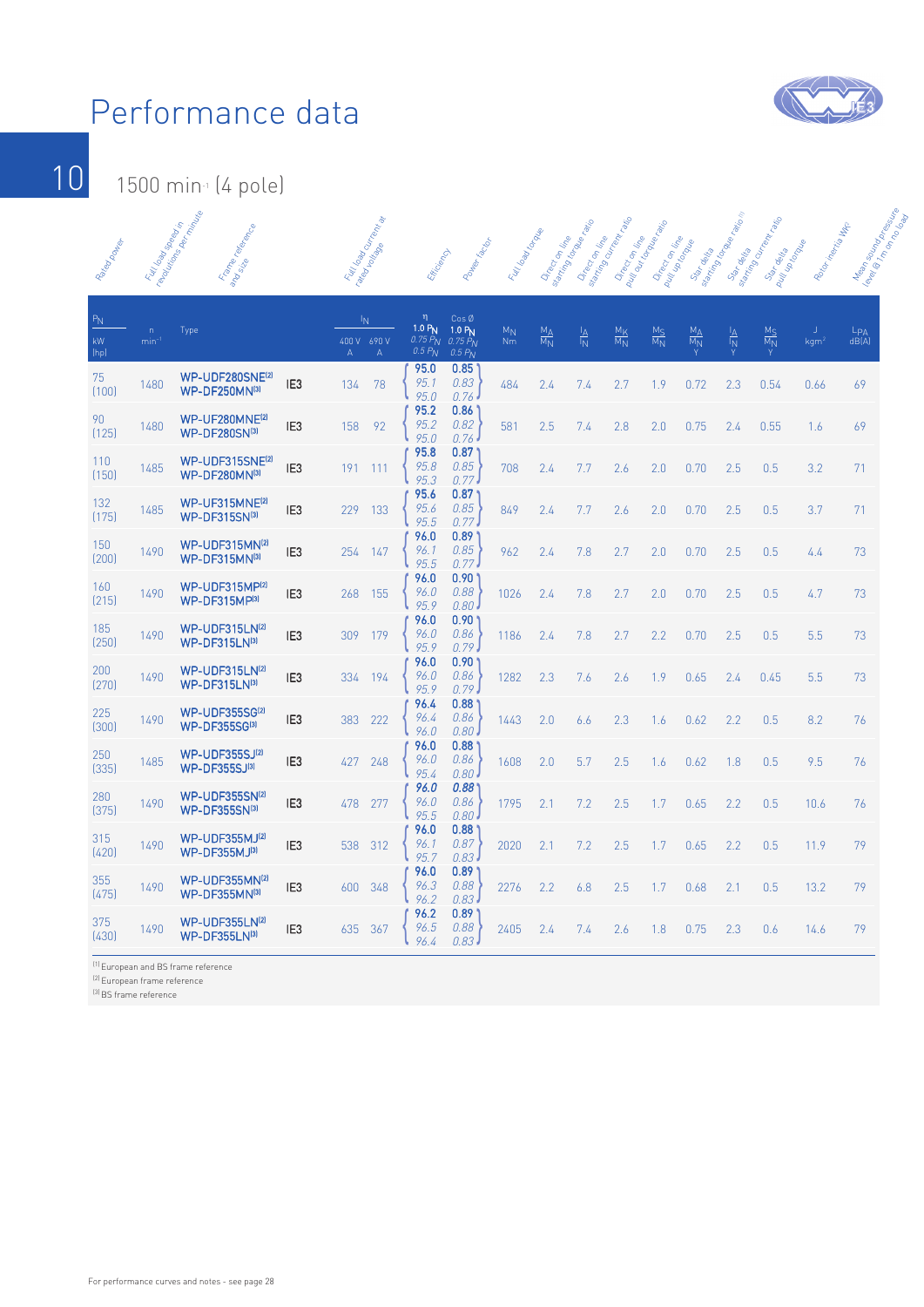1500 min-1 (4 pole)

| Rategrowthen                  | Full logg speed in               | revolutions permittue<br>Frame release<br>and sixe     |                 | Full load Currence<br>rated Maxie                             | Efficiency                                                       | Pour Textor                                            | Full laage of public | Direct on line    | starting to que ratio<br>Oriect on tripe | Starting Current Cats<br>Direct on line | pull out to appeal ato<br>Direct on line | pull up done      | A Serfoute<br>Antinglone<br>Alemany Sonce | Starting Current attack<br>pull up to pue<br>Star oeux | Rolaring Maps          | Mean sound processing<br>. level a 1 m on m sec |
|-------------------------------|----------------------------------|--------------------------------------------------------|-----------------|---------------------------------------------------------------|------------------------------------------------------------------|--------------------------------------------------------|----------------------|-------------------|------------------------------------------|-----------------------------------------|------------------------------------------|-------------------|-------------------------------------------|--------------------------------------------------------|------------------------|-------------------------------------------------|
| $\frac{P_N}{P}$<br>kW<br>(hp) | $\mathsf{n}$<br>min <sup>-</sup> | Type                                                   |                 | <sup>I</sup> N<br>400 V 690 V<br>$\mathsf{A}$<br>$\mathsf{A}$ | $\eta$<br>1.0 P <sub>N</sub><br>$0.75 P_N$<br>0.5 P <sub>N</sub> | Cos Ø<br>1.0 P <sub>N</sub><br>$0.75 P_N$<br>$0.5 P_N$ | $M_N$<br><b>Nm</b>   | $\frac{M_A}{M_N}$ | $\frac{I_A}{I_N}$                        | $\frac{M_K}{M_N}$                       | $\frac{M_S}{M_N}$                        | $\frac{M_A}{M_N}$ | $\frac{1_A}{N}$                           | $\frac{M_S}{M_N}$                                      | J.<br>kgm <sup>2</sup> | $L_{\text{PA}}$<br>dB(A)                        |
| $75\,$<br>(100)               | 1480                             | WU-DF280SNE <sup>(2)</sup><br>W-DF250MN(3)             | IE <sub>2</sub> | 79<br>135                                                     | 94.0<br>95.2<br>94.4                                             | 0.85<br>0.82<br>0.74.                                  | 484                  | 2.4               | 7.4                                      | 2.7                                     | 1.9                                      | 0.72              | 2.3                                       | 0.54                                                   | 1.4                    | 69                                              |
| 90<br>(125)                   | 1480                             | WU-DF280MNE <sup>[2]</sup><br>W-DF280SN(3)             | IE <sub>2</sub> | 162<br>94                                                     | 94.2<br>95.2<br>94.6                                             | 0.85<br>0.82<br>$0.73 -$                               | 581                  | 2.5               | 7.4                                      | 2.8                                     | 2.0                                      | 0.75              | 2.4                                       | 0.55                                                   | 1.6                    | 69                                              |
| 110<br>(150)                  | 1485                             | WU-DF315SNE <sup>[2]</sup><br>W-DF280MN(3)             | IE <sub>2</sub> | 193<br>112                                                    | 94.5<br>95.3<br>94.6                                             | 0.87<br>0.84<br>0.77.                                  | 710                  | 2.4               | 7.7                                      | 2.6                                     | 2.0                                      | 0.70              | 2.5                                       | 0.5                                                    | 3.2                    | 71                                              |
| 132<br>(175)                  | 1485                             | WU-DF315MNE <sup>[2]</sup><br>W-DF315SN(3)             | IE <sub>2</sub> | 134<br>231                                                    | 94.7<br>95.6<br>94.9                                             | 0.87<br>0.84<br>0.77.                                  | 849                  | 2.4               | 7.7                                      | 2.6                                     | 2.0                                      | 0.70              | 2.5                                       | 0.5                                                    | 3.7                    | 71                                              |
| 150<br>(200)                  | 1490                             | WU-DF315MN <sup>(2)</sup><br>W-DF315MN(3)              | IE <sub>2</sub> | 149<br>256                                                    | 94.9<br>95.7<br>94.8                                             | 0.89<br>0.87<br>0.81                                   | 961                  | 2.4               | 7.8                                      | 2.7                                     | 2.0                                      | 0.70              | 2.5                                       | 0.5                                                    | 4.4                    | 73                                              |
| 160<br>[215]                  | 1490                             | WU-DF315MP <sup>(2)</sup><br>W-DF315MP®                | IE <sub>2</sub> | 270<br>156                                                    | 94.9<br>96.0<br>95.2                                             | 0.90<br>0.88<br>0.83.                                  | 1026                 | 2.4               | 7.8                                      | 2.7                                     | 2.0                                      | 0.70              | 2.5                                       | 0.5                                                    | 4.7                    | 73                                              |
| 185<br>(250)                  | 1490                             | WU-DF315LN <sup>(2)</sup><br>W-DF315LN <sup>(3)</sup>  | IE <sub>2</sub> | 312<br>181                                                    | 95.1<br>96.0<br>95.5                                             | 0.90<br>0.87<br>0.80.                                  | 1186                 | 2.4               | 7.8                                      | 2.7                                     | 2.2                                      | 0.70              | 2.5                                       | 0.5                                                    | 5.5                    | 73                                              |
| 200<br>[270]                  | 1485                             | WU-DF315LN <sup>(2)</sup><br>W-DF315LN <sup>(3)</sup>  | IE <sub>2</sub> | 198<br>341                                                    | 95.1<br>96.1<br>95.6                                             | 0.90<br>0.89<br>0.84                                   | 1284                 | 2.3               | 7.6                                      | 2.6                                     | 1.9                                      | 0.65              | 2.4                                       | 0.45                                                   | 5.5                    | 73                                              |
| 225<br>(300)                  | 1490                             | <b>WU-DF355SG<sup>(2)</sup></b><br><b>W-DF355SG(3)</b> | IE <sub>2</sub> | 384<br>222                                                    | 95.1<br>96.1<br>95.4                                             | 0.89<br>0.87<br>0.80.                                  | 1442                 | 2.0               | 6.6                                      | 2.3                                     | 1.7                                      | 0.62              | 2.2                                       | 0.5                                                    | 8.2                    | 76                                              |
| 250<br>[335]                  | 1485                             | <b>WU-DF355SJ<sup>(2)</sup></b><br>W-DF355SJ(3)        | IE <sub>2</sub> | 426<br>247                                                    | 95.1<br>96.0<br>95.9                                             | 0.89<br>0.87<br>0.81.                                  | 1608                 | 2.0               | 5.7                                      | 2.5                                     | 1.7                                      | 0.62              | 1.8                                       | 0.5                                                    | 9.5                    | 76                                              |
| 280<br>(375)                  | 1490                             | WU-DF355SN <sup>(2)</sup><br><b>W-DF355SN(3)</b>       | IE <sub>2</sub> | 483<br>279                                                    | 95.1<br>95.7<br>95.3                                             | 0.88<br>0.84<br>0.77.                                  | 1795                 | 2.1               | 7.2                                      | 2.5                                     | 1.7                                      | 0.65              | 2.2                                       | 0.5                                                    | 10.6                   | 76                                              |
| 315<br>(420)                  | 1487                             | <b>WU-DF355MJ<sup>(2)</sup></b><br>W-DF355MJ(3)        | IE <sub>2</sub> | 310<br>537                                                    | 95.1<br>96.1<br>95.6                                             | 0.89<br>0.88<br>0.85                                   | 2023                 | 2.1               | 7.2                                      | 2.5                                     | 1.7                                      | 0.65              | 2.2                                       | 0.5                                                    | 11.9                   | 79                                              |
| 355<br>(475)                  | 1490                             | WU-DF355MN <sup>[2]</sup><br>W-DF355MN(3)              | IE <sub>2</sub> | 349<br>605                                                    | 95.1<br>96.0<br>95.1                                             | 0.89<br>0.89<br>0.84                                   | 2275                 | 2.1               | 7.2                                      | 2.5                                     | 1.7                                      | 0.65              | 2.2                                       | 0.5                                                    | 13.2                   | 79                                              |
| 400<br>[535]                  | 1485                             | WU-DF355LN <sup>(2)</sup><br>W-DF355LN(3)              |                 | 393<br>680                                                    | 95.6<br>96.3<br>96.1                                             | 0.89<br>0.88<br>0.83.                                  | 2572                 | 2.0               | 6.0                                      | 2.5                                     | 1.7                                      | 0.62              | 1.87                                      | 0.5                                                    | 14.6                   | 79                                              |

(1) European and BS frame reference

(2) European frame reference

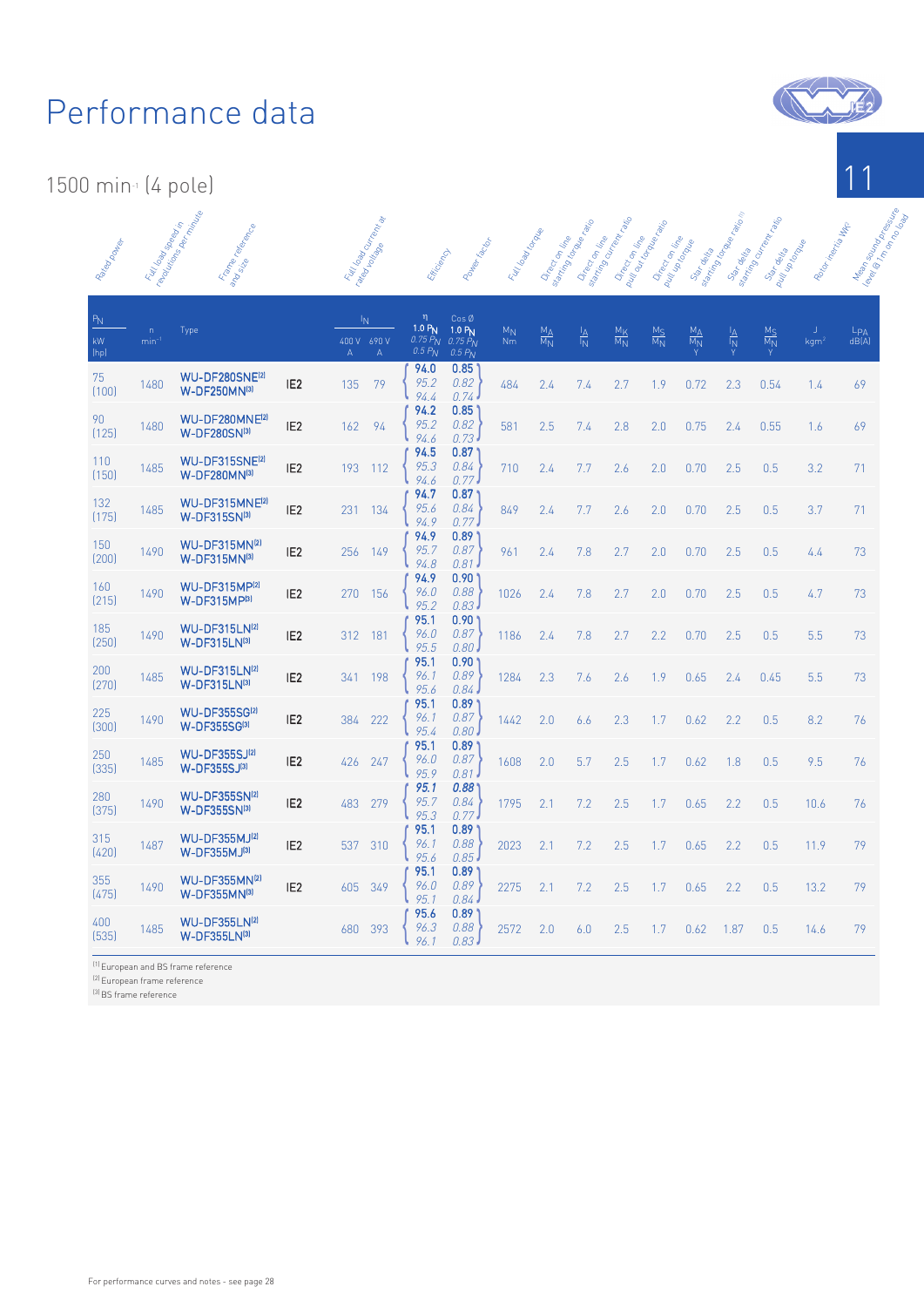

12 1000 min-1 (6 pole)

| Rated Pour                    | Full load speeding      | revolutions permitting<br>Frame relation<br>and sixe      |                 |                      |                                    | Full loago Current ex<br>rated Mage | Efficiency                                          | Pour lactor                                                      | Full load to pue   | Direct on Line    | starting to que ratio<br>Director Une | - Starting current ratio<br>Direct on line | Pull out to appear atto<br>Direct on tripe<br>pull up done | Startedia<br>Starting borner | <b>Pation</b><br>Star oeux          | Adriting Current attack<br>pull up to pulled<br>Star oeux | Rolpringentia WH2     | Mean sound passing<br>level B1m on ms. |
|-------------------------------|-------------------------|-----------------------------------------------------------|-----------------|----------------------|------------------------------------|-------------------------------------|-----------------------------------------------------|------------------------------------------------------------------|--------------------|-------------------|---------------------------------------|--------------------------------------------|------------------------------------------------------------|------------------------------|-------------------------------------|-----------------------------------------------------------|-----------------------|----------------------------------------|
| $\frac{P_N}{P}$<br>kW<br>[hp] | $\mathsf{n}$<br>$min-1$ | Type                                                      |                 | 230 V<br>$\mathsf A$ | <sup>I</sup> N<br>400 V 690 V<br>A | $\mathsf{A}$                        | η<br>1.0 P <sub>N</sub><br>$0.75 P_N$<br>$0.5 P_N'$ | $Cos \emptyset$<br>1.0 P <sub>N</sub><br>$0.75 P_N$<br>$0.5 P_N$ | $M_N$<br><b>Nm</b> | $\frac{M_A}{M_N}$ | $\frac{I_A}{I_N}$                     | $\frac{M_K}{M_N}$                          | $\frac{M_S}{M_N}$                                          | $\frac{M_A}{M_N}$            | $\frac{ \mathbf{A} }{ \mathbf{A} }$ | $\frac{M_S}{M_N}$                                         | J<br>kgm <sup>2</sup> | $L_{PA}$<br>dB(A)                      |
| 0.75<br>(1.0)                 |                         | tbc                                                       | IE <sub>3</sub> |                      |                                    |                                     |                                                     | ٠                                                                |                    |                   |                                       |                                            |                                                            |                              |                                     |                                                           |                       |                                        |
| 1.1<br>(1.5)                  |                         | tbc                                                       | IE <sub>3</sub> |                      |                                    |                                     |                                                     | ÷                                                                |                    |                   |                                       |                                            |                                                            |                              |                                     |                                                           |                       |                                        |
| 1.5<br>(2.0)                  | 960                     | WP-DF100LTF <sup>(1)</sup>                                | IE3             | 8.1                  | 4.7                                |                                     | 82.5<br>82.1<br>78.9                                | 0.60<br>0.48<br>0.37                                             | 14.9               | 3.5               | 6.2                                   | 4.6                                        | 3.6                                                        |                              |                                     |                                                           | 0.012                 | 58                                     |
| 2.2<br>$[3]$                  | 960                     | WP-DF112MWX <sup>(1)</sup>                                | IE <sub>3</sub> | 10.1                 | 5.8                                |                                     | 84.3<br>84.4<br>81.8                                | 0.65<br>0.58<br>0.43.                                            | 21.9               | 2.8               | 5.6                                   | 3.0                                        | 2.4                                                        |                              |                                     |                                                           | 0.015                 | 54                                     |
| 3.0<br>(4.0)                  | 970                     | WP-DF132SMX <sup>(1)</sup>                                | IE <sub>3</sub> | 12.5                 | 7.2                                |                                     | 87.0<br>86.7<br>83.0                                | 0.69<br>0.62<br>0.43                                             | 29.5               | 2.3               | 6.1                                   | 2.5                                        | 2.2                                                        |                              |                                     |                                                           | 0.032                 | 58                                     |
| 4.0<br>(5.5)                  | 960                     | WP-DF132MTX <sup>(1)</sup>                                | IE <sub>3</sub> |                      | 9.8                                | 5.8                                 | 86.8<br>86.5<br>83.3                                | 0.68<br>0.59<br>0.49                                             | 39.8               | 2.3               | 5.5                                   | 2.5                                        | 2.1                                                        | 0.7                          | 1.7                                 | 0.66                                                      | 0.038                 | 58                                     |
| 5.5<br>(7.5)                  | 965                     | WP-DF132MVX <sup>(1)</sup>                                | IE <sub>3</sub> |                      | 13.3                               | 7.7                                 | 88.0<br>87.0<br>84.0                                | 0.68<br>0.53<br>0.42.                                            | 54.5               | 2.6               | 6.5                                   | 3.0                                        | 1.9                                                        | 0.8                          | 2.0                                 | 0.6                                                       | 0.041                 | 58                                     |
| 7.5<br>(10)                   | 975                     | <b>WP-DF160MM(1)</b>                                      | IE <sub>3</sub> |                      | 16.6                               | 9.6                                 | 90.0<br>89.1<br>89.3                                | 0.73<br>0.65<br>0.56                                             | 73.5               | 1.7               | 5.1                                   | 1.6                                        | 1.3                                                        | 0.53                         | 1.6                                 | 0.4                                                       | 0.10                  | 59                                     |
| 11<br>(15)                    | 980                     | <b>WP-DF160LV<sup>(1)</sup></b>                           | IE <sub>3</sub> |                      | 23.4                               | 13.6                                | 90.3<br>90.3<br>90.0                                | 0.75<br>0.69<br>0.53                                             | 107                | 2.0               | 5.7                                   | 2.8                                        | 1.9                                                        | 0.63                         | 2.3                                 | 0.6                                                       | 0.12                  | 59                                     |
| 15<br>(20)                    | 980                     | <b>WP-DF180LM(1)</b>                                      | IE <sub>3</sub> |                      | 30.4                               | 17.6                                | 91.2<br>91.5<br>90.5                                | 0.78<br>0.72<br>0.61                                             | 146                | 2.0               | 6.0                                   | 2.4                                        | 1.5                                                        | 0.63                         | 1.9                                 | 0.5                                                       | 0.24                  | 59                                     |
| 18.5<br>(25)                  | 980                     | WP-UDF200LNX <sup>(2)</sup><br>WP-DF200LNX <sup>(3)</sup> | IE <sub>3</sub> |                      | 36.4                               | 21.0                                | 91.7<br>91.7<br>90.8                                | 0.80<br>0.73<br>0.62                                             | 180                | 2.7               | 7.9                                   | 2.8                                        | 2.8                                                        | 0.84                         | 2.5                                 | 0.88                                                      | 0.37                  | 62                                     |
| 22<br>(30)                    | 980                     | WP-UDF200LN <sup>[2]</sup><br>WP-DF200LN <sup>[3]</sup>   | IE <sub>3</sub> |                      | 43.6                               | 25.3                                | 92.2<br>92.2<br>91.7                                | 0.79'<br>0.73<br>$0.63 -$                                        | 215                | 2.0               | 6.8                                   | 2.3                                        | 2.2                                                        | 0.63                         | 2.2                                 | 0.7                                                       | 0.9                   | 62                                     |
| 30<br>$[40]$                  | 985                     | WP-UDF225MN <sup>(2)</sup><br>WP-DF225MN(3)               | IE <sub>3</sub> |                      | 57.5                               | 33.4                                | 92.9<br>92.9<br>92.3                                | 0.81<br>0.77<br>$0.68 -$                                         | 291                | 2.7               | 6.0                                   | 2.1                                        | 1.8                                                        | 0.80                         | 2.0                                 | 0.45                                                      | 1.23                  | 63                                     |
| 37<br>(50)                    | 985                     | WP-UDF250MNE <sup>(2)</sup><br>WP-DF250SN(3)              | IE <sub>3</sub> |                      | 71                                 | 41                                  | 93.5<br>93.6<br>93.1                                | 0.81<br>0.77<br>$0.68 -$                                         | 359                | 2.7               | 6.0                                   | 2.0                                        | 1.8                                                        | 0.84                         | 1.9                                 | 0.40                                                      | 1.47                  | 63                                     |
| 45<br>(60)                    | 990                     | WP-UDF280SNE <sup>[2]</sup><br>WP-DF250MN(3)              | IE <sub>3</sub> |                      | 85                                 | 50                                  | 94.0<br>94.1<br>93.4                                | 0.81<br>0.77<br>$0.69 -$                                         | 434                | 2.5               | 6.0                                   | 2.0                                        | 1.8                                                        | 0.75                         | 1.9                                 | 0.40                                                      | 2.55                  | 65                                     |

(1) European and BS frame reference

<sup>(2)</sup> European frame reference <sup>(3)</sup> BS frame reference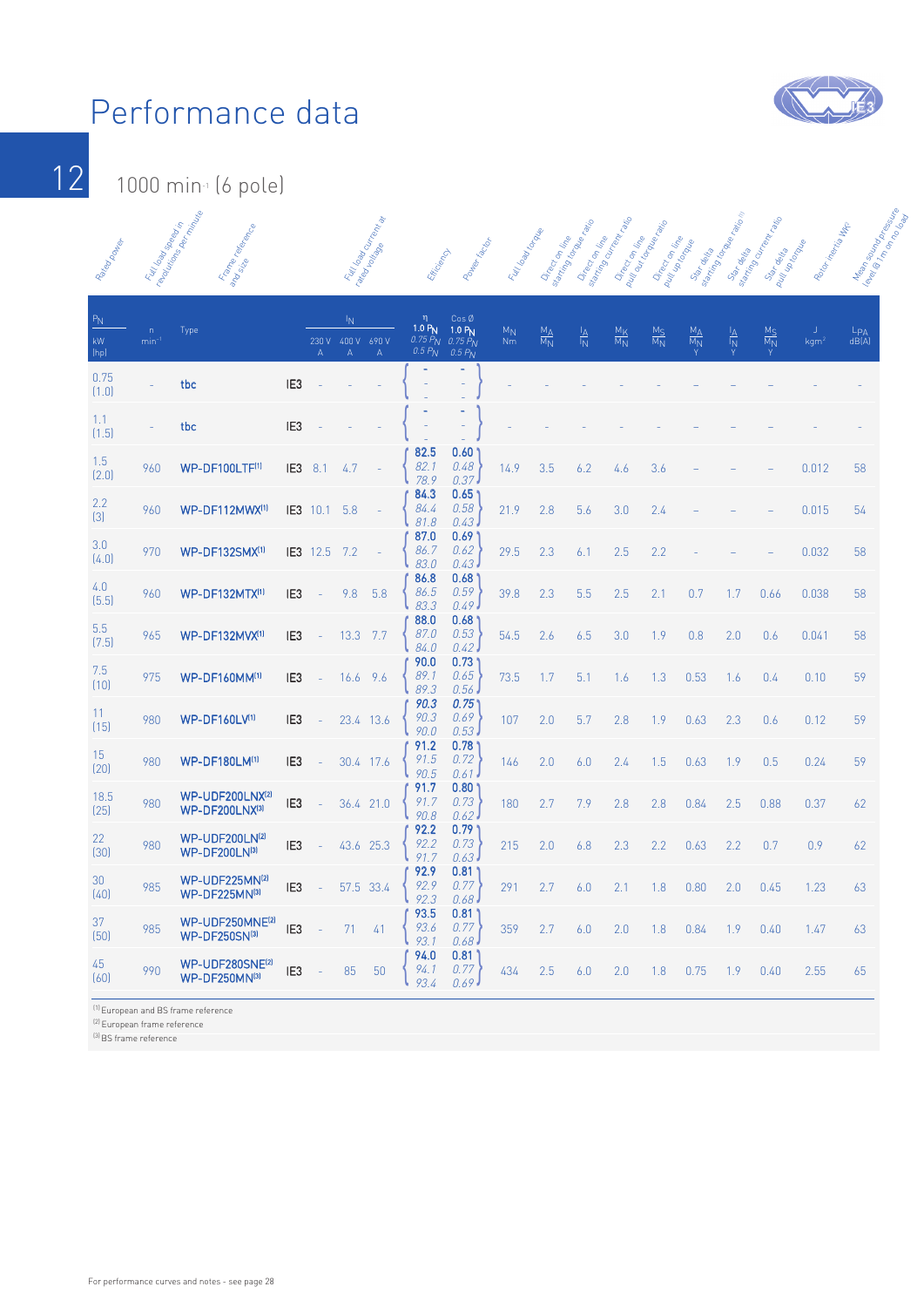1000 min-1 (6 pole)

| Rategootter                                                                                                                                                                                                                        |                         | Lull logd speeding<br>Frame release.<br>and sixe        |                 |            |                                    | Full load Currence<br>rated rollage | Efficiency                                         | Pour factor                                                     | Full laad to go    | Direct on line    | starting to que ratio<br>Direct on line | staring current ratio<br>Direct on line | pull out torpic allow<br>Direct on line<br>pull yp don | Star oeux         | Liarting to gue ation<br>Star oeux | Starting Current attack<br>Star oeux | Rotoringministry<br>pull up to que | Mean sound processing<br>level a 1 m on rosen |
|------------------------------------------------------------------------------------------------------------------------------------------------------------------------------------------------------------------------------------|-------------------------|---------------------------------------------------------|-----------------|------------|------------------------------------|-------------------------------------|----------------------------------------------------|-----------------------------------------------------------------|--------------------|-------------------|-----------------------------------------|-----------------------------------------|--------------------------------------------------------|-------------------|------------------------------------|--------------------------------------|------------------------------------|-----------------------------------------------|
| $P_N$<br>$\mathsf{k}\mathsf{W}$<br>[hp]                                                                                                                                                                                            | $\mathsf{n}$<br>$min-1$ | Type                                                    |                 | 230 V<br>А | <sup>I</sup> N<br>400 V 690 V<br>А | $\mathsf{A}$                        | η<br>1.0 P <sub>N</sub><br>$0.75 P_N$<br>0.5 $P_N$ | Cos Ø<br>1.0 P <sub>N</sub><br>$0.75 P_N$<br>0.5 P <sub>N</sub> | $M_N$<br><b>Nm</b> | $\frac{M_A}{M_N}$ | $\frac{1_A}{1_N}$                       | $\frac{M_K}{M_N}$                       | $\frac{M_S}{M_N}$                                      | $\frac{M_A}{M_N}$ | $\frac{I_A}{I_N}$                  | $\frac{M_S}{M_N}$                    | J<br>kgm <sup>2</sup>              | $L_{PA}$<br>dB(A)                             |
| 0.37<br>(0.5)                                                                                                                                                                                                                      | 920                     | A-DF80MG <sup>(1)</sup>                                 |                 |            | 1.27                               |                                     | 69.0<br>68.0<br>64.0                               | 0.61<br>0.51<br>0.40                                            | 3.8                | 2.0               | 3.7                                     | 2.2                                     | 1.8                                                    |                   |                                    |                                      | 0.0015                             | 49                                            |
| 0.55<br>(0.75)                                                                                                                                                                                                                     | 920                     | A-DF80MM <sup>(1)</sup>                                 |                 |            | 1.77                               |                                     | 71.0<br>71.0<br>68.0                               | 0.63<br>0.54<br>0.41                                            | 5.7                | 2.0               | 3.7                                     | 2.3                                     | 1.8                                                    |                   |                                    |                                      | 0.0021                             | 49                                            |
| 0.75<br>(1.0)                                                                                                                                                                                                                      | 935                     | WU-DF90LTX <sup>(1)</sup>                               | IE <sub>2</sub> |            | 2.2                                |                                     | 75.9<br>73.8<br>70.1                               | 0.65<br>0.54<br>0.44                                            | 7.7                | 2.9               | 4.8                                     | 3.0                                     | 2.5                                                    |                   |                                    |                                      | 0.0039                             | 65                                            |
| 1.1<br>(1.5)                                                                                                                                                                                                                       | 925                     | WU-DF90LWX <sup>(1)</sup>                               | IE <sub>2</sub> | 5.3        | 3.0                                |                                     | 78.1<br>75.6<br>73.1                               | 0.67<br>0.57<br>0.42                                            | 11.4               | 3.0               | 4.8                                     | 3.0                                     | 2.6                                                    |                   |                                    |                                      | 0.0043                             | 65                                            |
| 1.5<br>(2.0)                                                                                                                                                                                                                       | 930                     | WU-DF100LSF <sup>(1)</sup>                              | IE <sub>2</sub> | 6.6        | 3.8                                |                                     | 79.8<br>76.8<br>74.6                               | 0.71<br>0.68<br>0.51                                            | 15.4               | 2.2               | 5.8                                     | 2.4                                     | 1.9                                                    |                   |                                    |                                      | 0.011                              | 58                                            |
| 2.2<br>$[3] % \begin{center} \includegraphics[width=0.3\textwidth]{images/Trigersfig:2.pdf} \end{center} % \vspace*{-1em} \caption{The figure shows the number of parameters in the left and right.} \label{fig:Trigersfig:2.pdf}$ | 950                     | WU-DF112MT <sup>(1)</sup>                               | IE <sub>2</sub> | 9.6        | 5.5                                |                                     | 81.8<br>77.6<br>73.9                               | 0.70<br>0.56<br>0.45                                            | 22.1               | 2.5               | 6.5                                     | 2.9                                     | 2.0                                                    |                   |                                    |                                      | 0.012                              | 54                                            |
| 3.0<br>(4.0)                                                                                                                                                                                                                       | 965                     | <b>WU-DF132SL(1)</b>                                    | IE <sub>2</sub> | 12.0       | 6.9                                |                                     | 83.3<br>84.8<br>83.2                               | 0.75<br>0.67<br>0.54                                            | 29.7               | 2.1               | 6.7                                     | 2.6                                     | 1.6                                                    |                   |                                    |                                      | 0.027                              | 58                                            |
| 4.0<br>(5.5)                                                                                                                                                                                                                       | 960                     | <b>WU-DF132MM(1)</b>                                    | IE <sub>2</sub> |            | 9.3                                | 5.4                                 | 84.6<br>84.8<br>82.5                               | 0.74<br>0.66<br>0.54                                            | 39.8               | 2.2               | 5.9                                     | 2.5                                     | 1.6                                                    |                   |                                    |                                      | 0.029                              | 58                                            |
| 5.5<br>(7.5)                                                                                                                                                                                                                       | 950                     | <b>WU-DF132MR(1)</b>                                    | IE <sub>2</sub> |            | 12.3                               | 7.1                                 | 86.0<br>85.2<br>83.5                               | 0.75<br>0.68<br>0.55                                            | 55.3               | 2.1               | 5.6                                     | 2.4                                     | 1.6                                                    |                   |                                    |                                      | 0.032                              | 58                                            |
| 7.5<br>(10)                                                                                                                                                                                                                        | 975                     | WU-DF160MM <sup>(1)</sup>                               | IE <sub>2</sub> |            | 16.6                               | 9.6                                 | 87.2<br>88.1<br>86.2                               | 0.75<br>0.67<br>0.56                                            | 73.5               | 1.8               | 6.5                                     | 2.8                                     | 1.7                                                    | 0.55              | 2.1                                | 0.5                                  | 0.10                               | 59                                            |
| 11<br>$(15)$                                                                                                                                                                                                                       | 980                     | WU-DF160LV <sup>(1)</sup>                               | IE <sub>2</sub> |            | 24.0                               | 13.8                                | 88.7<br>90.0<br>88.5                               | 0.75<br>0.67<br>0.57.                                           | 107                | 2.0               | 7.5                                     | 2.8                                     | 1.9                                                    | 0.60              | 2.5                                | 0.5                                  | 0.12                               | 59                                            |
| 15<br>(20)                                                                                                                                                                                                                         | 980                     | <b>WU-DF180LM(1)</b>                                    | IE <sub>2</sub> |            | 30.5                               | 17.6                                | 89.7<br>90.8<br>89.6                               | 0.78<br>0.74<br>0.63                                            | 146                | 2.4               | 6.5                                     | 2.8                                     | 2.2                                                    | 0.65              | 2.2                                | 0.6                                  | 0.23                               | 59                                            |
| 18.5<br>(25)                                                                                                                                                                                                                       | 980                     | WU-DF200LGX <sup>(2)</sup><br>W-DF200LGX <sup>(3)</sup> | IE <sub>2</sub> |            |                                    | 36.5 21.0                           | 90.4<br>90.8<br>90.0                               | 0.81<br>0.76<br>$0.65 -$                                        | 180                | 2.3               | 7.0                                     | 2.0                                     | 2.8                                                    | 0.65              | 2.3                                | 0.5                                  | 0.42                               | 62                                            |
| 22<br>$[30]$                                                                                                                                                                                                                       | 980                     | WU-DF200LNX <sup>(2)</sup><br>W-DF200LNX <sup>[3]</sup> | IE <sub>2</sub> |            | 42                                 | 24.5                                | 90.9<br>91.1<br>90.5                               | 0.83<br>0.78<br>$0.68 -$                                        | 214                | 2.3               | 7.0                                     | 2.1                                     | 2.8                                                    | 0.65              | 2.3                                | 0.5                                  | 0.48                               | 62                                            |
| 30<br>(40)                                                                                                                                                                                                                         | 980                     | WU-DF225MN <sup>(2)</sup><br>W-DF225MN(3)               | IE <sub>2</sub> | $\sim$     | 59                                 | 34.2                                | 91.7<br>92.8<br>92.0                               | 0.80<br>0.73<br>0.63                                            | 292                | 2.7               | 6.0                                     | 2.1                                     | 1.8                                                    | 0.80              | 2.0                                | 0.45                                 | 1.23                               | 63                                            |
| 37<br>(50)                                                                                                                                                                                                                         | 985                     | WU-DF250MNE <sup>[2]</sup><br><b>W-DF250SN(3)</b>       | IE <sub>2</sub> | $\equiv$   | 71                                 | 41                                  | 92.2<br>93.3<br>92.6                               | 0.81<br>0.86<br>0.66                                            | 359                | 2.7               | 6.0                                     | 2.1                                     | 1.8                                                    | 0.80              | 2.0                                | 0.45                                 | 1.47                               | 63                                            |
| 45<br>(60)                                                                                                                                                                                                                         | 985                     | WU-DF280SNE <sup>[2]</sup><br>W-DF250MN <sup>[3]</sup>  | IE <sub>2</sub> | $\sim$     | 86                                 | 50                                  | 92.7<br>93.4<br>92.8                               | 0.81<br>0.82<br>0.80                                            | 436                | 2.5               | 6.0                                     | 2.0                                     | 1.8                                                    | 0.75              | 1.9                                | 0.40                                 | 2.55                               | 65                                            |

(1) European and BS frame reference

<sup>(2)</sup> European frame reference

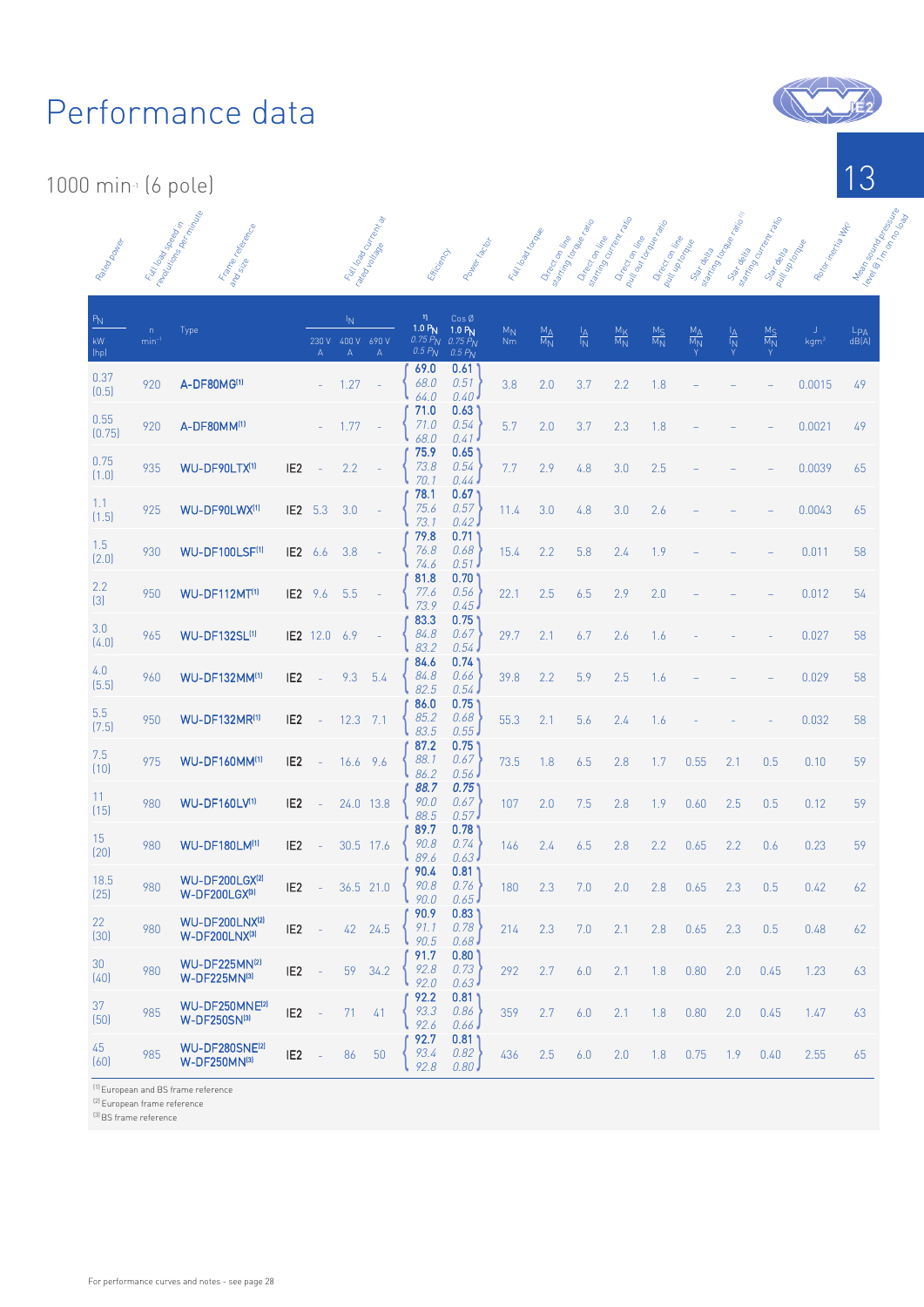

14 1000 min-1 (6 pole)

| Rategraties                   | Full loads speed in     | revolutions per minute<br>Frame release<br>and sixe           |                 | Full load Current et al.                                   | rated Mage     | Efficiency                                                       | Pour factor                                                        | Full load to pue        | Direct on line    | starting to que ratio<br>Oirect on trine | staring current ratio<br>Oirecton line | pull out torpie ratio<br>Direct on line | pull yp long<br>Slan oeu- | Taltia<br>stanting to gove<br>Star oeux | Starting Current atto<br>pullus to gue<br>Star oeux | Ropringstrig William   | Mean sound processing<br>level a 1 m on in 1819 |
|-------------------------------|-------------------------|---------------------------------------------------------------|-----------------|------------------------------------------------------------|----------------|------------------------------------------------------------------|--------------------------------------------------------------------|-------------------------|-------------------|------------------------------------------|----------------------------------------|-----------------------------------------|---------------------------|-----------------------------------------|-----------------------------------------------------|------------------------|-------------------------------------------------|
| $\frac{P_N}{P}$<br>kW<br>[hp] | $\mathsf{n}$<br>$min-1$ | Type                                                          |                 | $\mathsf{I}_{\mathsf{N}}$<br>400 V 690 V<br>$\overline{A}$ | $\overline{A}$ | $\eta$<br>1.0 P <sub>N</sub><br>$0.75 P_N$<br>0.5 P <sub>N</sub> | $Cos \varnothing$<br>1.0 P <sub>N</sub><br>$0.75 P_N$<br>$0.5 P_N$ | $M_N$<br>N <sub>m</sub> | $\frac{M_A}{M_N}$ | $\frac{I_A}{I_N}$                        | $\frac{M_K}{M_N}$                      | $\frac{M_S}{M_N}$                       | $\frac{M_A}{M_N}$         | $\frac{1_A}{1_N}$                       | $\frac{M_S}{M_N}$                                   | J.<br>kgm <sup>2</sup> | $L_{\text{PA}}$<br>dB(A)                        |
| 55<br>(75)                    | 990                     | WP-UDF280MNE <sup>[2]</sup><br>WP-DF280SN(3)                  | IE <sub>3</sub> | 104                                                        | 60             | 94.1<br>94.1<br>93.2                                             | 0.81<br>0.78<br>0.71                                               | 531                     | 2.5               | 6.1                                      | 2.0                                    | 1.9                                     | 0.75                      | 1.85                                    | 0.40                                                | 2.9                    | 65                                              |
| 75<br>(100)                   | 990                     | WP-UDF315SNE <sup>[2]</sup><br>WP-DF280MN(3)                  | IE <sub>3</sub> | 138                                                        | 80             | 94.6<br>94.6<br>93.5                                             | 0.83<br>0.80<br>0.70                                               | 724                     | 3.0               | 7.0                                      | 2.6                                    | 2.1                                     | 0.90                      | 2.1                                     | 0.60                                                | 5.0                    | 68                                              |
| 90<br>(125)                   | 990                     | WP-UDF315MNE <sup>[2]</sup><br>WP-DF315SN(3)                  | IE <sub>3</sub> | 165                                                        | 95             | 94.9<br>94.9<br>93.0                                             | 0.83<br>0.77<br>0.67                                               | 869                     | 3.0               | 7.0                                      | 2.6                                    | 2.1                                     | 0.90                      | 2.1                                     | 0.60                                                | 6.0                    | 68                                              |
| 110<br>(150)                  | 988                     | WP-UDF315MN(2)<br>WP-DF315MN(3)                               | IE <sub>3</sub> | 196                                                        | 114            | 95.4<br>95.5<br>95.0                                             | 0.85<br>0.83<br>0.77.                                              | 1064                    | 2.8               | 6.7                                      | 2.0                                    | 1.9                                     | 0.80                      | 2.1                                     | 0.55                                                | 6.1                    | 78                                              |
| 132<br>(175)                  | 985                     | WP-UDF315LN <sup>(2)</sup><br>WP-DF315LN(3)                   | IE <sub>3</sub> | 235                                                        | 136            | 95.4<br>95.4<br>94.5                                             | 0.85<br>0.82<br>0.75                                               | 1280                    | 2.8               | 6.7                                      | 2.5                                    | 2.4                                     | 0.80                      | 2.1                                     | 0.75                                                | 7.3                    | 70                                              |
| 150<br>(200)                  | 987                     | WP-UDF355SG <sup>(2)</sup><br><b>WP-DF355SG(3)</b>            | IE <sub>3</sub> | 270                                                        | 156            | 95.5<br>95.5<br>94.7                                             | 0.84<br>0.82<br>0.74.                                              | 1452                    | 1.7               | 7.0                                      | 2.1                                    | 1.4                                     | 0.50                      | 2.2                                     | 0.35                                                | 10                     | 74                                              |
| 160<br>[215]                  | 990                     | WP-UDF355SG <sup>(2)</sup><br>WP-DF355SG(3)                   | IE <sub>3</sub> | 295                                                        | 171            | 95.8<br>95.9<br>94.9                                             | 0.82<br>0.77<br>0.69                                               | 1544                    | 1.7               | 6.7                                      | 2.1                                    | 1.4                                     | 0.50                      | 2.0                                     | 0.35                                                | 10                     | 74                                              |
| 185<br>(250)                  | 990                     | WP-UDF355SJ <sup>(2)</sup><br><b>WP-DF355SJ®</b>              | IE <sub>3</sub> | 328                                                        | 190            | 95.7<br>95.8<br>95.0                                             | 0.85<br>0.84<br>0.77.                                              | 1785                    | 1.7               | 6.7                                      | 2.1                                    | 1.4                                     | 0.45                      | 2.1                                     | 0.35                                                | 11.1                   | 74                                              |
| 200<br>[270]                  |                         | tbc<br>tbc                                                    | IE <sub>3</sub> |                                                            |                | ٠                                                                | $\blacksquare$                                                     |                         |                   |                                          |                                        |                                         |                           |                                         |                                                     |                        |                                                 |
| 225<br>(300)                  | 990                     | WP-UDF355MJ <sup>2</sup><br><b>WP-DF355MJ(3)</b>              | IE <sub>3</sub> | 394                                                        | 229            | 95.8<br>93.7<br>93.5                                             | 0.86<br>0.82<br>0.74                                               | 2170                    | 1.7               | 6.7                                      | 2.1                                    | 1.4                                     | 0.45                      | 2.1                                     | 0.35                                                | 10.3                   | 77                                              |
| 250<br>[335]                  | 990                     | WP-UDF355MN(2)<br>WP-DF355MN(3)                               | IE <sub>3</sub> | 446                                                        | 258            | 96.2<br>96.3<br>95.9                                             | 0.84<br>0.81<br>0.74                                               | 2413                    | 1.8               | 7.0                                      | 2.2                                    | 1.5                                     | 0.48                      | 2.2                                     | 0.40                                                | 15.2                   | 77                                              |
| 280<br>(375)                  | 990                     | WP-UDF355LJ <sup>(2)</sup><br><b>WP-DF355LJ<sup>(3)</sup></b> | IE <sub>3</sub> | 491                                                        | 284            | 95.8<br>95.9<br>95.4                                             | 0.86<br>0.79<br>0.69.                                              | 2702                    | 1.8               | 7.0                                      | 2.2                                    | 1.5                                     | 0.48                      | 2.2                                     | 0.40                                                | 16.9                   | 77                                              |
| 315<br>[420]                  | 990                     | WP-UDF355LN <sup>(2)</sup><br>WP-DF355LN <sup>[3]</sup>       | IE <sub>3</sub> | 552                                                        | 320            | 95.8<br>95.9<br>95.5                                             | 0.86<br>0.84<br>0.77.                                              | 3040                    | 1.8               | 7.0                                      | 2.1                                    | 1.5                                     | 0.48                      | 2.1                                     | 0.40                                                | 18.6                   | 77                                              |

(1) European and BS frame reference

<sup>[2]</sup> European frame reference

[3] BS frame reference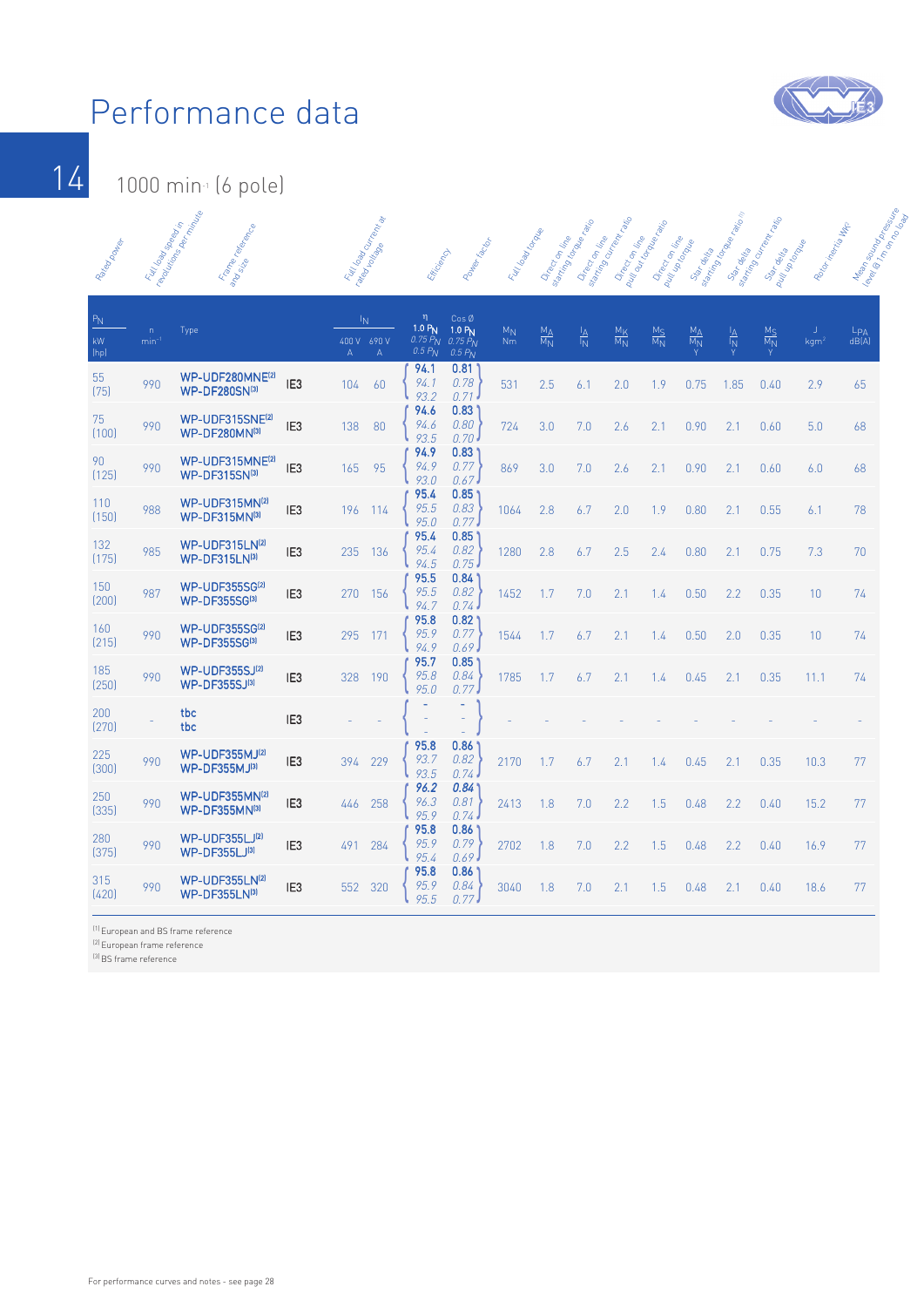1000

| min <sup>1</sup> (6 pole)       |                         |                                                             |                 |                                                          |              |                                                             |                                                        |                 |                   |                                         |                                          |                                                     |                   |                                       |                                                    |                       |  |
|---------------------------------|-------------------------|-------------------------------------------------------------|-----------------|----------------------------------------------------------|--------------|-------------------------------------------------------------|--------------------------------------------------------|-----------------|-------------------|-----------------------------------------|------------------------------------------|-----------------------------------------------------|-------------------|---------------------------------------|----------------------------------------------------|-----------------------|--|
| Rated points                    | Full load speeding      | revolvings jeer minute<br>Frame reference<br>andosise       |                 | Full load Currence<br>Tated to 1996                      |              | Efficiency                                                  | Pour factor                                            | Full load to go | Direct on time    | staring to que ratio<br>Orrect on trine | starting current ratio<br>Direct on line | pull out to mis<br>Oirect on time<br>pull yp to que | Star oeus         | Ashing long and a street<br>Star oeus | staring current ato<br>pull up to que<br>Star oeus | Rotoria Mitt          |  |
| $\frac{P_N}{P_N}$<br>kW<br>(hp) | $\mathsf{n}$<br>$min-1$ | Type                                                        |                 | $\mathsf{I}_{\mathsf{N}}$<br>400 V 690 V<br>$\mathsf{A}$ | $\mathsf{A}$ | η<br>1.0 P <sub>N</sub><br>$0.75 P_N$<br>0.5 P <sub>N</sub> | Cos Ø<br>1.0 P <sub>N</sub><br>$0.75 P_N$<br>$0.5 P_N$ | $M_N$<br>Nm     | $\frac{M_A}{M_N}$ | $\frac{I_A}{I_N}$                       | $\frac{M_K}{M_N}$                        | $\frac{M_S}{M_N}$                                   | $\frac{M_A}{M_N}$ | $\frac{I_A}{I_N}$                     | $\frac{M_S}{M_N}$                                  | J<br>kgm <sup>2</sup> |  |
| 55<br>(75)                      | 985                     | WU-DF280MNE <sup>[2]</sup><br>W-DF280SN(3)                  | IE <sub>2</sub> | 103                                                      | 60           | 93.1<br>94.1<br>93.8                                        | 0.83<br>0.80<br>0.74                                   | 533             | 2.5               | 6.1                                     | 2.0                                      | 1.9                                                 | 0.75              | 1.85                                  | 0.40                                               | 2.9                   |  |
| 75<br>(100)                     | 990                     | WU-DF315SNE <sup>(2)</sup><br>W-DF280MN(3)                  | IE <sub>2</sub> | 139                                                      | 81           | 93.7<br>94.4<br>93.3                                        | 0.83<br>0.79<br>0.70.                                  | 724             | 3.0               | 7.0                                     | 2.6                                      | 2.1                                                 | 0.90              | 2.1                                   | 0.60                                               | 5.0                   |  |
| 90<br>(125)                     | 990                     | WU-DF315MNE <sup>[2]</sup><br>W-DF315SN(3)                  | IE <sub>2</sub> | 165                                                      | 95           | 94.0<br>94.3<br>93.4                                        | 0.84<br>0.80<br>$0.72 -$                               | 873             | 3.0               | 7.0                                     | 2.6                                      | 2.1                                                 | 0.90              | 2.1                                   | 0.60                                               | 6.0                   |  |
| 110<br>(150)                    | 985                     | WU-DF315MN <sup>(2)</sup><br>W-DF315MN(3)                   | IE <sub>2</sub> | 198                                                      | 114          | 94.3<br>94.7<br>93.8                                        | 0.85<br>0.81<br>0.73                                   | 1066            | 2.8               | 6.7                                     | 2.0                                      | 1.9                                                 | 0.80              | 2.1                                   | 0.55                                               | 6.1                   |  |
| 132<br>(175)                    | 985                     | WU-DF315LN <sup>(2)</sup><br>W-DF315LN(3)                   | IE <sub>2</sub> | 237                                                      | 137          | 94.6<br>94.9<br>94.1                                        | 0.85<br>0.81<br>0.73                                   | 1280            | 2.8               | 6.7                                     | 2.0                                      | 1.9                                                 | 0.80              | 2.1                                   | 0.55                                               | 7.3                   |  |
| 150<br>(200)                    | 987                     | WU-DF355SG <sup>(2)</sup><br><b>W-DF355SG[3]</b>            | IE <sub>2</sub> | 272                                                      | 157          | 94.7<br>95.4<br>94.5                                        | 0.84<br>0.83<br>0.76                                   | 1451            | 1.7               | 7.0                                     | 2.1                                      | 1.4                                                 | 0.50              | 2.2                                   | 0.35                                               | 10                    |  |
| 160<br>(215)                    | 990                     | <b>WU-DF355SG<sup>[2]</sup></b><br><b>W-DF355SG[3]</b>      | IE <sub>2</sub> | 287                                                      | 166          | 94.8<br>95.4<br>94.5                                        | 0.85<br>0.83<br>0.76                                   | 1551            | 1.7               | 6.7                                     | 2.1                                      | 1.4                                                 | 0.50              | 2.0                                   | 0.35                                               | 10                    |  |
| 185<br>(250)                    | 990                     | <b>WU-DF355SJ<sup>(2)</sup></b><br>W-DF355SJ(3)             | IE <sub>2</sub> | 331                                                      | 191          | 94.9<br>95.8<br>95.1                                        | 0.85<br>0.83<br>0.76                                   | 1785            | 1.7               | 6.7                                     | 2.1                                      | 1.4                                                 | 0.45              | 2.1                                   | 0.35                                               | 11.1                  |  |
| 200<br>(270)                    | 990                     | <b>WU-DF355SN(2)</b><br>W-DF355SN(3)                        | IE <sub>2</sub> | 358                                                      | 207          | 95.0<br>95.9<br>95.2                                        | 0.85<br>0.83<br>0.76                                   | 1939            | 1.7               | 6.7                                     | 2.1                                      | 1.4                                                 | 0.45              | 2.1                                   | 0.35                                               | 12.2                  |  |
| 225<br>(300)                    | 990                     | <b>WU-DF355MJ<sup>(2)</sup></b><br>W-DF355MJ(3)             | IE <sub>2</sub> | 398                                                      | 230          | 95.0<br>96.0<br>95.4                                        | 0.86<br>0.83<br>0.76                                   | 2170            | 1.7               | 6.7                                     | 2.1                                      | 1.4                                                 | 0.45              | 2.1                                   | 0.35                                               | 13.6                  |  |
| 250<br>(335)                    | 990                     | WU-DF355MN <sup>[2]</sup><br>W-DF355MN(3)                   | IE <sub>2</sub> | 442                                                      | 255          | 95.0<br>95.0<br>94.3                                        | 0.86<br>0.84<br>0.77                                   | 2412            | 1.8               | 7.0                                     | 2.2                                      | 1.5                                                 | 0.48              | 2.2                                   | 0.40                                               | 15.2                  |  |
| 280<br>(375)                    | 990                     | <b>WU-DF355LJ<sup>[2]</sup></b><br>W-DF355LJ <sup>(3)</sup> | IE <sub>2</sub> | 495                                                      | 286          | 95.0<br>95.2<br>94.9                                        | 0.86<br>0.84<br>0.77.                                  | 2701            | 1.8               | 7.0                                     | 2.2                                      | 1.5                                                 | 0.48              | 2.2                                   | 0.40                                               | 16.9                  |  |
| 315<br>(420)                    | 990                     | WU-DF355LN <sup>(2)</sup><br><b>W-DF355LN(3)</b>            | IE <sub>2</sub> | 557                                                      | 322          | 95.0<br>95.3<br>947                                         | 0.86<br>0.84<br>0.77                                   | 3039            | 1.8               | 7.0                                     | 2.1                                      | 1.5                                                 | 0.48              | 2.1                                   | 0.40                                               | 18.6                  |  |

15

Mean sound pressure

LPA dB(A)

65

68

68

70

70

74

74

74

74

77

77

77

77

(1) European and BS frame reference

<sup>[2]</sup> European frame reference

[3] BS frame reference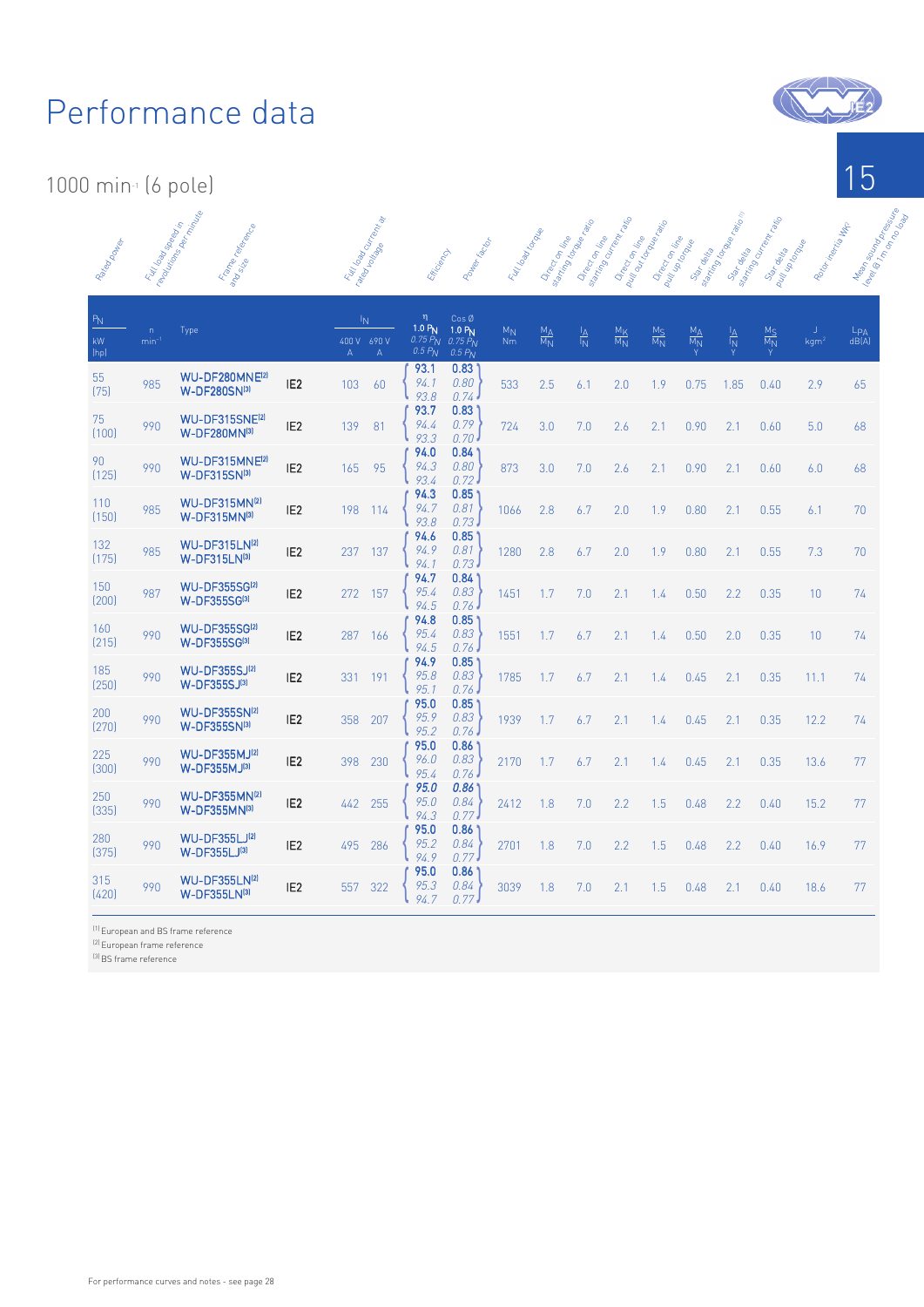16 750 min-1 (8 pole)

| Ranco poucher                           |                         | . Rull logd speed in<br>Frame reference<br>and oute |            |                                | Full load Currence<br>Taleo Lough | Efficiency                                         | Pour factor                                                                 | Full load to pue | Direct on line    | starting to que ratio<br>Direct on line | staring current ratio<br>Oirect on time | pull out torpie ratio<br>Direct on line | pull up to pull<br>Star oeux | Liarting to gue ation<br>Slanderda | staring current ratio<br>Stan oeu- | Roningstria William<br>pull va tongue | Mean sound processing<br>level a 1 m on n r 1 |
|-----------------------------------------|-------------------------|-----------------------------------------------------|------------|--------------------------------|-----------------------------------|----------------------------------------------------|-----------------------------------------------------------------------------|------------------|-------------------|-----------------------------------------|-----------------------------------------|-----------------------------------------|------------------------------|------------------------------------|------------------------------------|---------------------------------------|-----------------------------------------------|
| $\mathsf{P}_{\mathsf{N}}$<br>kW<br>[hp] | $\mathsf{n}$<br>$min-1$ | Type                                                | 380 V<br>Α | <sup>I</sup> N<br>$\mathsf{A}$ | 400 V 415 V<br>$\mathsf A$        | η<br>1.0 $P_N$<br>0.75 $P_N$<br>0.5 P <sub>N</sub> | $Cos \varnothing$<br>1.0 P <sub>N</sub><br>$0.75 P_N$<br>0.5 P <sub>N</sub> | $M_N$<br>Nm      | $\frac{M_A}{M_N}$ | $\frac{I_A}{I_N}$                       | $\frac{M_K}{M_N}$                       | $\frac{M_S}{M_N}$                       | $\frac{M_A}{M_N}$            | $\frac{1_A}{N}$                    | $\frac{M_S}{M_N}$                  | J<br>kgm <sup>2</sup>                 | L <sub>PA</sub><br>dB(A)                      |
| 0.18<br>(0.25)                          | 695                     | W-DF80MG <sup>(1)</sup>                             | 1.01       |                                | 0.96 0.96                         | 55.0<br>52.0<br>44.0                               | 0.49<br>0.42<br>0.34                                                        | 2.5              | 2.2               | 2.7                                     | 2.5                                     | 2.0                                     |                              |                                    |                                    | 0.0017                                | 46                                            |
| 0.25<br>(0.33)                          | 695                     | W-DF80MM <sup>(1)</sup>                             | 1.26       | 1.2                            | 1.2                               | 59.0<br>56.5<br>49.0                               | 0.51<br>0.43<br>0.34                                                        | 3.5              | 2.2               | 2.9                                     | 2.5                                     | 2.0                                     |                              |                                    |                                    | 0.0021                                | 46                                            |
| 0.37<br>(0.5)                           | 700                     | W-DF90SG <sup>(1)</sup>                             | 1.71       | 1.63                           | 1.63                              | 62.0<br>59.0<br>51.0                               | 0.53<br>0.44<br>0.34.                                                       | 5.1              | 2.3               | 3.0                                     | 2.5                                     | 2.1                                     |                              |                                    |                                    | 0.0028                                | 50                                            |
| 0.55<br>(0.75)                          | 680                     | W-DF90LM <sup>(1)</sup>                             | 2.4        | 2.3                            | 2.3                               | 64.0<br>62.0<br>55.0                               | 0.54<br>0.44<br>0.33                                                        | 7.6              | 2.3               | 3.3                                     | 2.7                                     | 2.1                                     |                              |                                    |                                    | 0.0035                                | 50                                            |
| 0.75<br>$[1]$                           | 690                     | <b>W-DF100LR(1)</b>                                 | 2.77       |                                | 2.64 2.64                         | 69.5<br>68.0<br>61.0                               | 0.59<br>0.49<br>0.40                                                        | 10.4             | 1.8               | 3.2                                     | 2.1                                     | 1.7                                     |                              |                                    |                                    | 0.009                                 | 53                                            |
| 1.1<br>(1.5)                            | 690                     | <b>W-DF100LS(1)</b>                                 | 3.9        | 3.7                            | 3.7                               | 71.5<br>70.5<br>68.0                               | 0.60<br>0.51<br>0.39                                                        | 15.2             | 1.8               | 3.2                                     | 2.1                                     | 1.7                                     |                              |                                    |                                    | 0.0095                                | 53                                            |
| 1.5<br>[2]                              | 690                     | W-DF112MS <sup>(1)</sup>                            | 4.6        | 4.4                            | 4.4                               | 74.5<br>74.0<br>71.0                               | 0.66<br>0.56<br>0.44                                                        | 20.7             | 1.9               | 4.0                                     | 2.0                                     | 1.7                                     |                              |                                    |                                    | 0.015                                 | 57                                            |
| 2.2<br>$[3]$                            | 720                     | W-DF132SM(1)                                        | 6.2        | 5.9                            | 5.9                               | 82.5<br>83.0<br>80.0                               | 0.65<br>0.57<br>0.45                                                        | 29.2             | 1.6               | 5.0                                     | 2.4                                     | 1.5                                     |                              |                                    |                                    | 0.029                                 | 57                                            |
| $\sqrt{3}$<br>$[4]$                     | 720                     | <b>W-DF132MR(1)</b>                                 | 8.2        | 7.8                            | 7.8                               | 84.0<br>84.0<br>82.0                               | 0.66<br>0.58<br>0.45                                                        | 39.8             | 1.6               | 5.0                                     | 2.4                                     | 1.4                                     |                              |                                    |                                    | 0.031                                 | 57                                            |
| 4<br>(5.5)                              | 725                     | <b>W-DF160ME<sup>(1)</sup></b>                      | 10.4       | 9.9                            | 9.9                               | 86.0<br>86.0<br>84.0                               | 0.68<br>0.64<br>0.51                                                        | 52.7             | 1.6               | 5.5                                     | 2.5                                     | 1.4                                     | 0.5                          | 1.7                                | 0.45                               | 0.09                                  | 53                                            |
| 5.5<br>(7.5)                            | 725                     | <b>W-DF160MM(1)</b>                                 | 13.9       | 13.2                           | 13.2                              | 87.0<br>87.0<br>85.5                               | 0.69<br>0.65<br>0.52                                                        | 72.4             | 1.6               | 5.7                                     | 2.5                                     | 1.4                                     | 0.5                          | 1.7                                | 0.45                               | 0.11                                  | 53                                            |
| 7.5<br>(10)                             | 725                     | W-DF160LV(1)                                        | 18.2       | 17.3 17.3                      |                                   | 88.0<br>88.0<br>86.0                               | 0.71<br>0.65<br>0.52                                                        | 98.8             | 1.6               | 6.0                                     | 2.5                                     | 1.4                                     | 0.5                          | 1.8                                | 0.45                               | 0.14                                  | 53                                            |
| 11<br>(15)                              | 730                     | <b>W-DF180LM(1)</b>                                 |            | 27.6 26.3 26.3                 |                                   | 90.0<br>90.0<br>88.0                               | 0.67<br>0.59<br>0.48                                                        | 143.9            | 2.0               | 4.5                                     | 2.5                                     | 1.7                                     | 0.63                         | 1.4                                | 0.55                               | 0.24                                  | 58                                            |
| 15<br>(20)                              | 730                     | WU-DF200LNX <sup>(2)</sup><br><b>W-DF200LNX(3)</b>  | 35         | 33                             | 32                                | 90.0<br>90.0<br>88.5                               | 0.73<br>0.66<br>0.54                                                        | 196              | 1.8               | 5.8                                     | 2.6                                     | 1.6                                     | 0.45                         | 1.7                                | 0.35                               | 0.48                                  | 60                                            |
| 18.5<br>(25)                            | 730                     | WU-DF225SN <sup>(2)</sup><br><b>W-DF225SN(3)</b>    | 43         | $40\,$                         | 39                                | 90.5<br>90.5<br>89.5                               | 0.73<br>0.66<br>0.54                                                        | 242              | 2.0               | 5.5                                     | 2.25                                    | 1.6                                     | 0.5                          | 1.6                                | 0.35                               | 0.75                                  | 60                                            |
| 22<br>$[30]$                            | 730                     | WU-DF225MN <sup>(2)</sup><br>W-DF225MN(3)           | 50         | 47                             | 45                                | 91.5<br>91.5<br>89.0                               | 0.74<br>0.66<br>0.54                                                        | 288              | 2.0               | 6.0                                     | 2.4                                     | 1.6                                     | 0.45                         | 1.7                                | 0.35                               | 1.23                                  | 62                                            |
| 30<br>(40)                              | 735                     | WU-DF250MNE <sup>[2]</sup><br><b>W-DF250SN(3)</b>   | 67         | 64                             | 61                                | 92.0<br>92.0<br>90.0                               | 0.74<br>0.67<br>0.55                                                        | 390              | 1.7               | 6.0                                     | 2.4                                     | 1.6                                     | 0.4                          | 1.7                                | 0.35                               | 1.47                                  | 62                                            |

(1) European and BS frame reference

<sup>(2)</sup> European frame reference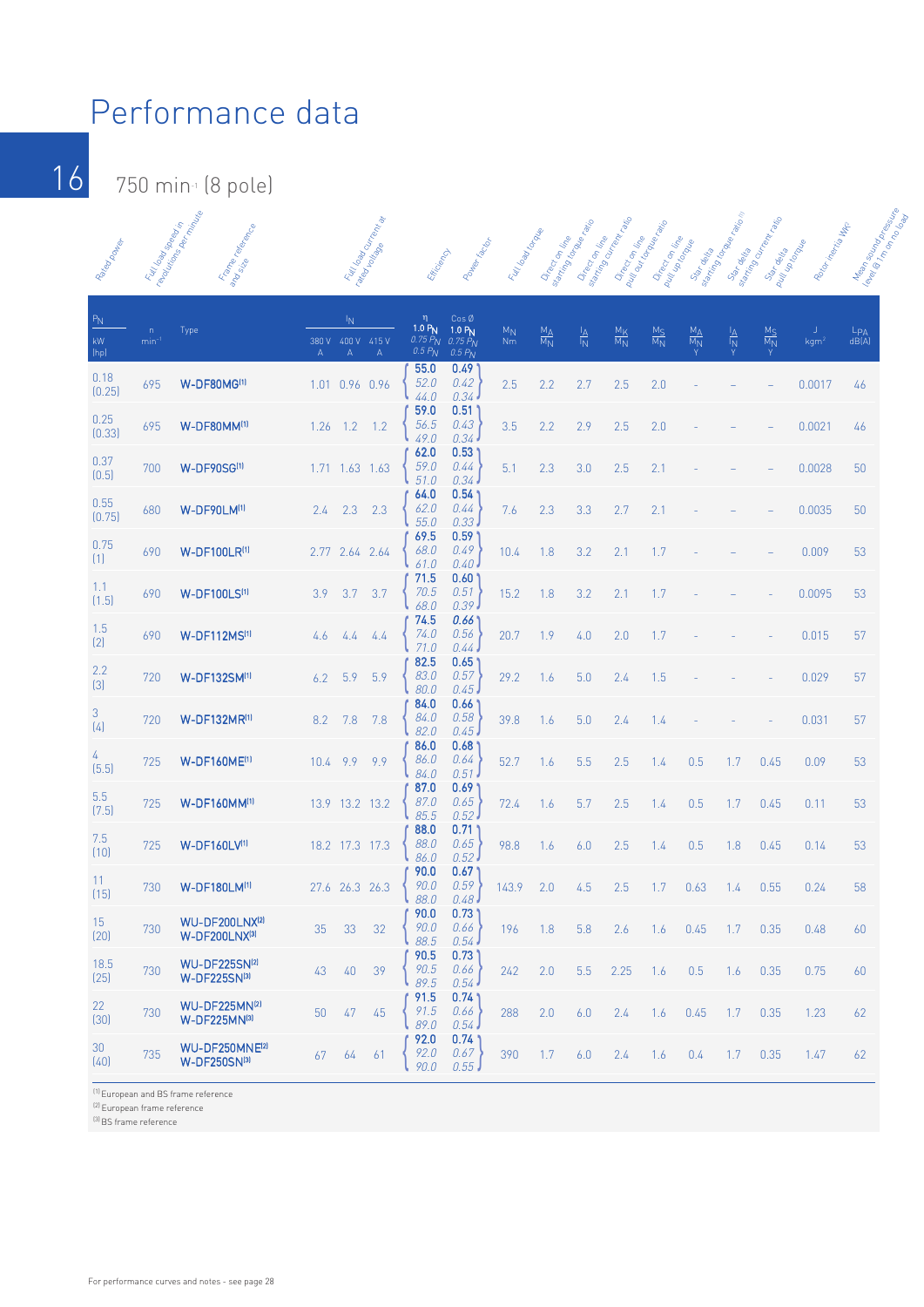750 min-1 (8 pole)

| Rategraphy                    | Full logg speeding      | revolutions per minute<br>Frame release.<br>and sixe |            |                                  | Full load Currence<br>Taked to take | Efficiency                                         | Poorter factor                                                         | Full load for pulle | Direct on line    | staning to que ratio<br>Direct on line | starting current ratio<br>Direct on line | pull out to appear atto<br>Direct on line | Star della        | starting to gue ation<br>Stan oeu- | starting current ratio<br>pullus bonus<br>Star delta | Rotoria Maria Mac      | Mean sound processing<br>lere(a1monton) |
|-------------------------------|-------------------------|------------------------------------------------------|------------|----------------------------------|-------------------------------------|----------------------------------------------------|------------------------------------------------------------------------|---------------------|-------------------|----------------------------------------|------------------------------------------|-------------------------------------------|-------------------|------------------------------------|------------------------------------------------------|------------------------|-----------------------------------------|
| $\frac{P_N}{P}$<br>kW<br>[hp] | $\mathsf{n}$<br>$min-1$ | Type                                                 | 380 V<br>A | <sup>I</sup> N<br>$\overline{A}$ | 400 V 415 V<br>$\mathsf{A}$         | η<br>1.0 P <sub>N</sub><br>$0.75 P_N$<br>$0.5 P_N$ | $Cos \emptyset$<br>1.0 P <sub>N</sub><br>$0.75 P_{\rm N}$<br>$0.5 P_N$ | $M_N$<br>Nm         | $\frac{M_A}{M_N}$ | $\frac{I_A}{I_N}$                      | $\frac{M_K}{M_N}$                        | $\frac{M_S}{M_N}$                         | $\frac{M_A}{M_N}$ | $\frac{I_A}{I_N}$                  | $\frac{M_S}{M_N}$                                    | J.<br>kgm <sup>2</sup> | $L_{\text{PA}}$<br>dB(A)                |
| 37<br>[50]                    | 735                     | WU-DF280SNE <sup>(2)</sup><br>W-DF250MN(3)           | 81         | 77                               | 74                                  | 92.5<br>92.5<br>91.5                               | 0.75<br>0.68<br>0.56                                                   | 481                 | 1.7               | 6.0                                    | 2.4                                      | 1.6                                       | 0.40              | 1.7                                | 0.35                                                 | 2.55                   | 63                                      |
| 45<br>(60)                    | 735                     | WU-DF280MNE <sup>[2]</sup><br>W-DF280SN(3)           | 98         | 93                               | 90                                  | 93.0<br>92.8<br>91.6                               | 0.75<br>0.69<br>0.57                                                   | 585                 | 1.7               | 6.0                                    | 2.4                                      | 1.4                                       | 0.40              | 1.7                                | 0.3                                                  | 2.9                    | 63                                      |
| 55<br>(75)                    | 740                     | WU-DF315SNE <sup>[2]</sup><br>W-DF280MN(3)           | 119        | 113                              | 109                                 | 93.5<br>93.3<br>92.0                               | 0.75<br>0.70<br>0.58                                                   | 710                 | 2.5               | 6.0                                    | 2.0                                      | 1.5                                       | 0.60              | 1.7                                | 0.35                                                 | 5.0                    | 64                                      |
| 75<br>(100)                   | 740                     | WU-DF315MNE <sup>[2]</sup><br>W-DF315SN(3)           | 159        | 151                              | 146                                 | 94.1<br>93.9<br>92.2                               | 0.76<br>0.72<br>0.60.                                                  | 968                 | 2.5               | 6.0                                    | 2.0                                      | 1.5                                       | 0.60              | 1.7                                | 0.35                                                 | 6.0                    | 64                                      |
| 90<br>(125)                   | 740                     | WU-DF315MN <sup>(2)</sup><br>W-DF315MN(3)            | 188        | 179                              | 172                                 | 94.4<br>94.2<br>93.4                               | 0.77<br>0.73<br>$0.64 -$                                               | 1161                | 2.4               | 6.0                                    | 2.0                                      | 1.8                                       | 0.65              | 1.7                                | 0.45                                                 | 6.1                    | 65                                      |
| 110<br>(150)                  | 740                     | WU-DF315LN <sup>(2)</sup><br>W-DF315LN(3)            | 227        | 218                              | 210                                 | 94.6<br>94.4<br>93.6                               | 0.77<br>0.73<br>$0.64 -$                                               | 1419                | 2.4               | 6.0                                    | 2.0                                      | 1.8                                       | 0.65              | 1.7                                | 0.45                                                 | 7.3                    | 65                                      |
| 132<br>(175)                  | 740                     | <b>WU-DF355SJ(2)</b><br>W-DF355SJ(3)                 | 274        | 260                              | 251                                 | 95.1<br>94.8<br>93.6                               | 0.77'<br>0.73<br>$0.64 -$                                              | 1703                | 1.6               | 6.1                                    | 2.0                                      | 1.3                                       | 0.40              | 1.8                                | 0.3                                                  | 12.2                   | 72                                      |
| 150<br>(200)                  | 740                     | <b>WU-DF355SN(2)</b><br><b>W-DF355SN(3)</b>          | 310        | 295                              | 284                                 | 95.5<br>95.3<br>94.0                               | 0.77'<br>0.73<br>$0.64 -$                                              | 1936                | 1.6               | 6.1                                    | 2.0                                      | 1.3                                       | 0.40              | 1.8                                | 0.3                                                  | 13.6                   | 72                                      |
| 160<br>[215]                  | 740                     | WU-DF355SN <sup>(2)</sup><br>W-DF355SN(3)            | 331        | 315                              | 303                                 | 95.5<br>95.3<br>94.0                               | 0.77'<br>0.73<br>0.64                                                  | 2065                | 1.6               | 6.1                                    | 2.0                                      | 1.3                                       | 0.40              | 1.8                                | 0.3                                                  | 13.6                   | 72                                      |
| 185<br>(250)                  | 740                     | <b>WU-DF355MJ<sup>(2)</sup></b><br>W-DF355MJ(3)      | 383        | 364                              | 350                                 | 95.6<br>95.4<br>94.1                               | 0.77<br>0.73<br>0.64                                                   | 2387                | 1.6               | 6.1                                    | 2.0                                      | 1.3                                       | 0.40              | 1.8                                | 0.3                                                  | 15.2                   | 74                                      |
| 200<br>(270)                  | 740                     | WU-DF355MN <sup>(2)</sup><br>W-DF355MN(3)            | 413        | 393                              | 378                                 | 95.6<br>95.4<br>94.3                               | 0.77'<br>0.73<br>0.64                                                  | 2581                | 1.6               | 6.1                                    | 2.0                                      | 1.3                                       | 0.40              | 1.8                                | 0.3                                                  | 16.9                   | 74                                      |
| 225<br>(300)                  | 740                     | <b>WU-DF355LN<sup>(2)</sup></b><br>W-DF355LN(3)      | 464        | 441                              | 425                                 | 95.6<br>95.4<br>94.7                               | 0.77<br>0.73<br>0.64                                                   | 2903                | 1.6               | 6.1                                    | 2.0                                      | 1.3                                       | 0.40              | 1.8                                | 0.3                                                  | 18.6                   | 74                                      |

(1) European and BS frame reference

<sup>[2]</sup> European frame reference

[3] BS frame reference

17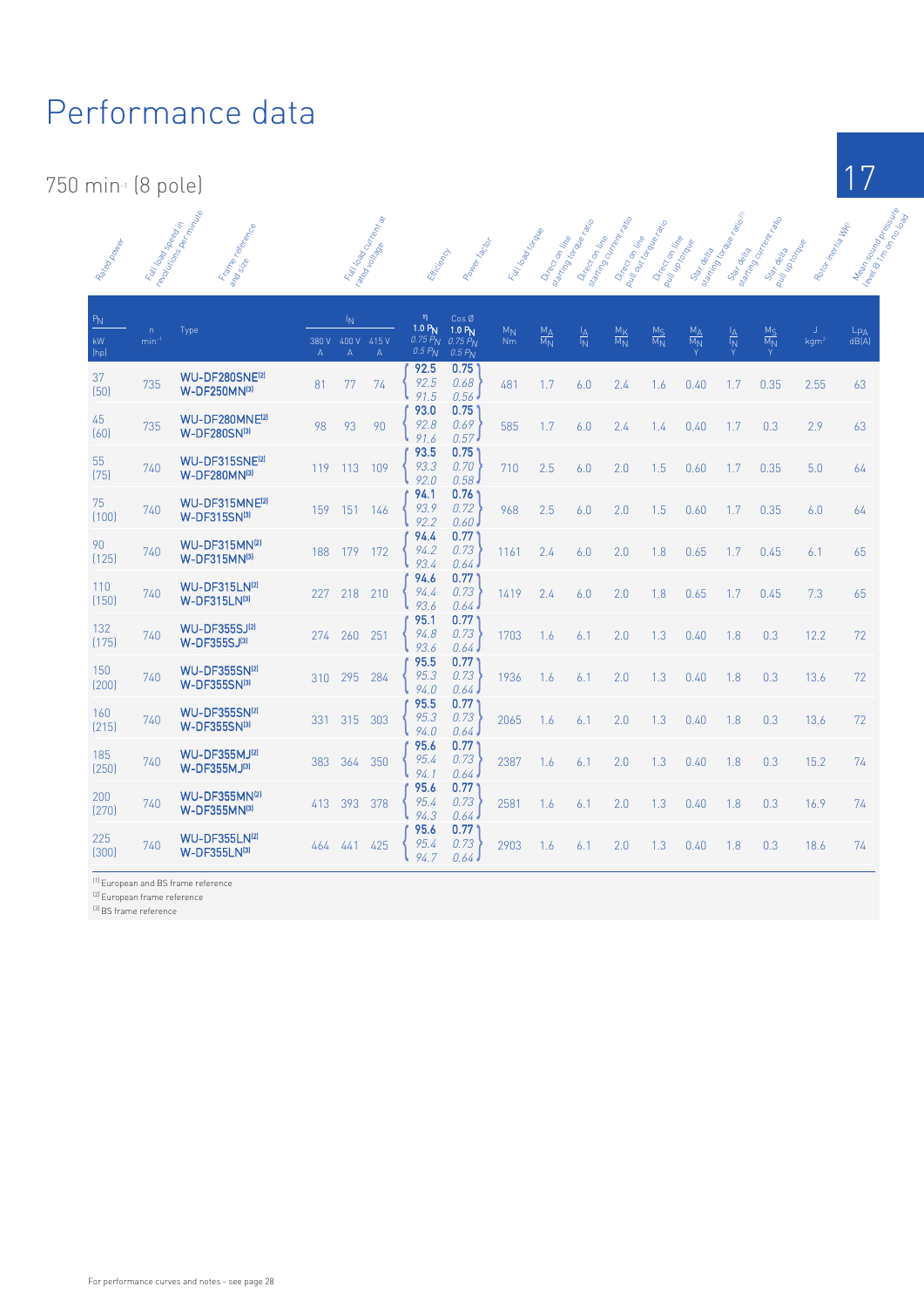# Dimensions - European & BS specifications

18

Foot, flange and face mounting - frame sizes 80 to 180

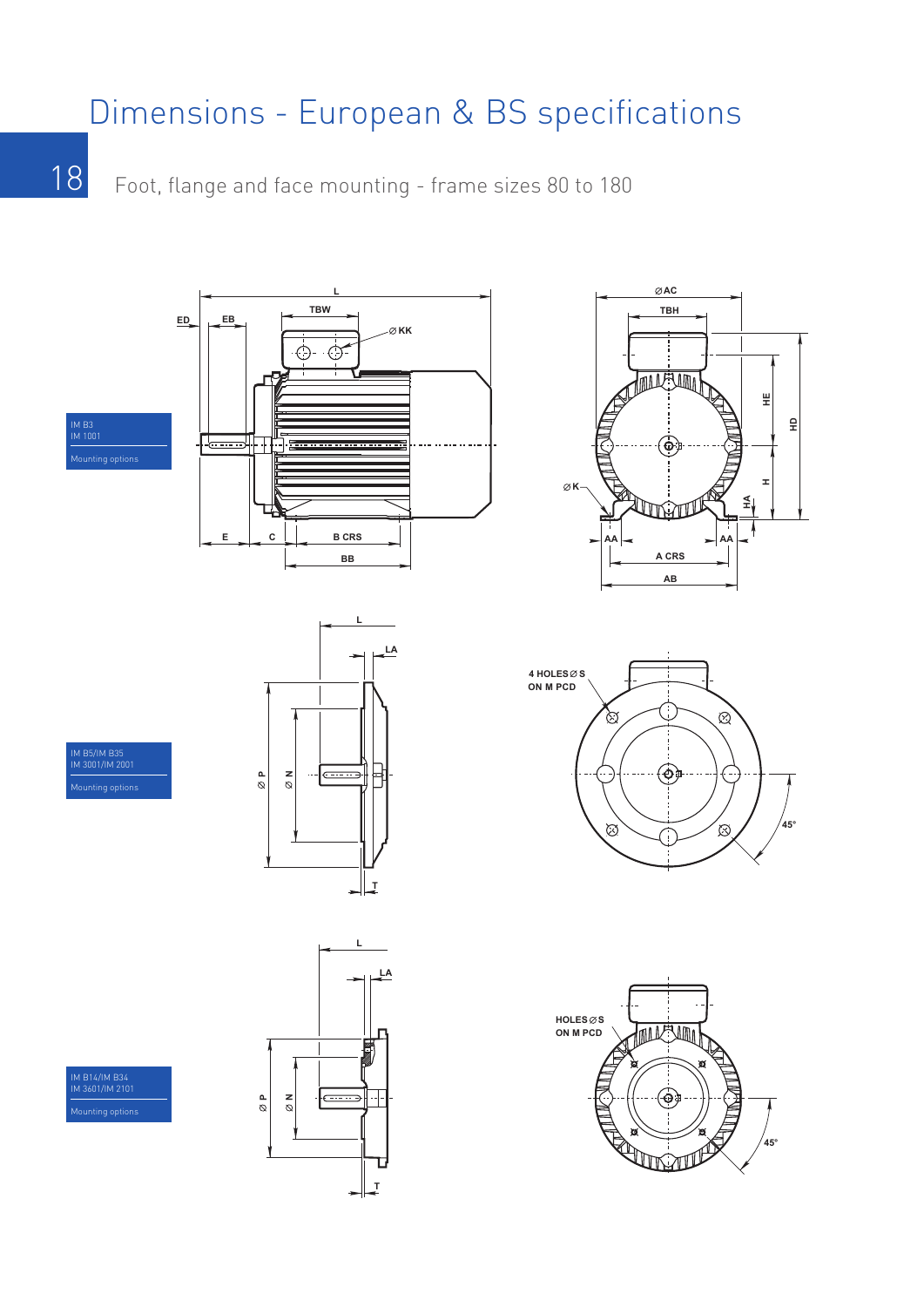## Dimensions- European & BS specifications

Foot, flange and face mounting - frame sizes 80 to 180

| General    | Type         |     |     |     |    |     |     |     | Book   |    |     |     |           |                 |                |        | <b>Terminal box</b><br>$\overline{\phantom{m}}$ |     |        |  |
|------------|--------------|-----|-----|-----|----|-----|-----|-----|--------|----|-----|-----|-----------|-----------------|----------------|--------|-------------------------------------------------|-----|--------|--|
|            | $\mathsf{A}$ | B   | C   | н   | K  |     |     |     |        | AA | AB  | AC  | <b>BB</b> | HA              | H <sub>D</sub> | HE.    | <b>TBW</b>                                      | TBH | KK     |  |
| WU-DF80M   | 125          | 100 | 50  | 80  | 10 | 278 | 278 | 278 | 278    | 35 | 157 | 158 | 127       | 10 <sup>1</sup> | 159*           | $118*$ | 120                                             | 120 | 1 X 20 |  |
| WU-DF90S   | 140          | 100 | 56  | 90  | 10 |     |     |     | 322    | 38 | 175 | 175 | 155       | 12              | $179*$         | $123*$ | 120                                             | 120 | 1 X 20 |  |
| WU-DF90L   | 140          | 125 | 56  | 90  | 10 | 364 | 364 | 364 | 322    | 38 | 175 | 174 | 195       | 12              | 254            | 123    | 120                                             | 120 | 1 X 20 |  |
| WU-DF100L  | 160          | 140 | 63  | 100 | 12 | 368 | 368 | ۰   | 368    | 34 | 195 | 197 | 206       | 14 <sup>°</sup> | 274            | 133    | 120                                             | 120 | 2 X 20 |  |
| WU-DF100LF | 160          | 140 | 63  | 100 | 12 | ۰   | 409 | 409 | $\sim$ | 34 | 195 | 214 | 206       | $14^{1}$        | 283            | 142    | 120                                             | 120 | 2 X 20 |  |
| WU-DF112M  | 190          | 140 | 70  | 112 | 12 | 382 | 382 | 382 | 382    | 40 | 230 | 220 | 182       | 16              | 305            | 145    | 135                                             | 135 | 2 X 25 |  |
| WU-DF132S  | 216          | 140 | 89  | 132 | 12 | 447 | 485 | 447 | 447    | 47 | 255 | 256 | 220       | 16              | 348            | 168    | 135                                             | 135 | 2 X 25 |  |
| WU-DF132M  | 216          | 178 | 89  | 132 | 12 | 447 | 485 | 447 | 447    | 47 | 255 | 256 | 220       | 16              | 348            | 168    | 135                                             | 135 | 2 X 25 |  |
| WU-DF160M  | 254          | 210 | 108 | 160 | 15 | 604 | 604 | 604 | 604    | 55 | 300 | 315 | 300       | 22              | 428            | 208    | 174                                             | 174 | 2 X 32 |  |
| WU-DF160L  | 254          | 254 | 108 | 160 | 15 | 604 | 604 | 604 | 604    | 55 | 300 | 315 | 300       | 22              | 428            | 208    | 174                                             | 174 | 2 X 32 |  |
| WU-DF180M  | 279          | 241 | 121 | 180 | 15 | 663 | 663 | 663 | 663    | 64 | 344 | 355 | 326       | 22              | 469            | 230    | 174                                             | 174 | 2 X 32 |  |
| WU-DF180L  | 279          | 279 | 121 | 180 | 15 | 663 | 663 | 663 | 663    | 64 | 344 | 355 | 326       | 22              | 469            | 230    | 174                                             | 174 | 2 X 32 |  |

.<br>\* All 80 frame motors and the 90 frame 8 pole motor have the terminal box mounted on the right hand side when viewed on DE. Dimension 'HD' is the top of the motor when terminal box R.H.S and dimension 'HE' is the centre the motor to the centre line of the cable entry position.

| Flange & Face    |     |                     |     |    |     |    |     |                      |     |                |     |      |
|------------------|-----|---------------------|-----|----|-----|----|-----|----------------------|-----|----------------|-----|------|
| Type             | M   | IM B5 mounting<br>N | P   | S  | Τ   | LA | M   | IM B14 mounting<br>N | P   | S              | Τ   | LA   |
| WU-DF80M         | 165 | 130                 | 200 | 12 | 3.5 | 12 | 100 | 80                   | 120 | M6             | 3   | 9    |
| WU-DF90S/L       | 165 | 130                 | 200 | 12 | 3.5 | 12 | 115 | 95                   | 140 | <b>M8</b>      | 3   | 9    |
| WU-DF100L        | 215 | 180                 | 250 | 15 | 4   | 12 | 130 | 110                  | 160 | M <sub>8</sub> | 3.5 | 12.5 |
| WU-DF112M        | 215 | 180                 | 250 | 15 | 4   | 12 | 130 | 110                  | 164 | <b>M8</b>      | 3.5 | 13   |
| <b>WU-DF132S</b> | 265 | 230                 | 300 | 15 | 4   | 12 | 165 | 130                  | 200 | M10            | 3.5 | 14   |
| WU-DF132M        | 265 | 230                 | 300 | 15 | 4   | 12 | 165 | 130                  | 200 | M10            | 3.5 | 14   |
| WU-DF160M        | 300 | 250                 | 350 | 19 | 5   | 13 | 215 | 180                  | 250 | M12            | 4   | 13   |
| WU-DF160L        | 300 | 250                 | 350 | 19 | 5   | 13 | 215 | 180                  | 250 | M12            | 4   | 13   |
| WU-DF180M        | 300 | 250                 | 350 | 19 | 5   | 15 |     |                      |     |                |     |      |
| WU-DF180L        | 300 | 250                 | 350 | 19 | 5   | 15 |     |                      |     |                |     |      |

| Shaft<br><b>Type</b> |    |     |    |      |              |           |    |                      |
|----------------------|----|-----|----|------|--------------|-----------|----|----------------------|
|                      | D  | F   | F  | G    | GD           | <b>FB</b> | ED | <b>DH</b>            |
| <b>WU-DF80M</b>      | 19 | 40  | 6  | 15.5 | 6            | 32        | 4  | M6 x 16              |
| WU-DF90S/L           | 24 | 50  | 8  | 20   | 7            | 40        | 5  | M8 x 19              |
| WU-DF100L            | 28 | 60  | 8  | 24   | 7            | 50        | 5  | M10 x 22             |
| WU-DF112M            | 28 | 60  | 8  | 24   | 7            | 50        | 5  | $M10 \times 22$      |
| <b>WU-DF132S</b>     | 38 | 80  | 10 | 33   | 8            | 70        | 5  | M <sub>12</sub> x 28 |
| WU-DF132M            | 38 | 80  | 10 | 33   | 8            | 70        | 5  | M <sub>12</sub> x 28 |
| WU-DF160M            | 42 | 110 | 12 | 37   | 8            | 100       | 5  | M <sub>16</sub> x 36 |
| WU-DF160L            | 42 | 110 | 12 | 37   | $\mathsf{R}$ | 100       | 5  | M <sub>16</sub> x 36 |
| WU-DF180M            | 48 | 110 | 14 | 42.5 | 9            | 100       | 5  | M <sub>16</sub> x 36 |
| WU-DF180L            | 48 | 110 | 14 | 42.5 | 9            | 100       | 5  | M <sub>16</sub> x 36 |

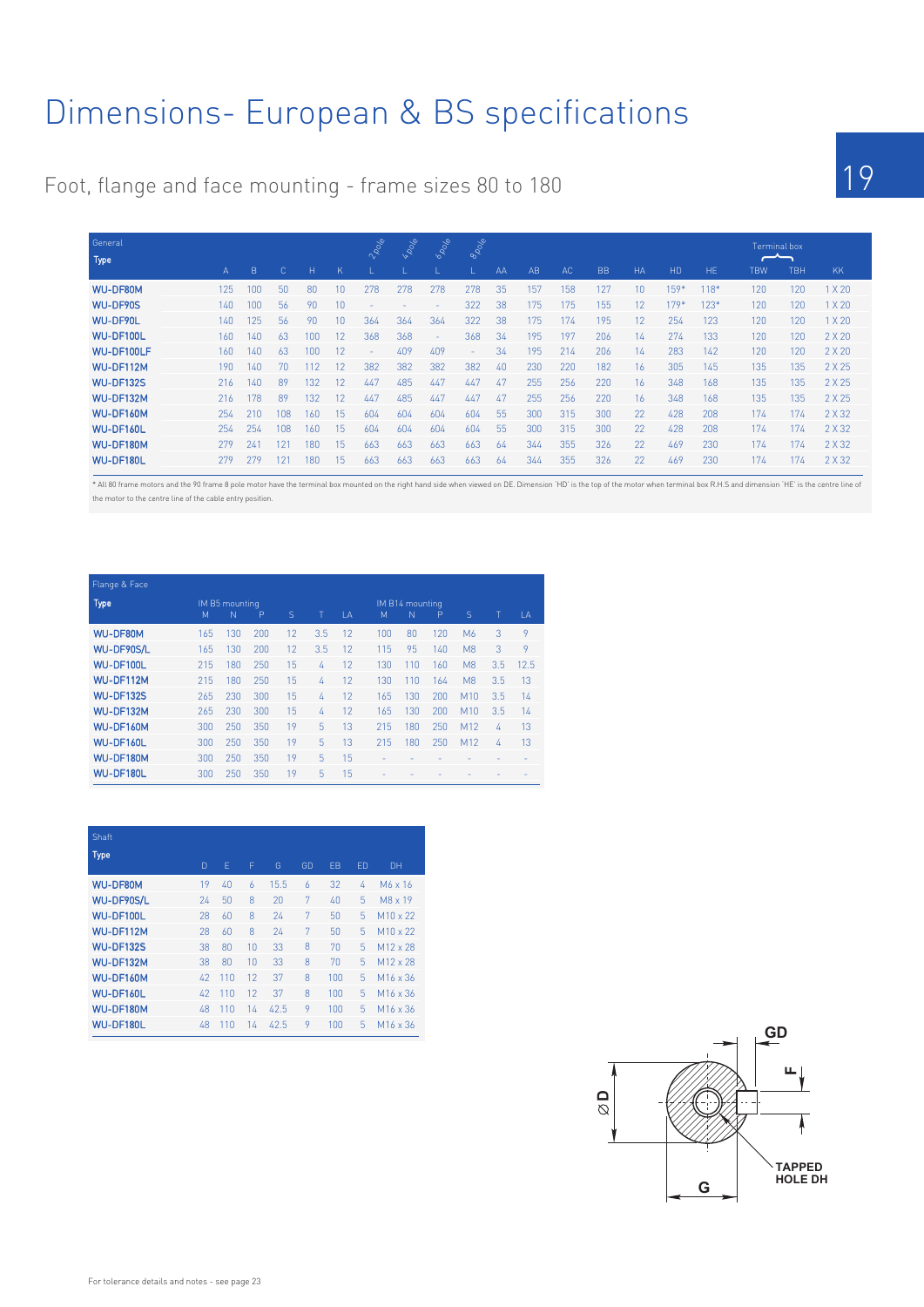### Dimensions - European specification

20 Foot and flange mounting - frame sizes 200 to 355L





8 holes at 22.5° for flanges to suit 225 frames and above to European specification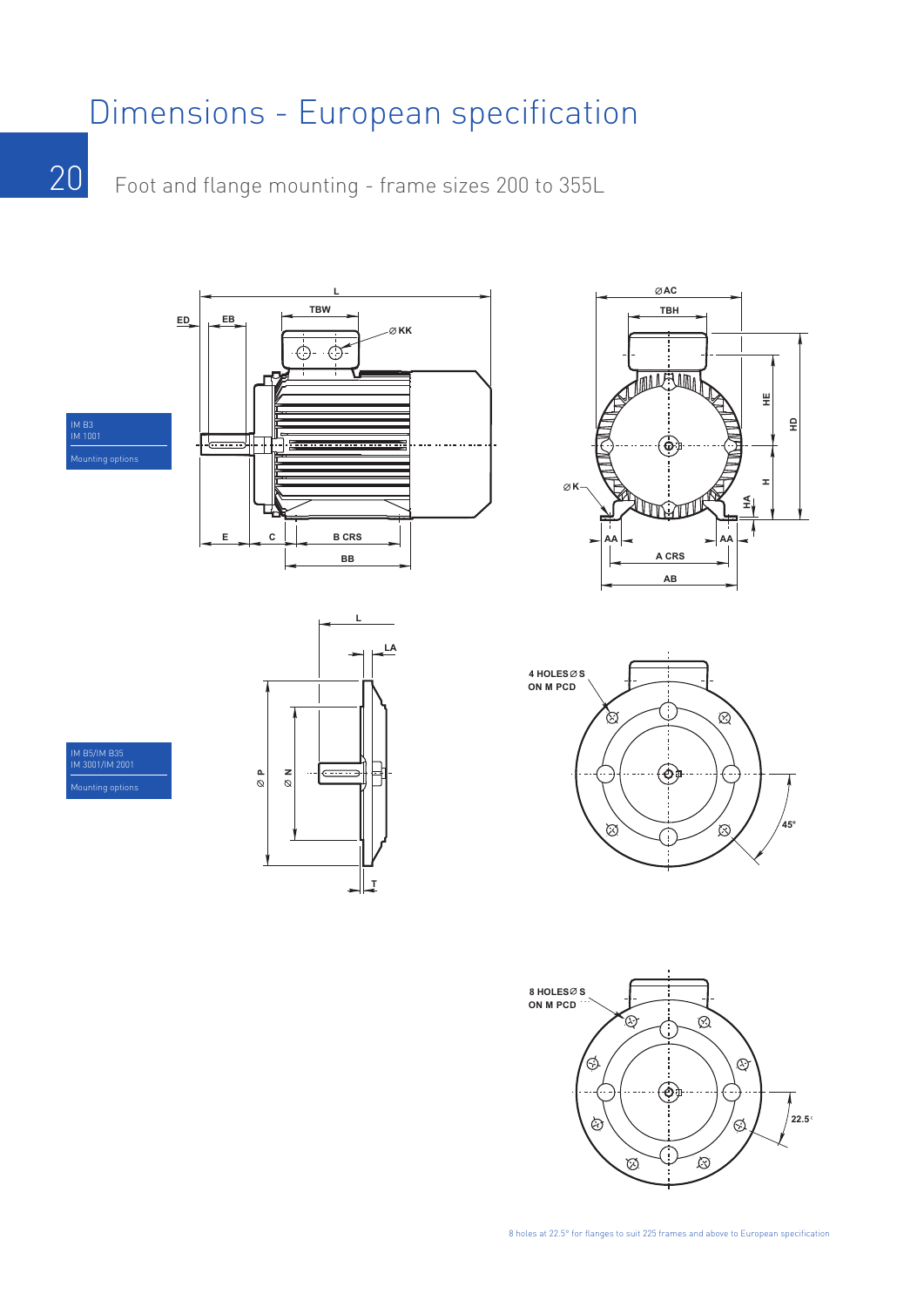## Dimensions - European specification

Foot and flange mounting - frame sizes 200 to 355L

| General          |              |     |     |     |                 | $\mathbf{x}$<br>Looke | 2006 |     |     |     |           |           |        |                 | <b>Terminal box</b> |            |                               |
|------------------|--------------|-----|-----|-----|-----------------|-----------------------|------|-----|-----|-----|-----------|-----------|--------|-----------------|---------------------|------------|-------------------------------|
| <b>Type</b>      | $\mathsf{A}$ | B   | C   | H   | K               |                       |      | AA  | AB  | AC  | <b>BB</b> | <b>HA</b> | HD     | HD <sup>1</sup> | يكسح<br><b>TBW</b>  | <b>TBH</b> | <b>KK</b>                     |
| WU-DF200LX       | 318          | 305 | 133 | 200 | M <sub>16</sub> | 787                   | 787  | 74  | 382 | 381 | 359       | 30        | 501    | 444             | 176                 | 220        | $2 \times M32 + 1 \times M20$ |
| <b>WU-DF225S</b> | 356          | 286 | 149 | 225 | M <sub>16</sub> | 875                   | 845  | 70  | 426 | 410 | 349       | 25        | 550[1] | 488             | 220                 | 288        | $2 \times M40 + 1 \times M20$ |
| WU-DF225M        | 356          | 31  | 149 | 225 | M16             | 915                   | 885  | 70  | 426 | 448 | 374       | 25        | 570    | 510             | 220                 | 288        | $2 \times M40 + 1 \times M20$ |
| WU-DF250ME       | 406          | 349 | 168 | 250 | M20             | 985                   | 985  | 79  | 482 | 448 | 419       | 28        | 595[2] | 535             | 220                 | 288        | $2 \times M50 + 1 \times M20$ |
| WU-DF280SE       | 457          | 368 | 190 | 280 | M20             | 1065                  | 1065 | 83  | 540 | 508 | 438       | 35        | 655[1] | 595             | 220                 | 288        | $2 \times M50 + 1 \times M20$ |
| WU-DF280ME       | 457          | 419 | 190 | 280 | M <sub>20</sub> | 1070                  | 1070 | 83  | 540 | 508 | 489       | 35        | 655[1] | 595             | 220                 | 288        | $2 \times M50 + 1 \times M20$ |
| WU-DF315SE       | 508          | 406 | 216 | 315 | M24             | 1145                  | 1115 | 89  | 597 | 563 | 482       | 38        | 845    | 744             | 330                 | 526        | $2 \times M63 + 1 \times M20$ |
| WU-DF315ME       | 508          | 457 | 216 | 315 | M24             | 1215                  | 1185 | 89  | 597 | 563 | 533       | 38        | 845    | 744             | 330                 | 526        | $2 \times M63 + 1 \times M20$ |
| WU-DF315M        | 508          | 457 | 216 | 315 | M24             | 1245                  | 1215 | 89  | 597 | 640 | 533       | 38        | 875    | 776             | 330                 | 526        | $2 \times M63 + 1 \times M20$ |
| WU-DF315L        | 508          | 508 | 216 | 315 | M24             | 1315                  | 1285 | 89  | 597 | 640 | 583       | 38        | 875    | 776             | 330                 | 526        | $2 \times M63 + 1 \times M20$ |
| <b>WU-DF355S</b> | 610          | 500 | 254 | 355 | M24             | 1485                  | 1415 | 100 | 710 | 732 | 626       | 27        | 975    | 874             | 330                 | 526        | $2 \times M63 + 1 \times M20$ |
| WU-DF355M        | 610          | 560 | 254 | 355 | M24             | 1605                  | 1535 | 100 | 710 | 732 | 686       | 27        | 975    | 874             | 330                 | 526        | $2 \times M63 + 1 \times M20$ |
| WU-DF355L        | 610          | 630 | 254 | 355 | M24             | 1655                  | 1585 | 100 | 710 | 732 | 756       | 27        | 975    | 874             | 330                 | 526        | $2 \times M63 + 1 \times M20$ |

| Shaft            |     |     |    |      | 4 pole + |     |                 |                 |        |     |    |      | 2 pole |     |                 |                 |
|------------------|-----|-----|----|------|----------|-----|-----------------|-----------------|--------|-----|----|------|--------|-----|-----------------|-----------------|
| <b>Type</b>      | D   | F   | F  | G    | GD       | EB  | ED              | DH              | $\Box$ | Ε   | F  | G    | GD     | EB  | ED              | <b>DH</b>       |
| WU-DF200LX       | 55  | 110 | 16 | 49   | 10       | 100 | 5               | M20 x 42        | 55     | 110 | 16 | 49   | 10     | 100 | 5               | M20 x 42        |
| <b>WU-DF225S</b> | 60  | 140 | 18 | 53   | 11       | 125 | 10 <sup>1</sup> | $M20 \times 42$ | 55     | 110 | 16 | 49   | 10     | 100 | 5.              | $M20 \times 42$ |
| WU-DF225M        | 60  | 140 | 18 | 53   | 11       | 125 | 10              | $M20 \times 42$ | 55     | 110 | 16 | 49   | 10     | 100 | 5               | $M20 \times 42$ |
| WU-DF250ME       | 65  | 140 | 18 | 58   | 11       | 125 | 10              | M20 x 42        | 60     | 140 | 18 | 53   |        | 125 | 10              | $M20 \times 42$ |
| WU-DF280SE       | 75  | 140 | 20 | 67.5 | 12       | 125 | 10              | M20 x 42        | 65     | 140 | 18 | 53   |        | 125 | 10 <sup>1</sup> | $M20 \times 42$ |
| WU-DF280ME       | 75  | 140 | 20 | 67.5 | 12       | 125 | 10 <sup>1</sup> | $M20 \times 42$ | 65     | 140 | 18 | 58   |        | 125 | 10 <sup>1</sup> | $M20 \times 42$ |
| WU-DF315SE       | 80  | 170 | 22 | 71   | 14       | 160 | 5               | $M20 \times 42$ | 65     | 140 | 18 | 58   |        | 125 | 10 <sup>1</sup> | $M20 \times 42$ |
| WU-DF315ME       | 80  | 170 | 22 | 71   | 14       | 160 | 5               | $M20 \times 42$ | 65     | 140 | 18 | 58   |        | 125 | 10              | $M20 \times 42$ |
| WU-DF315M        | 80  | 170 | 22 | 71   | 14       | 160 | 5               | $M20 \times 42$ | 65     | 140 | 18 | 58   |        | 125 | 10 <sup>1</sup> | $M20 \times 42$ |
| WU-DF315L        | 80  | 170 | 22 | 71   | 14       | 160 | 5               | M20 x 42        | 65     | 140 | 18 | 58   |        | 125 | 10 <sup>1</sup> | $M20 \times 42$ |
| <b>WU-DF355S</b> | 100 | 210 | 28 | 90   | 16       | 200 | 5               | M24 x 50        | 75     | 140 | 20 | 67.5 | 12     | 125 | 10 <sup>1</sup> | M24 x 50        |
| WU-DF355M        | 100 | 210 | 28 | 90   | 16       | 200 | 5               | $M24 \times 50$ | 75     | 140 | 20 | 67.5 |        | 125 | 10              | $M24 \times 50$ |
| WU-DF355L        | 100 | 210 | 28 | 90   | 16       | 200 | 5               | M24 x 50        | 75     | 140 | 20 | 67.5 | 12     | 125 | 10 <sup>1</sup> | $M24 \times 50$ |

| Flange            |     |     | IM B5, IM B35 mounting |    |                |    |
|-------------------|-----|-----|------------------------|----|----------------|----|
| <b>Type</b>       | M   | N   | P                      | S  | Τ              | LA |
| <b>WU-DF200LX</b> | 350 | 300 | 400                    | 19 | 5              | 19 |
| <b>WU-DF225S</b>  | 400 | 350 | 450                    | 19 | 5              | 19 |
| WU-DF225M         | 400 | 350 | 450                    | 19 | 5              | 19 |
| WU-DF250ME        | 500 | 450 | 550                    | 19 | 5              | 25 |
| WU-DF280SE        | 500 | 450 | 550                    | 19 | 5              | 25 |
| WU-DF280MF        | 500 | 450 | 550                    | 19 | 5              | 25 |
| WU-DF315SE        | 600 | 550 | 660                    | 24 | $\overline{a}$ | 29 |
| WU-DF315ME        | 600 | 550 | 660                    | 24 | $\overline{a}$ | 29 |
| WU-DF315M         | 600 | 550 | 660                    | 24 | h              | 29 |
| <b>WU-DE315L</b>  | 600 | 550 | 660                    | 24 | $\overline{a}$ | 29 |
| <b>WU-DF355S</b>  | 740 | 680 | 800                    | 24 | $\overline{a}$ | 28 |
| WU-DF355M         | 740 | 680 | 800                    | 24 | h              | 28 |
| WU-DF355L         | 740 | 680 | 800                    | 24 | $\overline{a}$ | 28 |

**(1)** add 25mm when cable entry is facing drive end<br>**(2)** add 50mm when cable entry is facing drive end

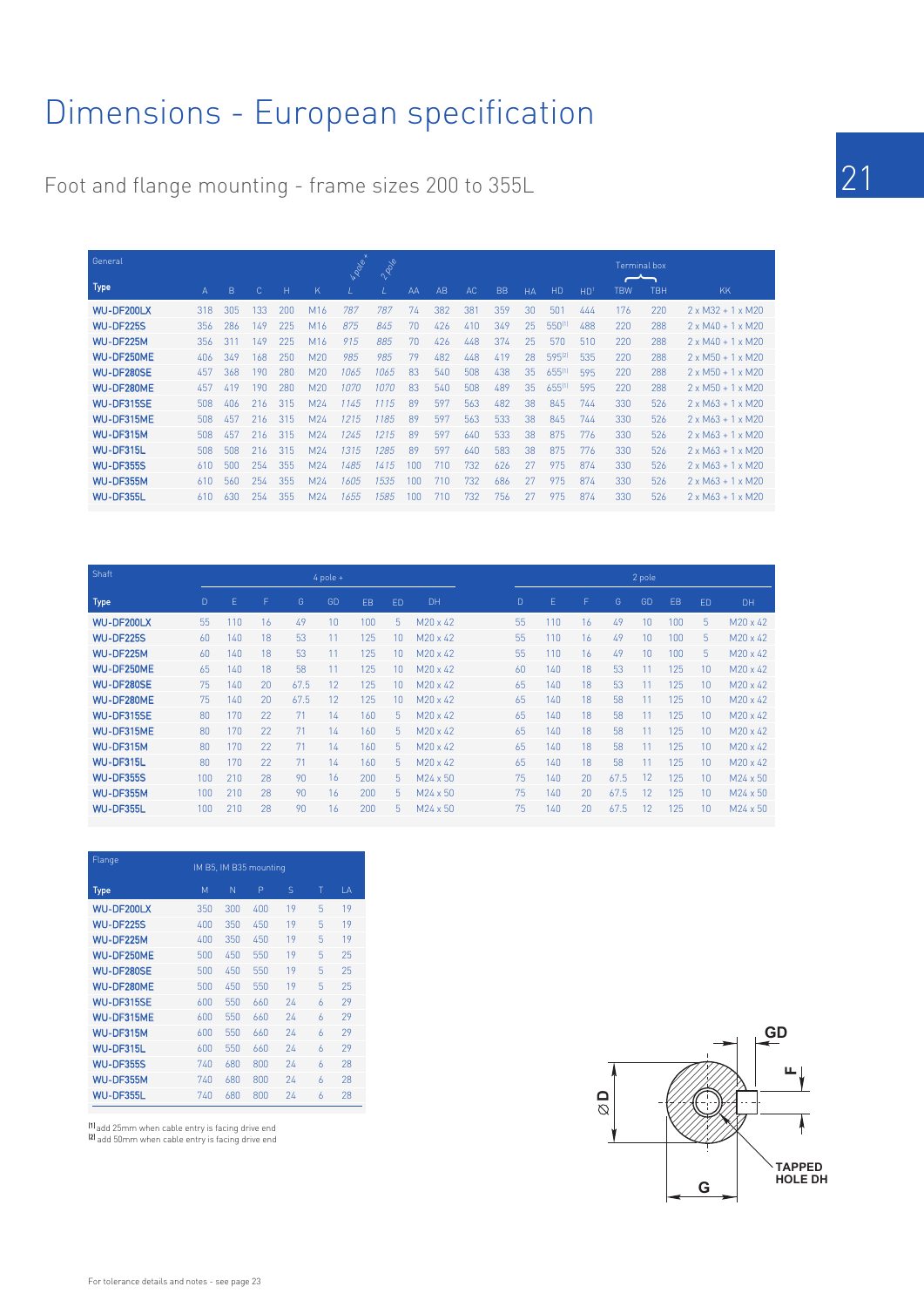### Dimensions - BS specification

22

Foot and flange mounting - frame sizes 200 to 355L



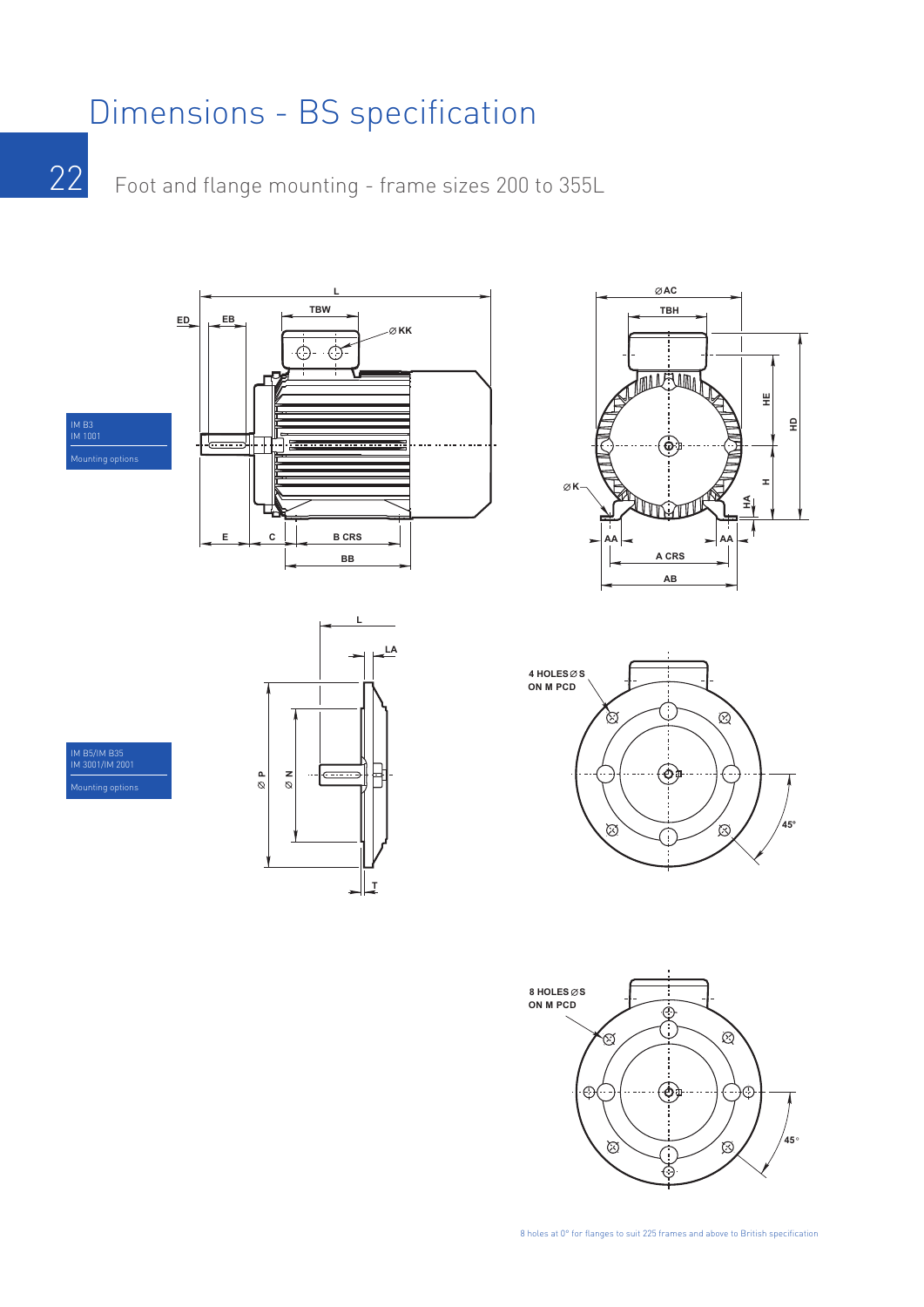## Dimensions - BS specification

Foot and flange mounting - frame sizes 200 to 355L

| General         |              |     |     |     |                 | ADOCK X | 2 porce |     |     |     |           |           |           | <b>Terminal box</b><br>$\overline{\phantom{a}}$ |            |
|-----------------|--------------|-----|-----|-----|-----------------|---------|---------|-----|-----|-----|-----------|-----------|-----------|-------------------------------------------------|------------|
| <b>Type</b>     | $\mathsf{A}$ | B   | C   | H   | K               |         |         | AA  | AB  | AC  | <b>BB</b> | <b>HA</b> | <b>HD</b> | <b>TBW</b>                                      | <b>TBH</b> |
| W-DF200LX       | 318          | 305 | 133 | 200 | M16             | 787     | 787     | 74  | 382 | 381 | 359       | 30        | 501       | 176                                             | 220        |
| <b>W-DF225S</b> | 356          | 286 | 149 | 225 | M <sub>16</sub> | 875     | 845     | 70  | 426 | 410 | 349       | 25        | 550(1)    | 220                                             | 288        |
| <b>W-DF225M</b> | 356          | 311 | 149 | 225 | M16             | 915     | 885     | 70  | 426 | 448 | 374       | 25        | 570       | 220                                             | 288        |
| <b>W-DF250S</b> | 406          | 311 | 168 | 250 | M20             | 985     | 985     | 79  | 482 | 448 | 381       | 28        | 595(2)    | 220                                             | 288        |
| <b>W-DF250M</b> | 406          | 349 | 168 | 250 | M20             | 1030    | 1030    | 79  | 482 | 508 | 419       | 28        | 625[1]    | 220                                             | 288        |
| <b>W-DF280S</b> | 457          | 368 | 190 | 280 | M20             | 1100    | 1070    | 83  | 540 | 508 | 438       | 35        | 655[1]    | 220                                             | 288        |
| <b>W-DF280M</b> | 457          | 419 | 190 | 280 | M20             | 1145    | 1115    | 83  | 540 | 563 | 487       | 35        | 810       | 330                                             | 526        |
| <b>W-DF315S</b> | 508          | 406 | 216 | 315 | M24             | 1215    | 1185    | 89  | 597 | 563 | 483       | 38        | 845       | 330                                             | 526        |
| W-DF315M        | 508          | 457 | 216 | 315 | M24             | 1245    | 1215    | 89  | 597 | 640 | 533       | 38        | 875       | 330                                             | 526        |
| W-DF315L        | 508          | 508 | 216 | 315 | M24             | 1315    | 1285    | 89  | 597 | 640 | 583       | 38        | 875       | 330                                             | 526        |
| <b>W-DF355S</b> | 610          | 500 | 254 | 355 | M24             | 1485    | 1415    | 100 | 710 | 732 | 626       | 27        | 970       | 330                                             | 526        |
| <b>W-DF355M</b> | 610          | 560 | 254 | 355 | M24             | 1605    | 1535    | 100 | 710 | 732 | 686       | 27        | 970       | 330                                             | 526        |
| <b>W-DF355L</b> | 610          | 630 | 254 | 355 | M24             | 1655    | 1585    | 100 | 710 | 732 | 756       | 27        | 970       | 330                                             | 526        |

| <b>Shaft</b>    |     |     |    |      | 4 pole + |     |                |           |    |     |    |      | 2 pole          |     |    |                 |
|-----------------|-----|-----|----|------|----------|-----|----------------|-----------|----|-----|----|------|-----------------|-----|----|-----------------|
| <b>Type</b>     | D   | E   | F  | G    | GD       | EB  | ED             | <b>DH</b> | D  | E   | F  | G    | GD              | EB  | ED | <b>DH</b>       |
| W-DF200LX       | 55  | 110 | 16 | 49   | 10       | 100 | 5              | M20 x 42  | 55 | 110 | 16 | 49   | 10              | 100 | 5  | M20 x 42        |
| <b>W-DF225S</b> | 60  | 140 | 18 | 53   | 11       | 125 | 10             | M20 x 42  | 55 | 110 | 16 | 49   | 10 <sup>1</sup> | 100 | 5  | $M20 \times 42$ |
| <b>W-DF225M</b> | 60  | 140 | 18 | 53   | 11       | 125 | 10             | M20 x 42  | 55 | 110 | 16 | 49   | 10              | 100 | 5  | M20 x 42        |
| <b>W-DF250S</b> | 70  | 140 | 20 | 62.5 | 12       | 125 | 10             | M20 x 42  | 60 | 140 | 18 | 53   | 11              | 125 | 10 | $M20 \times 42$ |
| <b>W-DF250M</b> | 70  | 140 | 20 | 62.5 | 12       | 125 | 10             | M20 x 42  | 60 | 140 | 18 | 53   | 11              | 125 | 10 | $M20 \times 42$ |
| <b>W-DF280S</b> | 80  | 170 | 22 | 71   | $14^{1}$ | 160 | 5              | M20 x 42  | 65 | 140 | 18 | 58   | 11              | 125 | 10 | $M20 \times 42$ |
| <b>W-DF280M</b> | 80  | 170 | 22 | 71   | 14       | 160 | 5              | M20 x 42  | 65 | 140 | 18 | 58   | 11              | 125 | 10 | $M20 \times 42$ |
| <b>W-DF315S</b> | 85  | 170 | 22 | 76   | 14       | 160 | 5              | M20 x 42  | 65 | 140 | 18 | 58   | 11              | 125 | 10 | M20 x 42        |
| W-DF315M        | 85  | 170 | 22 | 76   | 14       | 160 | 5              | M20 x 42  | 65 | 140 | 18 | 58   | 11              | 125 | 10 | $M20 \times 42$ |
| W-DF315L        | 85  | 170 | 22 | 76   | 14       | 160 | 5              | M20 x 42  | 65 | 140 | 18 | 58   | 11              | 125 | 10 | $M20 \times 42$ |
| <b>W-DF355S</b> | 100 | 210 | 28 | 90   | 16       | 200 | 5 <sup>1</sup> | M24 x 50  | 75 | 140 | 20 | 67.5 | 12              | 125 | 10 | $M24 \times 50$ |
| <b>W-DF355M</b> | 100 | 210 | 28 | 90   | 16       | 200 | 5              | M24 x 50  | 75 | 140 | 20 | 67.5 | 12              | 125 | 10 | $M24 \times 50$ |
| <b>W-DF355L</b> | 100 | 210 | 28 | 90   | 16       | 200 | 5              | M24 x 50  | 75 | 140 | 20 | 67.5 | 12              | 125 | 10 | $M24 \times 50$ |
|                 |     |     |    |      |          |     |                |           |    |     |    |      |                 |     |    |                 |

| Flange          | IM B5, IM B35 mounting |     |     |    |                |    |  |
|-----------------|------------------------|-----|-----|----|----------------|----|--|
| <b>Type</b>     | M                      | N   | P   | S  | Τ              | LA |  |
| W-DF200LX       | 350                    | 300 | 400 | 19 | 5              | 19 |  |
| <b>W-DF225S</b> | 400                    | 350 | 450 | 19 | 5              | 19 |  |
| <b>W-DF225M</b> | 400                    | 350 | 450 | 19 | 5              | 19 |  |
| <b>W-DF250S</b> | 500                    | 450 | 550 | 19 | 5              | 25 |  |
| <b>W-DF250M</b> | 500                    | 450 | 550 | 19 | 5              | 25 |  |
| <b>W-DF280S</b> | 500                    | 450 | 550 | 19 | 5              | 25 |  |
| <b>W-DF280M</b> | 500                    | 450 | 550 | 19 | 5              | 25 |  |
| <b>W-DF315S</b> | 600                    | 550 | 660 | 24 | Á              | 29 |  |
| <b>W-DF315M</b> | 600                    | 550 | 660 | 24 | Á              | 29 |  |
| W-DF315L        | 600                    | 550 | 660 | 24 | 6              | 29 |  |
| <b>W-DF355S</b> | 740                    | 680 | 800 | 24 | $\overline{a}$ | 28 |  |
| <b>W-DF355M</b> | 740                    | 680 | 800 | 24 | Á              | 28 |  |
| <b>W-DF355L</b> | 740                    | 680 | 800 | 24 | 6              | 28 |  |

**I11** add 25mm when cable entry is facing drive end<br>**<sup>[2]</sup>** add 50mm when cable entry is facing drive end

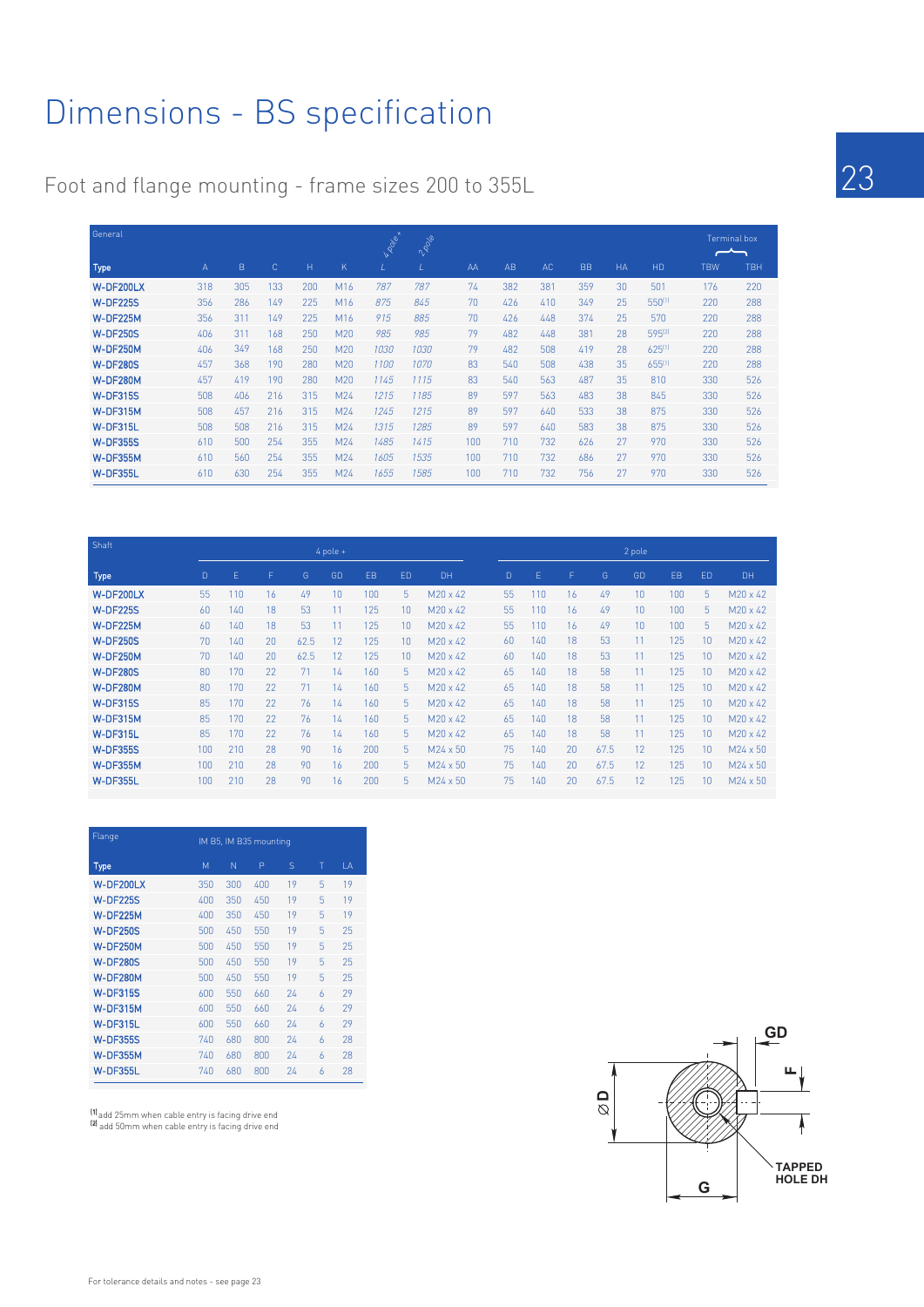## Mounting options

24

Horizontal shaft:



IM 1001 foot mounted

#### Vertical shaft:





IM V3 IM 3031 flange at DE shaft up no feet



foot wall mounted with feet on left-hand side when viewed from DE

IM V5 IM 1011 vertical foot wall mounted shaft down



IM B7 IM 1061 IM foot wall mounted with feet on right-hand side when viewed from DE

IM V6 **IM 1031** vertical foot wall mounted shaft up



ceiling mounted with feet above motor



IM V18 IM 3611 face at DE shaft down no feet





IM V19 IM 3631 face at DE shaft up no feet

#### Approximate shipping specifications

| Type             |                 |                 |                   |                          |
|------------------|-----------------|-----------------|-------------------|--------------------------|
| European         | <b>BS</b>       | Net weight [kg] | Gross weight (kg) | Cubage [m <sup>3</sup> ] |
| WU-DF80M         | <b>WU-DF80M</b> | 15              | 16.5              | 0.02                     |
| WU-DF90S         | WU-DF90S        | 19              | 20.5              | 0.03                     |
| WU-DF90L         | WU-DF90L        | 30.5            | 31.5              | 0.03                     |
| WU-DF100L        | WU-DF100L       | 35.5            | 38.0              | 0.04                     |
| WU-DF100LF       | WU-DF100LF      | 41.8            | 44.3              | 0.04                     |
| WU-DF112M        | WU-DF112M       | 45.0            | 48.0              | 0.05                     |
| WU-DF132S        | WU-DF132S       | 68.0            | 71.0              | 0.08                     |
| WU-DF132SX       | WU-DF132SX      | 78.1            | 81.1              | 0.08                     |
| WU-DF132M        | WU-DF132M       | 72.5            | 78.5              | 0.08                     |
| WU-DF132MX       | WU-DF132MX      | 82.6            | 88.6              | 0.08                     |
| WU-DF160M        | WU-DF160M       | 121             | 133               | 0.15                     |
| WU-DF160L        | WU-DF160L       | 133             | 145               | 0.15                     |
| WU-DF180M        | WU-DF180M       | 162             | 178               | 0.21                     |
| WU-DF180L        | WU-DF180L       | 177.5           | 193.5             | 0.21                     |
| WU-DF200LX       | W-DF200LX       | 255             | 270               | 0.30                     |
| <b>WU-DF225S</b> | <b>W-DF225S</b> | 320             | 335               | 0.37                     |
| WU-DF225M        | <b>W-DF225M</b> | 375             | 390               | 0.37                     |
| WU-DF250ME       | <b>W-DF250S</b> | 420             | 460               | 0.63                     |
| WU-DF280SE       | <b>W-DF250M</b> | 570             | 610               | 0.70                     |
| WU-DF280ME       | <b>W-DF280S</b> | 660             | 721               | 1.2                      |
| WU-DF315SE       | <b>W-DF280M</b> | 800             | 871               | 1.2                      |
| WU-DF315ME       | <b>W-DF315S</b> | 1000            | 1095              | 1.8                      |
| WU-DF315M        | W-DF315M        | 1100            | 1195              | 1.8                      |
| WU-DF315L        | W-DF315L        | 1300            | 1395              | 1.8                      |
| WU-DF355S        | <b>W-DF355S</b> | 2000            | 2120              | 2.3                      |
| WU-DF355M        | <b>W-DF355M</b> | 2300            | 2420              | 2.3                      |
| WU-DF355L        | <b>W-DF355L</b> | 2500            | 2620              | 2.3                      |

Weights listed above are approximate and based on foot mounted (B3) standard design.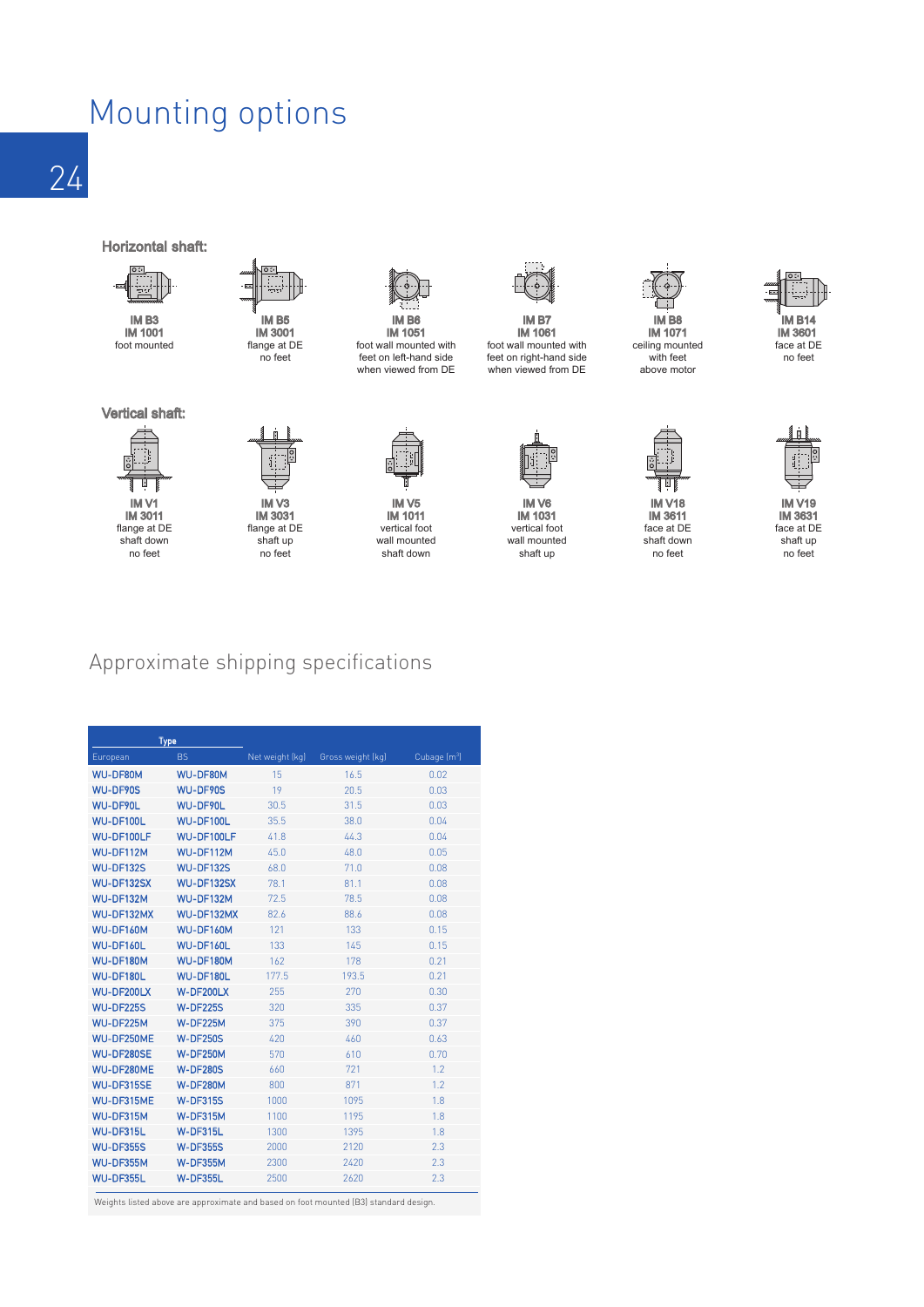### Technical information

#### Mechanical: grease, bearings & oilseals

#### Bearings and greasing arrangements

Bearings are pre-packed with a grease type dependant on frame size and re-greasing facility as detailed in table opposite:

| Standard and re-greasing facilities |                       |                         |  |  |  |  |
|-------------------------------------|-----------------------|-------------------------|--|--|--|--|
| Type                                | Standard grease       | Re-greasing<br>facility |  |  |  |  |
| $80 - 180$                          | EA6 Polyurea          | Available               |  |  |  |  |
| $200 - 355$                         | <b>Esso Unirex N3</b> | Standard                |  |  |  |  |

|                    | Bearing references and oil seals for horizontally-mounted motors only |                |             |                         |                                 |                                 |  |
|--------------------|-----------------------------------------------------------------------|----------------|-------------|-------------------------|---------------------------------|---------------------------------|--|
| <b>Type</b>        |                                                                       |                |             | Bearings <sup>(1)</sup> | Oil seals <sup>[2]</sup>        |                                 |  |
| European           | <b>BS</b>                                                             | Polarity       | Drive end   | Non-drive end           | Drive end                       | Non-drive end                   |  |
| <b>WU-DF80M</b>    | WU-DF80M                                                              | All            | 62042Z      | 60032Z                  | $20 \times 30 \times 7^{[3]}$   | $15 \times 24 \times 5^{[3]}$   |  |
| WU-DF90S/L         | WU-DF90S/L                                                            | All            | 62052Z      | 62032Z                  | $25 \times 35 \times 7^{[3]}$   | $17 \times 28 \times 6^{[3]}$   |  |
| WU-DF100L          | WU-DF100L                                                             | All            | 62062Z      | 62052Z                  | $30 \times 42 \times 7^{[3]}$   | $25 \times 37 \times 7^{[3]}$   |  |
| WU-DF112M          | WU-DF112M                                                             | All            | 62062Z      | 62052Z                  | $30 \times 42 \times 7^{[3]}$   | 25 x 37 x 7(3)                  |  |
| <b>WU-DF132S/M</b> | WU-DF132S/M                                                           | All            | 62082Z      | 63052Z                  | $40 \times 52 \times 7^{[3]}$   | $25 \times 37 \times 7^{[3]}$   |  |
| WU-DF160M/L        | WU-DF160M/L                                                           | All            | 63092Z      | 63072Z                  | $45 \times 60 \times 8^{[3]}$   | $35 \times 47 \times 7^{[3]}$   |  |
| WU-DF180M/L        | WU-DF180M/L                                                           | All            | 63102Z      | 63082Z                  | $50 \times 65 \times 8^{[3]}$   | $40 \times 52 \times 7^{[3]}$   |  |
| WU-DF200LX         | WU-DF200LX                                                            | All            | 6312        | 6312                    | $60 \times 80 \times 8^{[3]}$   | $60 \times 80 \times 8^{[3]}$   |  |
| <b>WU-DF225S</b>   | WU-DF225S                                                             | All            | 6313        | 6313                    | 65 x 90 x 10 <sup>(4)</sup>     | 65 x 90 x 10 <sup>(4)</sup>     |  |
| WU-DF225M          | WU-DF225M                                                             | All            | 6314        | 6314                    | 70 x 90 x 10 <sup>(4)</sup>     | 70 x 90 x 10 <sup>(4)</sup>     |  |
| WU-DF250ME         |                                                                       | $\overline{2}$ | 6314        | 6314                    | $70 \times 90 \times 10^{[4]}$  | $70 \times 90 \times 10^{[4]}$  |  |
|                    | <b>W-DF250S</b>                                                       | 4 up           | 6316        | 6316                    | 80 x 110 x 10 <sup>[3]</sup>    | 80 x 110 x 10 <sup>[3]</sup>    |  |
| WU-DF280SE         |                                                                       | $\overline{2}$ | 6314        | 6314                    | 70 x 90 x 10 <sup>(4)</sup>     | $70 \times 90 \times 10^{[4]}$  |  |
|                    | <b>W-DF250M</b>                                                       | 4 up           | 6318        | 6318                    | 90 x 120 x 12 <sup>[3]</sup>    | 90 x 120 x 12 <sup>[3]</sup>    |  |
| WU-DF280ME         |                                                                       | $\overline{2}$ | 6314        | 6314                    | 70 x 90 x 10 <sup>(4)</sup>     | 70 x 90 x 10 <sup>(4)</sup>     |  |
|                    | <b>W-DF280S</b>                                                       | 4 up           | 6318        | 6318                    | $90 \times 120 \times 12^{[3]}$ | 90 x 120 x 12 <sup>[3]</sup>    |  |
| WU-DF315SE         | <b>W-DF280M</b>                                                       | $\overline{2}$ | 6316        | 6316                    | $70 \times 90 \times 10^{[4]}$  | 70 x 90 x 10 <sup>(4)</sup>     |  |
|                    |                                                                       | 4 up           | 6319        | 6319                    | 90 x 120 x 12 <sup>[3]</sup>    | 90 x 120 x 12 <sup>[3]</sup>    |  |
| WU-DF315ME         | <b>W-DF315S</b>                                                       | $\overline{2}$ | 6316        | 6316                    | $70 \times 90 \times 10^{[4]}$  | 70 x 90 x 10 <sup>(4)</sup>     |  |
|                    |                                                                       | 4 up           | 6319        | 6319                    | 90 x 120 x 12 <sup>[3]</sup>    | 90 x 120 x 12 <sup>[3]</sup>    |  |
| WU-DF315M          | W-DF315M                                                              | $\overline{2}$ | 6316        | 6316                    | $70 \times 90 \times 10^{[4]}$  | $70 \times 90 \times 10^{[4]}$  |  |
|                    |                                                                       | 4 up           | 6319        | 6319                    | 90 x 120 x 12 <sup>[3]</sup>    | $90 \times 120 \times 12^{[3]}$ |  |
| WU-DF315L          | W-DF315L                                                              | $\overline{2}$ | 6316        | 6316                    | 70 x 90 x 10 <sup>(4)</sup>     | 70 x 90 x 10 <sup>(4)</sup>     |  |
|                    |                                                                       | 4 up           | 6319        | 6319                    | 90 x 120 x 12 <sup>[3]</sup>    | 90 x 120 x 12 <sup>[3]</sup>    |  |
| WU-DF355S/M/L      | W-DF355S/M/L                                                          | $\overline{2}$ | <b>N316</b> | 6316                    | $75 \times 100 \times 10^{[4]}$ | 75 x 100 x 10 <sup>(4)</sup>    |  |
|                    |                                                                       | 4 up           | <b>N324</b> | 6324                    | 115 x 145 x 14 <sup>[3]</sup>   | 115 x 145 x 14 <sup>(3)</sup>   |  |

M Frame sizes 80 and 90 have bearings with CN clearances, frame sizes 100 to 355 have bearings with C3 clearance 'medium' series<br>**(2)** Sizes given are in mm, and represent bore x outside diameter x width<br>Material: **<sup>81</sup>**Ni

| Grease life expected at 80°C bearing temperature x 103 hours |                             |                        |          |                        |          |                          |          |            |          |
|--------------------------------------------------------------|-----------------------------|------------------------|----------|------------------------|----------|--------------------------|----------|------------|----------|
| <b>Type</b>                                                  |                             | 3000 min <sup>-1</sup> |          | 1500 min <sup>-1</sup> |          | $1000$ min <sup>-1</sup> |          | 750 min-1  |          |
| European                                                     | <b>BS</b>                   | Horizontal             | Vertical | <b>Horizontal</b>      | Vertical | Horizontal               | Vertical | Horizontal | Vertical |
| <b>WU-DF80-112</b>                                           | <b>WU-DF80-112</b>          | 30.0                   | 30.0     | 30.0                   | 30.0     | 30.0                     | 30.0     | 30.0       | 30.0     |
| <b>WU-DF132</b>                                              | <b>WU-DF132</b>             | 30.0                   | 25.0     | 30.0                   | 30.0     | 30.0                     | 30.0     | 30.0       | 30.0     |
| <b>WU-DF160</b>                                              | <b>WU-DF160</b>             | 29.0                   | 19.0     | 30.0                   | 30.0     | 30.0                     | 30.0     | 30.0       | 30.0     |
| <b>WU-DF180</b>                                              | <b>WU-DF180</b>             | 24.0                   | 16.0     | 30.0                   | 30.0     | 30.0                     | 30.0     | 30.0       | 30.0     |
| WU-DF200LX                                                   | W-DF200LX                   | 12.6                   | 8.2      | 30.0                   | 20.3     | 30.0                     | 27.8     | 30.0       | 30.0     |
| <b>WU-DF225S</b>                                             | <b>W-DF225S</b>             | 12.6                   | 8.2      | 30.0                   | 20.3     | 30.0                     | 27.8     | 30.0       | 30.0     |
| WU-DF225M                                                    | W-DF225M                    | 11.3                   | 7.4      | 29.5                   | 19.2     | 30.0                     | 26.0     | 30.0       | 30.0     |
| WU-DF250ME                                                   | <b>W-DF250S</b>             | 11.3                   | 7.4      | 26.3                   | 17.1     | 30.0                     | 23.6     | 30.0       | 29.3     |
| WU-DF280SE                                                   | <b>W-DF250M</b>             | 11.3                   | 7.4      | 23.4                   | 15.2     | 30.0                     | 21.3     | 30.0       | 27.8     |
| WU-DF280ME                                                   | <b>W-DF280S</b>             | 11.3                   | 7.4      | 23.4                   | 15.2     | 30.0                     | 21.3     | 30.0       | 27.8     |
| WU-DF315SE                                                   | <b>W-DF280M</b>             | 9.4                    | 6.1      | 21.3                   | 13.8     | 30.0                     | 20.3     | 30.0       | 26.0     |
| WU-DF315ME                                                   | <b>W-DF315S</b>             | 9.4                    | 6.1      | 21.3                   | 13.8     | 30.0                     | 20.3     | 30.0       | 26.0     |
| WU-DF315M                                                    | W-DF315M                    | 9.4                    | 6.1      | 21.3                   | 13.8     | 30.0                     | 20.3     | 30.0       | 26.0     |
| WU-DF315L                                                    | W-DF315L                    | 9.4                    | 6.1      | 21.3                   | 13.8     | 30.0                     | 20.3     | 30.0       | 26.0     |
| <b>WU-DF355S/M/L<sup>(1)</sup></b>                           | W-DF355S/M/L <sup>(1)</sup> | 5.0                    | 3.3      | 8.2                    | 5.3      | 16.2                     | 10.5     | 24.5       | 15.9     |
| <b>WU-DF355S/M/L<sup>(2)</sup></b>                           | W-DF355S/M/L <sup>(2)</sup> | 9.4                    | 6.1      | 13.5                   | 8.8      | 22.5                     | 14.6     | 30.0       | 19.5     |

(1) DE = Drive End<br>(2) NDE = Non-Drive End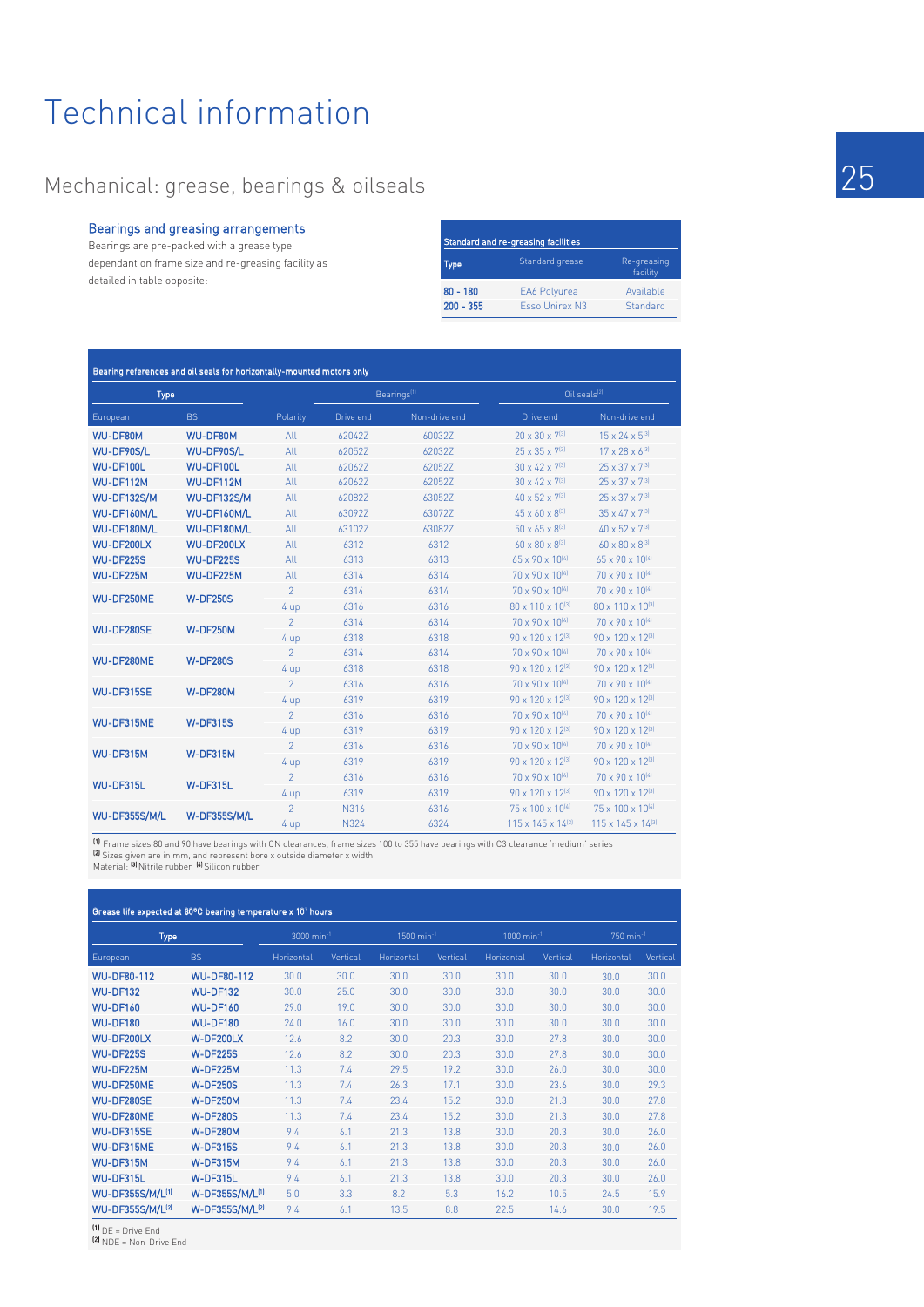## Technical information

#### Mechanical: Axial and radial loads

|                  |                |                  | Horizontal shaft   |                       | Vertical shaft          |                       | Maximum<br>permissible radial load |                     |  |
|------------------|----------------|------------------|--------------------|-----------------------|-------------------------|-----------------------|------------------------------------|---------------------|--|
|                  |                | Load             | Load               |                       | Shaft up                | Shaft down            |                                    | at end of shaft     |  |
| <b>Type</b>      | Poles          | towards<br>motor | away from<br>motor | Load towards<br>motor | Load away<br>from motor | Load towards<br>motor | Load away<br>from motor            | (standard mounting) |  |
|                  | $\overline{2}$ | 912              | 712                | 746                   | 897                     | 946                   | 697                                | 775                 |  |
|                  | 4              | 868              | 668                | 701                   | 852                     | 901                   | 652                                | 742                 |  |
| <b>WU-DF80M</b>  | 6              | 754              | 554                | 594                   | 734                     | 794                   | 534                                | 648                 |  |
|                  | 8              | 773              | 573                | 613                   | 753                     | 813                   | 553                                | 664                 |  |
|                  | 6              | 854              | 614                | 660                   | 828                     | 900                   | 588                                | 741                 |  |
| WU-DF90S         | 8              | 874              | 634                | 680                   | 848                     | 920                   | 608                                | 757                 |  |
|                  | $\overline{2}$ | 1070             | 830                | 870                   | 1041                    | 1110                  | 801                                | 957                 |  |
|                  | 4              | 1005             | 765                | 832                   | 957                     | 1072                  | 717                                | 893                 |  |
| WU-DF90L         | 6              | 843              | 603                | 667                   | 807                     | 907                   | 567                                | 722                 |  |
|                  | 8              | 870              | 630                | 686                   | 839                     | 926                   | 599                                | 749                 |  |
|                  | $\overline{2}$ | 1563             | 1243               | 1311                  | 1522                    | 1631                  | 1202                               | 1290                |  |
|                  | 4              | 1466             | 1146               | 1273                  | 1387                    | 1593                  | 1067                               | 1248                |  |
| WU-DF100L        | 6              | 1412             | 1092               | 1176                  | 1359                    | 1496                  | 1039                               | 1171                |  |
|                  | 8              | 1225             | 905                | 994                   | 1167                    | 1314                  | 847                                | 1022                |  |
|                  | $\overline{2}$ | 1551             | 1231               | 1320                  | 1497                    | 1640                  | 1177                               | 1370                |  |
|                  | 4              | 1452             | 1132               | 1286                  | 1356                    | 1606                  | 1036                               | 1259                |  |
| WU-DF112M        | 6              | 1403             | 1083               | 1203                  | 1327                    | 1523                  | 1007                               | 1236                |  |
|                  | 8              | 1210             | 890                | 1009                  | 1133                    | 1329                  | 813                                | 1072                |  |
|                  | $\overline{2}$ | 2481             | 2129               | 2283                  | 2386                    | 2635                  | 2034                               | 2184                |  |
|                  | 4              | 2459             | 2107               | 2330                  | 2321                    | 2682                  | 1969                               | 2133                |  |
| <b>WU-DF132S</b> | 6              | 2393             | 2041               | 2217                  | 2284                    | 2569                  | 1932                               | 2032                |  |
|                  | 8              | 1878             | 1526               | 1728                  | 1745                    | 2080                  | 1393                               | 1614                |  |
|                  | 4              | 2449             | 2097               | 2339                  | 2301                    | 2691                  | 1949                               | 2117                |  |
| WU-DF132M        | 6              | 2372             | 2020               | 2227                  | 2244                    | 2579                  | 1892                               | 2002                |  |
|                  | 8              | 1874             | 1522               | 1733                  | 1734                    | 2085                  | 1382                               | 1605                |  |
|                  | $\overline{2}$ | 2168             | 2663               | 2932                  | 2002                    | 2437                  | 2202                               | 3650                |  |
|                  | 4              | 2153             | 2648               | 2959                  | 1960                    | 2464                  | 2160                               | 3785                |  |
| WU-DF160M        | 6              | 2022             | 2517               | 2905                  | 1777                    | 2410                  | 1977                               | 3626                |  |
|                  | 8              | 1509             | 2004               | 2389                  | 1250                    | 1894                  | 1450                               | 3316                |  |
|                  | $\overline{2}$ | 2144             | 2639               | 2950                  | 1951                    | 2455                  | 2151                               | 3613                |  |
|                  | 4              | 2123             | 2618               | 2982                  | 1895                    | 2487                  | 2095                               | 3738                |  |
| WU-DF160L        | 6              | 1973             | 2468               | 2946                  | 1669                    | 2451                  | 1869                               | 3544                |  |
|                  | 8              | 1464             | 1959               | 2435                  | 1144                    | 1940                  | 1344                               | 3233                |  |
|                  | $\overline{c}$ | 2711             | 3274               | 3667                  | 2465                    | 3104                  | 2665                               | 4374                |  |
| WU-DF180M        | 4              | 2749             | 3312               | 3830                  | 2426                    | 3267                  | 2626                               | 4556                |  |
|                  | 6              | 2575             | 3138               | 3785                  | 2166                    | 3222                  | 2366                               | 4334                |  |
| WU-DF180L        | 8              | 2266             | 2829               | 3469                  | 1850                    | 2906                  | 2050                               | 3979                |  |

All figures are based on L10aah life of 20,000 hours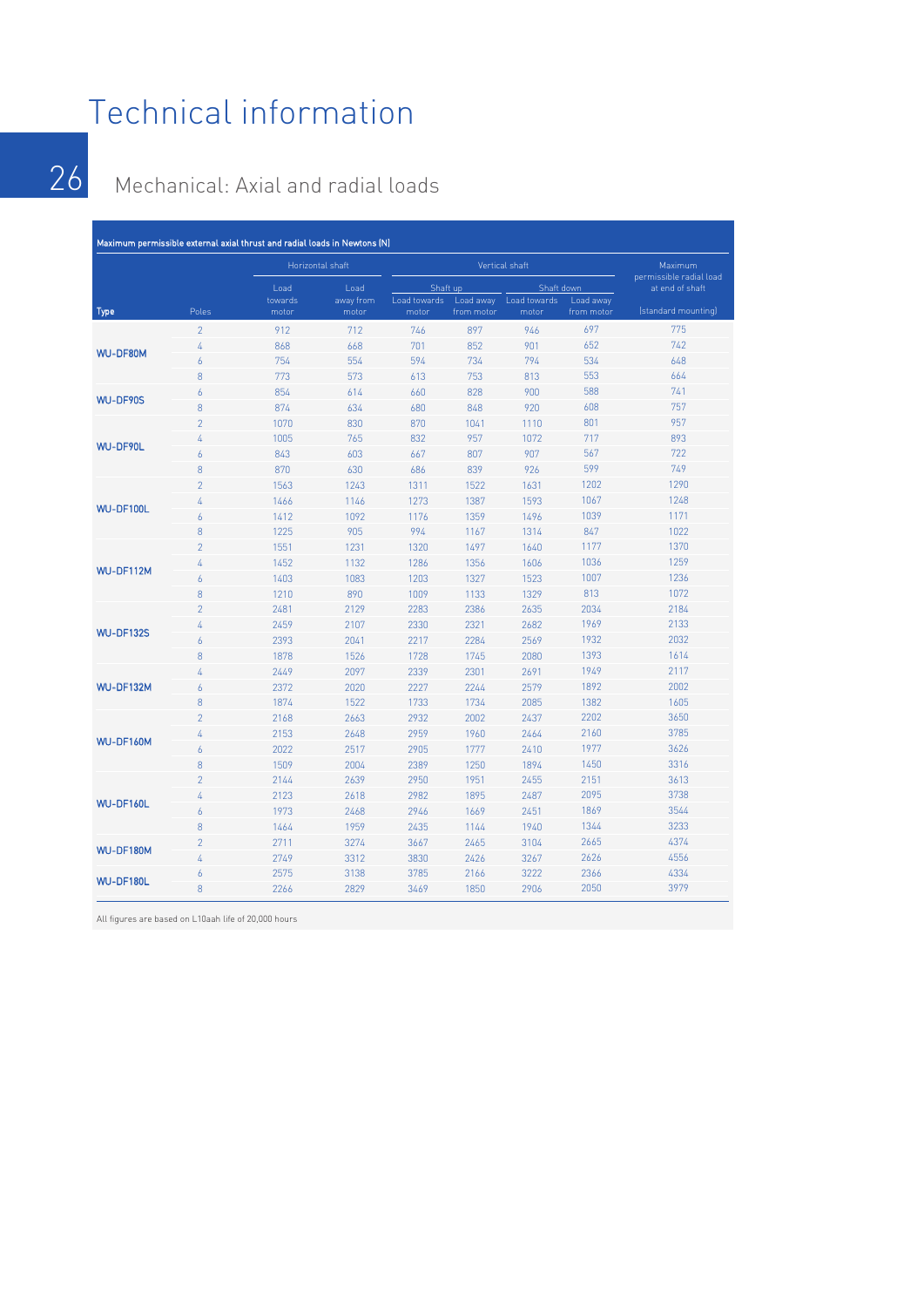## Technical information

#### Mechanical: Axial and radial loads

|                               | Maximum permissible external axial thrust and radial loads in Newtons (N) |                  |                  |                  |                          |                    |                          |                    |                       |               |                                                 |               |
|-------------------------------|---------------------------------------------------------------------------|------------------|------------------|------------------|--------------------------|--------------------|--------------------------|--------------------|-----------------------|---------------|-------------------------------------------------|---------------|
|                               |                                                                           |                  |                  | Horizontal shaft |                          | Vertical shaft     |                          |                    |                       |               | Maximum permissible radial load at end of shaft |               |
|                               | Type                                                                      |                  | Load             | Load             |                          | Shaft up           |                          | Shaft down         | Standard ball bearing |               | Roller bearing                                  |               |
| European                      | <b>BS</b>                                                                 | Poles            | towards<br>motor | away from        | Load<br>towards<br>motor | Load away          | Load<br>towards<br>motor | Load away          | European              | <b>BS</b>     | European                                        | <b>BS</b>     |
| frame                         | frame                                                                     | $\overline{2}$   | 5435             | motor<br>4775    | 5005                     | from motor<br>5361 | 6021                     | from motor<br>4345 | frame<br>5125         | frame<br>5125 | frame<br>7541                                   | frame<br>7541 |
|                               |                                                                           | 4                | 6058             | 5398             | 5531                     | 6121               | 6781                     | 4871               | 5588                  | 5588          | 7541                                            | 7541          |
| WU-DF200LX                    | W-DF200LX                                                                 | 6                | 6055             | 5395             | 5457                     | 6215               | 6875                     | 4797               | 5536                  | 5536          | 7541                                            | 7541          |
|                               |                                                                           | 8                | 5781             | 5121             | 5183                     | 5941               | 6601                     | 4523               | 5252                  | 5252          | 7541                                            | 7541          |
|                               |                                                                           | 4                | 6692             | 6122             | 5941                     | 7177               | 7747                     | 5371               | 5963                  | 5963          | 8202                                            | 8202          |
| <b>WU-DF225S</b>              | <b>W-DF225S</b>                                                           | 6                | 6770             | 6200             | 5935                     | 7371               | 7941                     | 5365               | 5982                  | 5982          | 8202                                            | 8202          |
|                               |                                                                           | 8                | 6441             | 5871             | 5606                     | 7042               | 7612                     | 5036               | 5648                  | 5648          | 8202                                            | 8202          |
|                               |                                                                           | $\overline{2}$   | 6729             | 6197             | 6084                     | 7082               | 7614                     | 6213               | 6602                  | 6602          | 8745                                            | 8745          |
|                               |                                                                           | 4                | 7530             | 6998             | 6745                     | 8099               | 8631                     | 6213               | 6868                  | 6876          | 8921                                            | 8921          |
| WU-DF225M                     | <b>W-DF225M</b>                                                           | 6                | 7640             | 7108             | 6673                     | 8463               | 8995                     | 6141               | 6856                  | 6856          | 8921                                            | 8921          |
|                               | $\boldsymbol{8}$                                                          | 7293             | 6761             | 6326             | 8116                     | 8648               | 5794                     | 6501               | 6501                  | 8921          | 8921                                            |               |
|                               |                                                                           | $\overline{2}$   | 6640             | 6108             | 5837                     | 7209               | 7741                     | 5305               | 6262                  | 6262          | 8921                                            | 8921          |
|                               |                                                                           | $\overline{4}$   | 9012             | 8418             | 8030                     | 9794               | 10388                    | 7436               | 8163                  | 8163          | 11342                                           | 14166         |
| WU-DF250ME                    | <b>W-DF250S</b>                                                           | 6                | 9391             | 8797             | 8311                     | 10311              | 10905                    | 7717               | 8477                  | 8477          | 11342                                           | 14166         |
|                               | 8                                                                         | 9007             | 8413             | 7927             | 9927                     | 10521              | 7333                     | 8087               | 8087                  | 11342         | 14166                                           |               |
|                               |                                                                           | $\overline{2}$   | 6505             | 5911             | 5472                     | 7352               | 7946                     | 4878               | 5692                  | 5897          | 8242                                            | 8921          |
|                               |                                                                           | 4                | 10241            | 9579             | 8943                     | 11377              | 12039                    | 8281               | 9260                  | 9627          | 17105                                           | 14166         |
| WU-DF280SE<br><b>W-DF250M</b> | 6                                                                         | 10846            | 10184            | 9423             | 12157                    | 12819              | 8761                     | 9336               | 10182                 | 17105         | 14166                                           |               |
|                               | 8                                                                         | 10400            | 9738             | 8977             | 11711                    | 12373              | 8315                     | 9336               | 9706                  | 17105         | 14166                                           |               |
|                               |                                                                           | $\overline{2}$   | 6268             | 5736             | 5101                     | 7355               | 7887                     | 4569               | 5824                  | 5795          | 9825                                            | 9503          |
|                               |                                                                           | 4                | 9774             | 9112             | 8014                     | 11534              | 12196                    | 7352               | 9136                  | 8842          | 17423                                           | 17348         |
| WU-DF280ME                    | <b>W-DF280S</b>                                                           | 6                | 10582            | 9920             | 8704                     | 12524              | 13186                    | 8042               | 9698                  | 9386          | 17423                                           | 17348         |
|                               |                                                                           | $\boldsymbol{8}$ | 10136            | 9474             | 8257                     | 12077              | 12739                    | 7595               | 9216                  | 8919          | 17423                                           | 17348         |
|                               |                                                                           | $\overline{2}$   | 7443             | 6849             | 5921                     | 8957               | 9551                     | 5327               | 6804                  | 6804          | 11342                                           | 11342         |
|                               |                                                                           | 4                | 10305            | 9965             | 8299                     | 12719              | 13059                    | 7959               | 9443                  | 9443          | 17414                                           | 17414         |
| WU-DF315SE                    | <b>W-DF280M</b>                                                           | 6                | 11190            | 10850            | 9050                     | 13810              | 14150                    | 8710               | 10042                 | 10042         | 17414                                           | 17414         |
|                               |                                                                           | 8                | 10797            | 10457            | 8657                     | 13417              | 13757                    | 8317               | 9630                  | 9630          | 17414                                           | 17414         |
|                               |                                                                           | $\overline{2}$   | 7337             | 6743             | 5654                     | 9082               | 9676                     | 5060               | 6680                  | 6680          | 11342                                           | 11342         |
|                               | <b>W-DF315S</b>                                                           | 4                | 10077            | 9737             | 7672                     | 13044              | 13384                    | 7332               | 9121                  | 9121          | 17414                                           | 20887         |
| WU-DF315ME                    |                                                                           | 6                | 10958            | 10618            | 8419                     | 14131              | 14471                    | 8079               | 9734                  | 9734          | 17414                                           | 20887         |
|                               |                                                                           | 8                | 10347            | 10007            | 7798                     | 13510              | 13850                    | 7458               | 9312                  | 9312          | 17414                                           | 20887         |
|                               |                                                                           | $\overline{2}$   | 7398             | 6804             | 5664                     | 9154               | 9748                     | 5070               | 6885                  | 6885          | 11342                                           | 11342         |
| WU-DF315M                     | <b>W-DF315M</b>                                                           | 4                | 10192            | 9852             | 8006                     | 12862              | 13202                    | 7666               | 9482                  | 9482          | 17414                                           | 20748         |
|                               |                                                                           | 6                | 11060            | 10720            | 8715                     | 13971              | 14311                    | 8375               | 10066                 | 10066         | 17414                                           | 20748         |
|                               |                                                                           | $\boldsymbol{8}$ | 10667            | 10327            | 8322                     | 13578              | 13918                    | 7982               | 9640                  | 9640          | 17414                                           | 20748         |
|                               |                                                                           | $\overline{2}$   | 7055             | 6461             | 5050                     | 9164               | 9758                     | 4456               | 6603                  | 6606          | 11342                                           | 11342         |
| WU-DF315L                     | W-DF315L                                                                  | 4                | 10008            | 9668             | 7501                     | 13123              | 13463                    | 7161               | 9207                  | 9207          | 17414                                           | 20748         |
|                               |                                                                           | 6                | 10872            | 10532            | 8207                     | 14229              | 14569                    | 7867               | 9801                  | 9801          | 17414                                           | 20748         |
|                               |                                                                           | 8                | 10263            | 9923             | 7587                     | 13609              | 13949                    | 7247               | 9367                  | 9367          | 17414                                           | 20748         |
|                               |                                                                           | $\overline{2}$   | 6118             | 5524             | 3136                     | 9692               | 10286                    | 2542               |                       |               | 12627                                           | 12627         |
| WU-DF355S                     | <b>W-DF355S</b>                                                           | 4                | 12994            | 11454            | 8799                     | 17389              | 18929                    | 7259               |                       |               | 27533                                           | 27533         |
|                               |                                                                           | 6                | 14038            | 12498            | 9387                     | 19143              | 20683                    | 7847               |                       |               | 27533                                           | 27533         |
|                               |                                                                           | $\,$ 8 $\,$      | 14106            | 12566            | 9455                     | 19211              | 20751                    | 7915               |                       |               | 27533                                           | 27533         |
|                               |                                                                           | $\overline{2}$   | 5779             | 5185             | 2326                     | 10050              | 10644                    | 1732               |                       |               | 12627                                           | 12627         |
| WU-DF355M                     | <b>W-DF355M</b>                                                           | 4                | 12528            | 10988            | 7511                     | 18055              | 19595                    | 5971               |                       |               | 27533                                           | 27533         |
|                               |                                                                           | $\boldsymbol{6}$ | 13148            | 11608            | 7523                     | 19533              | 21073                    | 5983               |                       |               | 27533                                           | 27533         |
|                               |                                                                           | $\,$ 8 $\,$      | 13214            | 11674            | 7589                     | 19599              | 21139                    | 6049               |                       |               | 27533                                           | 27533         |
|                               |                                                                           | $\overline{2}$   | 5595             | 5001             | 1734                     | 10396              | 10990                    | 1140               |                       |               | 12627                                           | 12627         |
| WU-DF355L                     | W-DF355L                                                                  | 4                | 12343            | 10803            | 7038                     | 18282              | 19822                    | 5498               |                       |               | 27533                                           | 27533         |
|                               |                                                                           | 6                | 12936            | 11396            | 6980                     | 19794              | 21334                    | 5440               |                       |               | 27533                                           | 27533         |
|                               | 8                                                                         | 13002            | 11462            | 7046             | 19860                    | 21400              | 5506                     |                    |                       | 27533         | 27533                                           |               |

All figures are based on L10aah life of 20,000 hours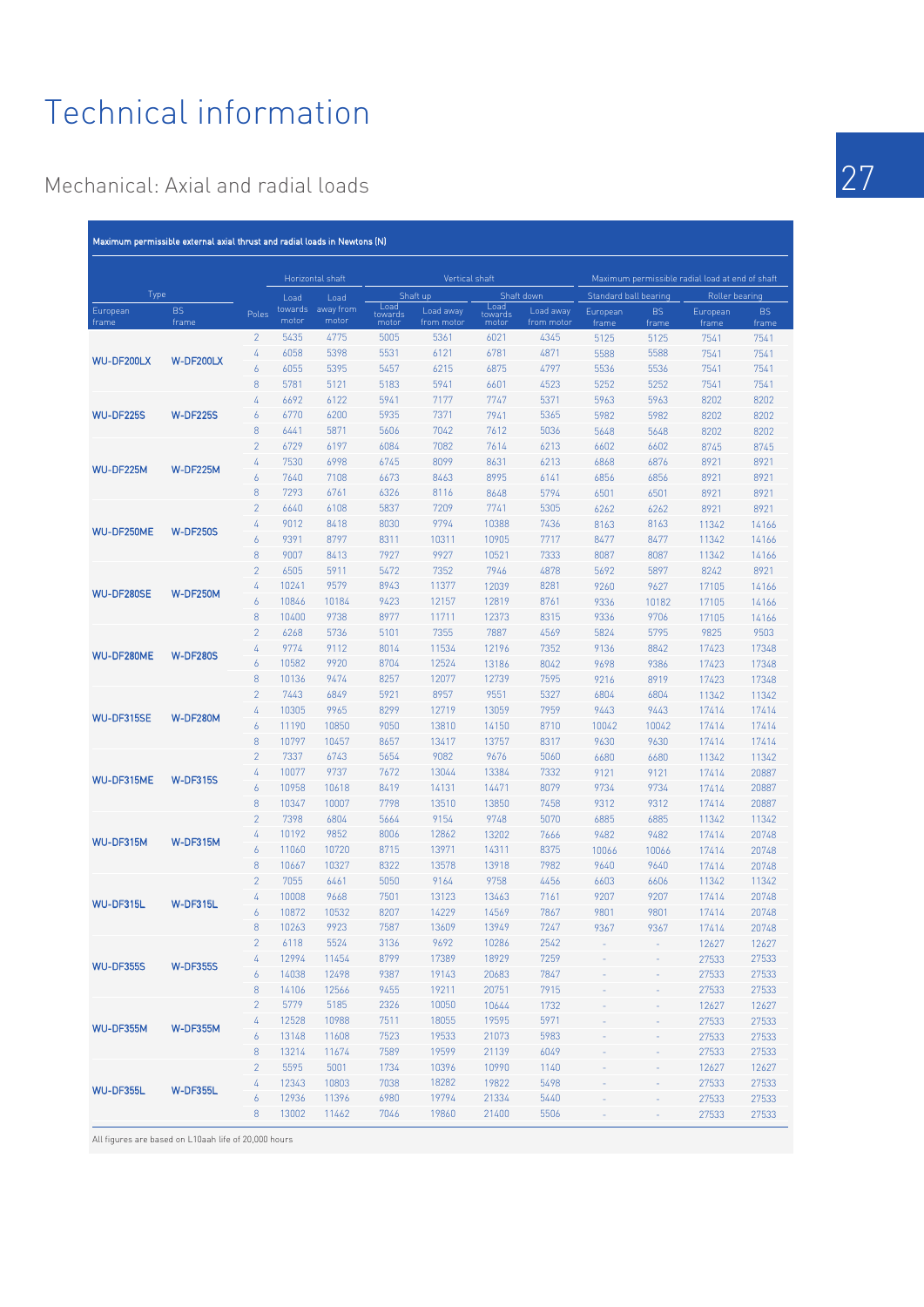### Performance data notes

28 Speed / torque, speed / current curves

#### DOL starting

#### Typical speed/current curve



#### Star delta starting

#### Typical speed/current curve



#### Typical speed/torque curve



#### Typical speed/torque curve



| $\left(\mathsf{I}_{\Delta}\right)$ | Starting current                       |
|------------------------------------|----------------------------------------|
| $(I_{\mathsf{N}})$                 | Full load current                      |
| $(M_{\Delta})$                     | Starting torque or locked rotor torque |
| (M <sub>S</sub> )                  | Pull up torque or run up torque        |
| $(M_K)$                            | Pull out torque or breakdown torque    |
| $[M_{\rm{N}}]$                     | Full load torque                       |

Torque/speed curves for specific motors can be supplied on request.

#### Notes

During the run up period in Star, there must be an adequate excess of motor torque over the load torque. The change to Delta must not occur until the motor is near the operating speed.

Refer to Brook Crompton for running up against a load in excess of 70% full load during Star Delta starting.

Motors are wound for either 230/400 volts or 400 / 690 volts

Performance figures are subject to IEC tolerances. Performance figures are based on a 400 volt winding.

 $J$  (WK<sup>2</sup> or WR<sup>2</sup>) =  $J$  in lb ft<sup>2</sup> = GD2 4 kgm2 0.042

Where performance data indicates IE2 or IE3 0.75kW to 375kW 2,4 & 6 pole within this catalogue, motor testing is in accordance with IEC 60034-2-1: 2007.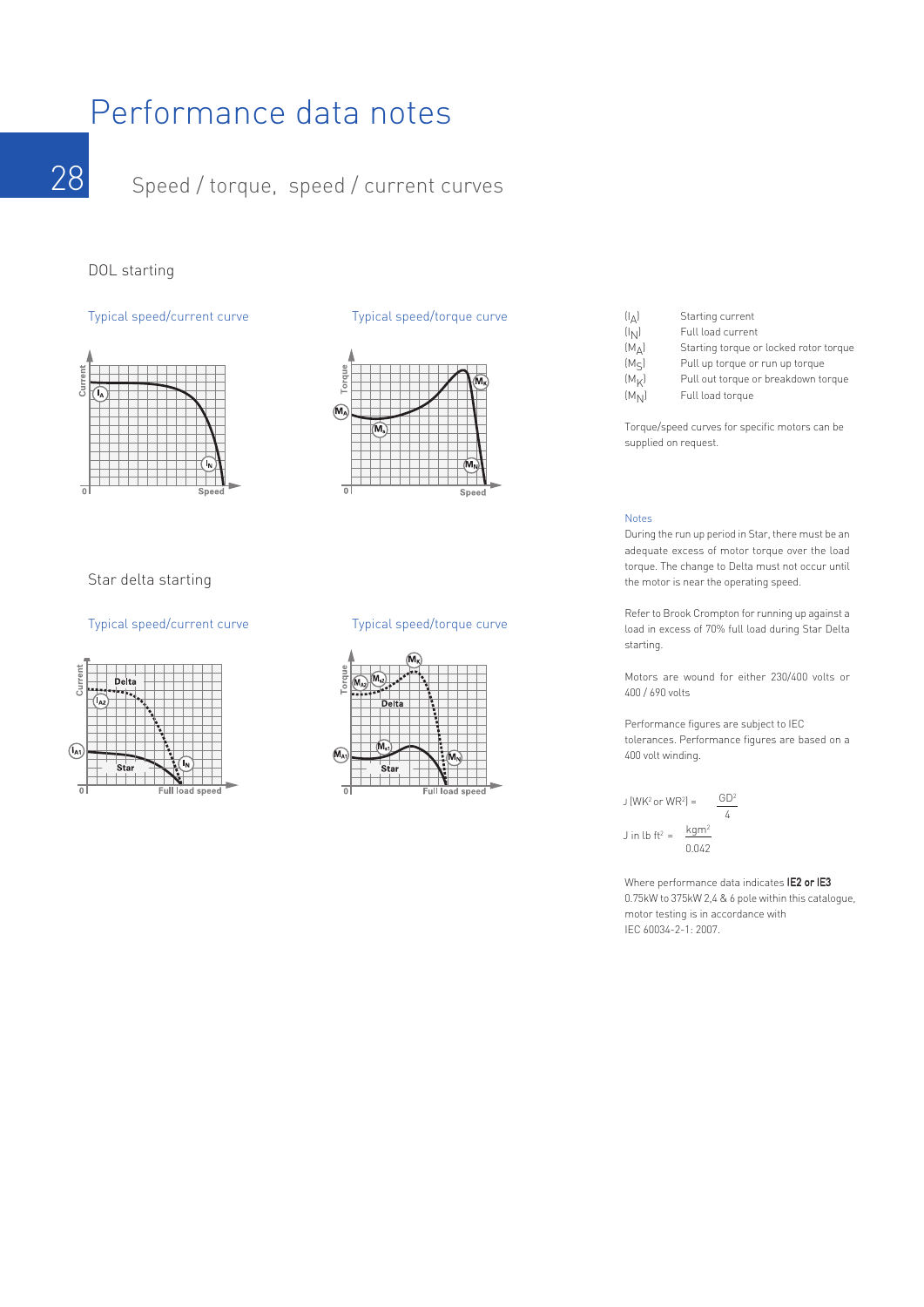# Dimensions notes

#### Page notes

| <b>Shaft</b> |                 |               |
|--------------|-----------------|---------------|
| Dim D        | <b>Tol</b>      | <b>Limits</b> |
| 11 to 14     | $\overline{16}$ | $+0.008$      |
|              |                 | $-0.003$      |
| 19 to 28     | $\overline{16}$ | $+0.009$      |
|              |                 | $-0.004$      |
| 38 to 48     | k6              | $+0.018$      |
|              |                 | $+0.002$      |
| 55 to 80     | m6              | $+0.030$      |
|              |                 | $+0.011$      |
| 85 to 110    | m6              | $+0.035$      |
|              |                 | $+0.013$      |

| Flange     |                 |                  |
|------------|-----------------|------------------|
|            |                 | <b>IEC 60072</b> |
| Dim N      | <b>Tol</b>      | Limits           |
| 110        | $\overline{16}$ | $+0.013$         |
|            |                 | $-0.009$         |
| 130        | j6              | $+0.014$         |
|            |                 | $-0.011$         |
| 230 to 250 | $\overline{16}$ | $+0.016$         |
|            |                 | $-0.013$         |
| 300        | $\overline{16}$ | $+0.016$         |
|            |                 | $-0.016$         |
| 350        | i6              | $+0.018$         |
|            |                 | $-0.018$         |
| 450        | i6              | $+0.020$         |
|            |                 | $-0.020$         |
| 550        | i6              | $+0.022$         |
|            |                 | $-0.022$         |
| 680        | js6             | $+0.025$         |
|            |                 | $-0.025$         |

| Face       |                 |                  |
|------------|-----------------|------------------|
|            |                 | <b>IEC 60072</b> |
| Dim N      | Tol             | Limits           |
| 70 and 80  | i6              | $+0.012$         |
|            |                 | $-0.007$         |
| 95 and 110 | i6              | $+0.013$         |
|            |                 | $-0.009$         |
| 130        | $\overline{16}$ | $+0.014$         |
|            |                 | $-0.011$         |
| 230        | i6              | $+0.016$         |
|            |                 | $-0.013$         |







All dimensions in millimetres

Cable entry can be arranged in any one of four positions at 90° intervals

Dimensions should not be used for installation purposes unless specially endorsed

B5 mounted motors have suffix '-D' in the frame reference, eg WU-DF112MM-D and B3/B5 mounted motors have suffix '-H' in the frame reference, eg WU-DF112MM-H

B14 mounted motors have suffix 'C' in the frame reference, eg WU-DF112MM-C and B3/B14 mounted motors have suffix '-H' in the frame reference, eg WU-DF112MM-H

Dimensions should not be used for installation purposes, unless specially endorsed.